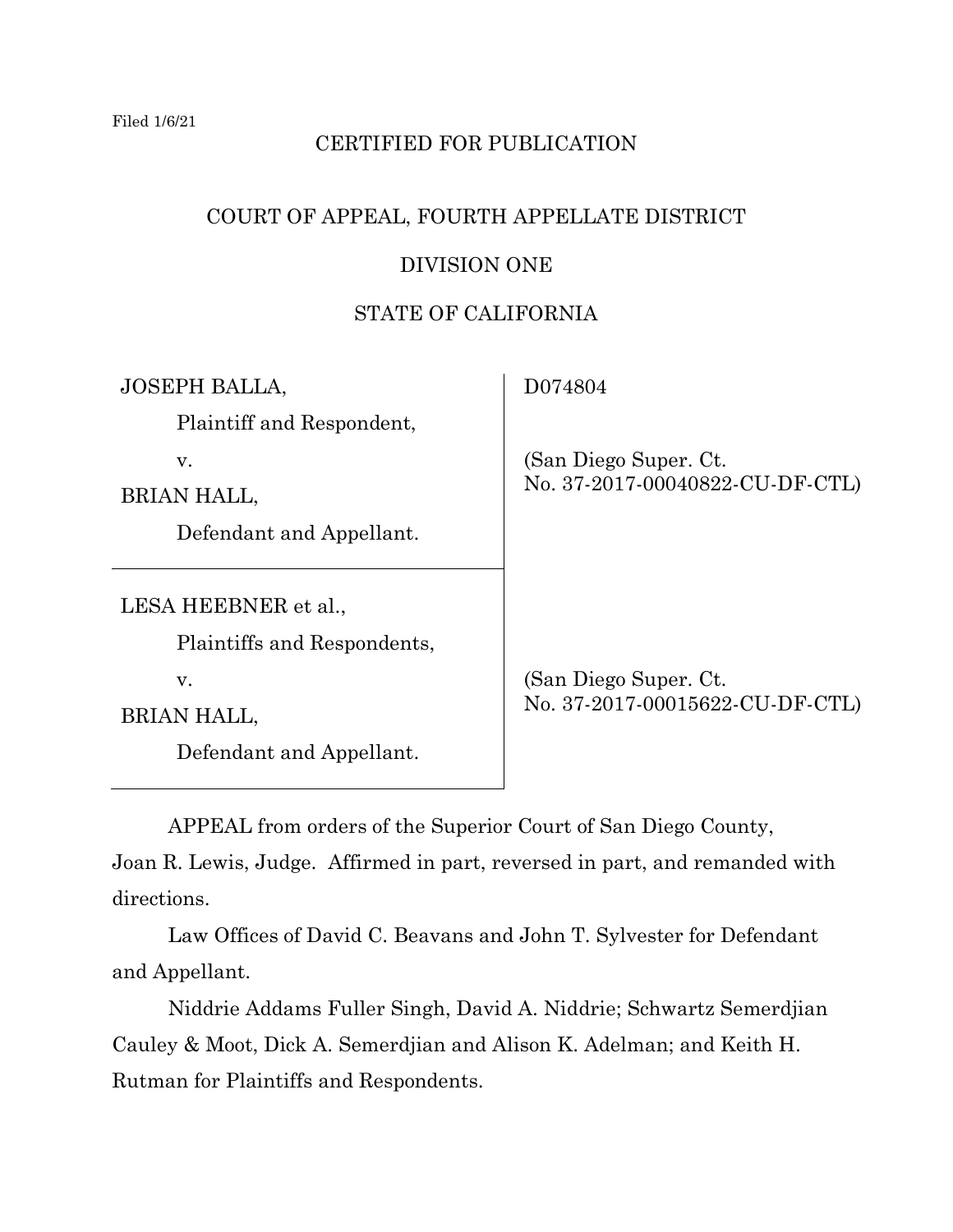Defendant Edward Siegel was an unsuccessful candidate for the Solana Beach City Council in 2016. During and after the City Council campaign, Siegel's campaign manager, defendant Brian Hall, sent a letter to the editor, distributed e-mails to local government and media, and posted Facebook messages about City Council members Lesa Heebner and Mike Nichols, and their relationship with local developer Joseph Balla (with Heebner and Nichols collectively, plaintiffs). Primarily using a fictional persona he created, "Andrew Jones," Hall asserted or implied that Heebner and Nichols lobbied for the North County Transit District (NCTD) to select Balla for a Solana Beach train station project in exchange for Balla giving them design work on the project and directing a charitable donation to a nature conservancy they supported. Siegel and Hall also ran a campaign advertisement implying that Heebner endorsed Siegel in the City Council race using a favorable quote from a 2007 Certificate of Appreciation signed by Heebner and given to Siegel by the City for his volunteer work.

Plaintiffs sued for defamation based on the publications, and Heebner claimed false light invasion of privacy based on the advertisement. Hall filed special motions to strike pursuant to Code of Civil Procedure section 425.16, the anti-SLAPP (strategic lawsuit against public participation) statute.<sup>1</sup> Siegel agreed not to file anti-SLAPP motions in exchange for relief from default; when he tried to file notices of joinder to Hall's motions, the trial court rejected them. The court permitted plaintiffs to conduct discovery on actual malice, and then denied the anti-SLAPP motions.

<sup>1</sup> Unless noted, further statutory references are to the Code of Civil Procedure.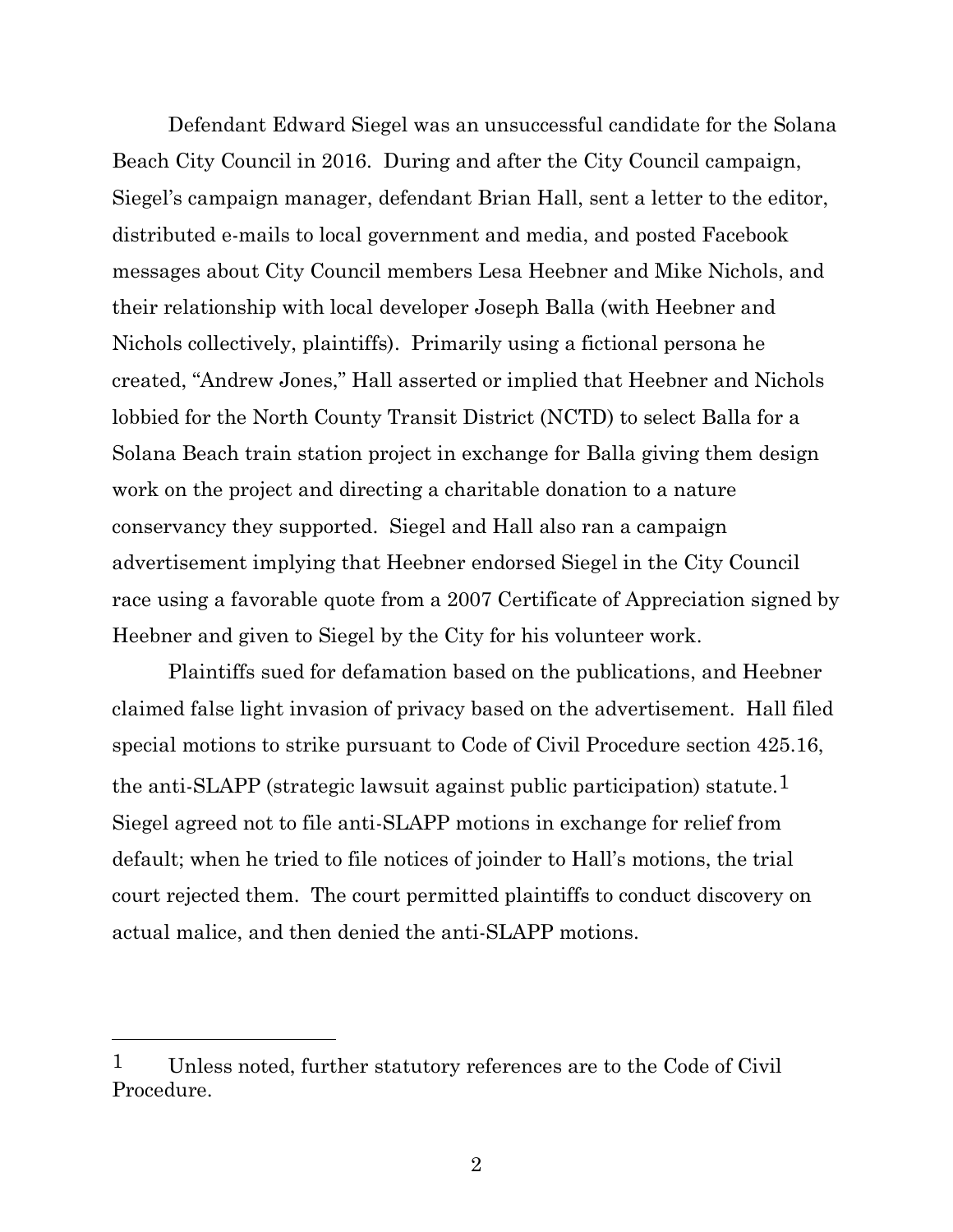Hall appeals, contending the trial court erred by denying his motions, denying Siegel's joinder, and permitting discovery. In essence, his position is that his publications were political opinions about a conflict of interest and not actionable. We disagree. Although political speech is appropriately accorded wide latitude, especially in election campaigns, calculated or reckless falsehoods can still amount to defamation even in that context. The record reflects that at the time of the publications, Hall knew or at least consciously disregarded the fact that Heebner and Nichols had no role in the NCTD selection process and the NCTD had no agreement with Balla. An agreement was not authorized until months later, and even then it was only an agreement to conduct further negotiations. Plaintiffs also suggested other ways in which the publications were knowingly or recklessly false. We reach a different conclusion as to the false light claim, as Heebner did not show the advertisement was defamatory per se or introduce evidence of special damages. Finally, we affirm the joinder and discovery rulings.

#### FACTUAL AND PROCEDURAL BACKGROUND

#### A. *Parties and the NCTD*

Heebner owned a residential kitchen design business until 2007, and served on City Council from 2004 to 2016. She was later appointed to fill a vacancy in 2018. Nichols is a landscape architect who was a member of the City Council from 2006 to 2018. Each used Gerri Retman, a common friend, as a campaign manager.

Balla owns Strategic Assets Group, Inc. and works in real estate finance and development. He also managed property for George and Betty Harbaugh. The Harbaughs had a family trust, with their estate plan providing for a charitable trust, the George and Betty Harbaugh Charitable Foundation (Foundation). Betty died in 2008. In 2011, the estate plan was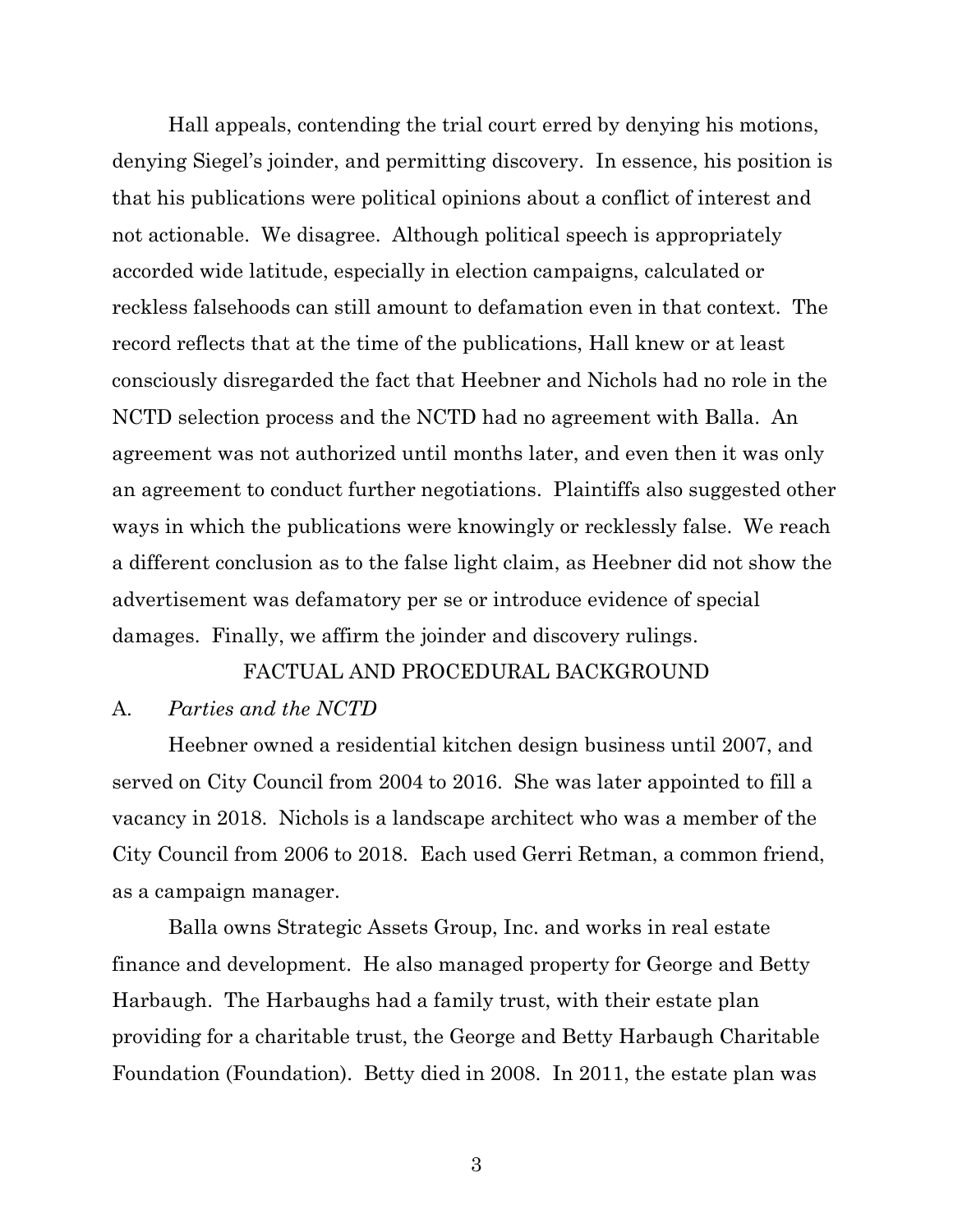amended to make Balla successor trustee after George's death. After George died in 2012, Balla became trustee and director of the Foundation.

Siegel is a psychiatrist and musician who ran for City Council in the November 2016 election. Hall is a real estate broker who served as his campaign manager. Hall created "fake people" Andrew Jones and his wife Lillian Rearden as pseudonyms. He set up e-mail addresses for both (using "Jones Consulting" in at least one e-mail signature for Jones), as well as a Facebook page for Jones with a stock photograph.

NCTD plans and operates public transportation in northern San Diego County, and owns the Solana Beach Transit Station (train station) and surrounding land. The NCTD Board of Directors (NCTD Board) has nine seats, representing various local governments in the region. Nichols held the Solana Beach seat on the NCTD Board in 2016, with Heebner as alternate. Jewel Edson held the seat in 2017, with Nichols as alternate.

## B. *Events Prior to the Publications*

After Balla became successor trustee of the Harbaugh family trust, he began the process of transferring assets to the Foundation as provided for in the estate planning documents. In 2013, the Foundation committed a \$1.15 million donation to San Elijo Lagoon Conservancy to secure certain land in Solana Beach. The land was renamed "Harbaugh Seaside Trails," and dedicated for public use as open space and trails.2

Between late 2014 and mid-2015, the NCTD commenced a Request for Proposal (RFP) to develop the land around the train station. At Step One, the NCTD Source Selection Committee (the Selection Committee) evaluates

<sup>2</sup> Plaintiffs' brief states the Foundation "donated" in 2014, but Balla's declaration says it "committed" to a donation in 2013. We rely on the declaration.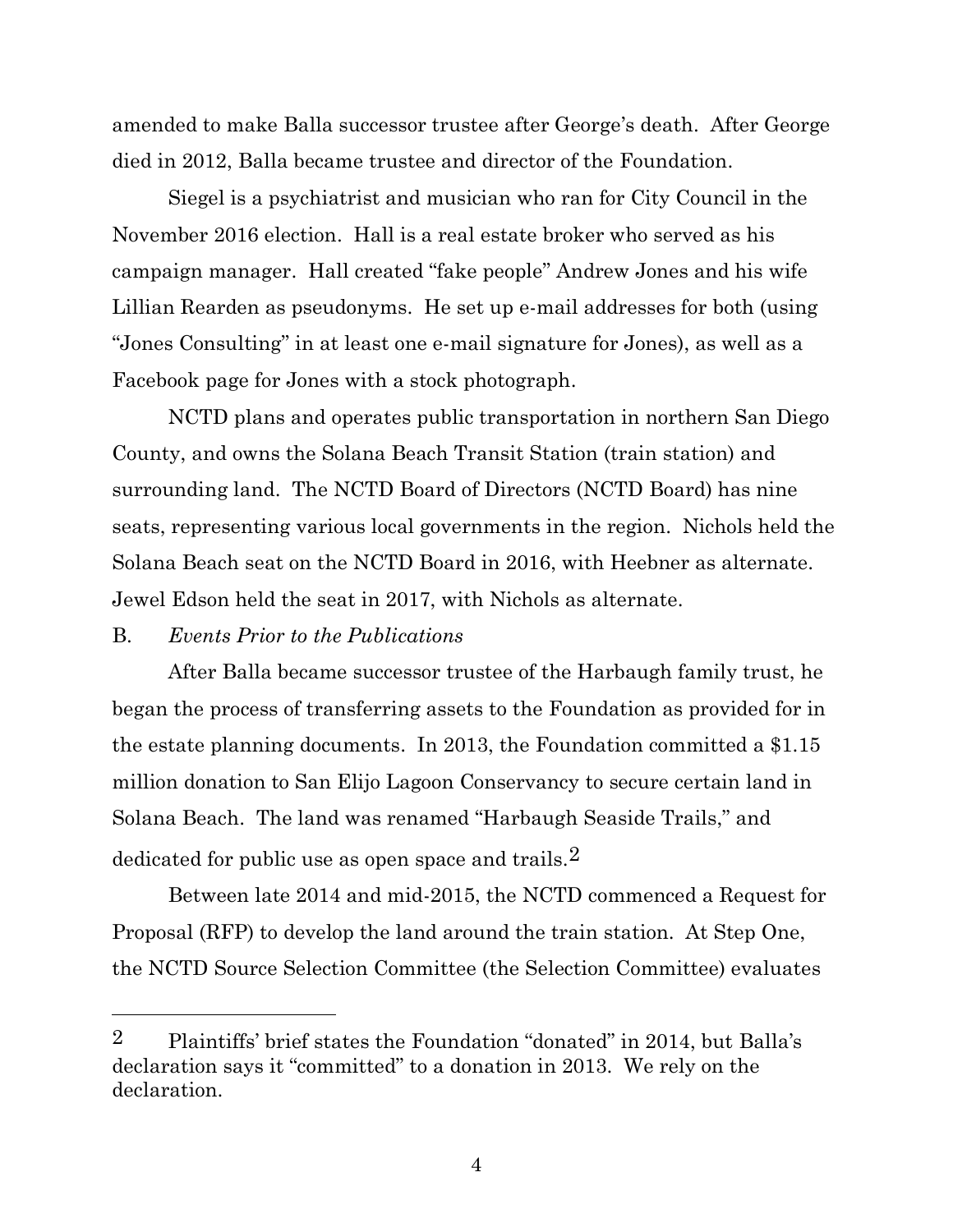proposals. At Step Two, the Selection Committee holds discussions with and ranks short-listed proposers. At Step Three, the Committee negotiates with the highest ranked proposer, but can bring in additional proposers. It then makes a recommendation to the NCTD Board. At Step Four, the NCTD Board can authorize its executive director to enter an Exclusive Negotiating Agreement (ENA), which provides a developer exclusive rights to negotiate a Development Agreement. A developer "has no rights" to the site until the parties execute a Development Agreement and the NCTD Board and Federal Transit Administration approve it. The City would also have to approve any proposed development. The RFP states no NCTD officer or agent shall participate in contract selection if they have an interest in the selected firm.

Four proposals were submitted. Of relevance here, Balla worked with John DeWald, the principal of RhodesMoore, LLC, on a proposal called "Cedros Market." One of the other proposals was from Michael Dieden at Creative Housing Associates and was called "The Cove." In October 2016 the Selection Committee issued its final report. It ranked RhodesMoore first and Creative Housing Associates second. Hall e-mailed Siegel on October 25, indicating he and Dieden "met several times via the Solana Beach Chamber"; they "discussed working together with the sales of the development" and, in his "opinion, and many others, he was the most qualified."

Meanwhile, at a meeting of the San Diego County Democratic Party Central Committee in August 2016, Heebner spoke in support of City Council candidates Jewel Edson and Judy Hegenaur; she also said Siegel was "not electable." Hall, who was at the meeting, sent Siegel multiple text messages that evening. He reported that Heebner "badmouthed" Siegel and stated, "We need a Lisa [*sic*] retaliation. I had to walk outside and she bashed you for 10 mins. They then endorsed Jewel and Judy." In late October, Heebner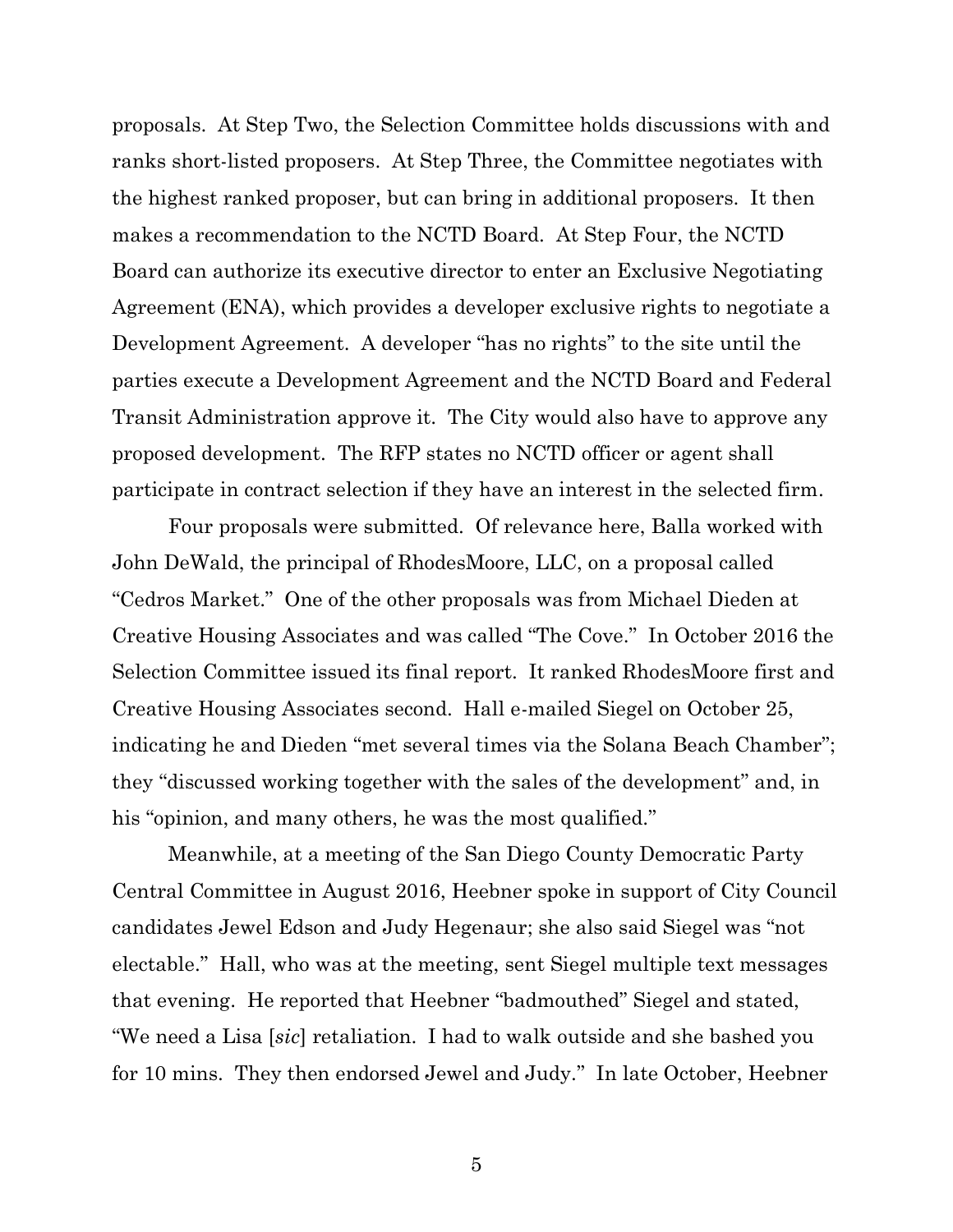sent an e-mail to community members and a letter to voters. In both, she stated she did "not believe [Siegel] ha[d] the temperament or judgment to hold this office." In the e-mail she also offered her opinion that he was "not a serious candidate."

# C. *Challenged Publications and Surrounding Communications*

# 1. *First Publication: October 27, 2016 Letter to the Editor*

Hall and Siegel wrote a letter to the editor for The Coast News, a local newspaper.3 Siegel was the listed author. The letter ran on October 27, 2016, identified Siegel as a candidate for City Council, and stated in part:

> "Rumors have surfaced that Lesa Heebner resigned from the Solana Beach City Council to take the design jobs for the redevelopment project from her 'friend' developer. Rumors have also surfaced that (Mike) Nichols will not seek re-election to do the landscaping. I and many others find it particularly odd that a less qualified person, with little experience, and no contractor's license beat-out a very well-respected developer who was going to transform the train tracks into 'The Cove.' This was a backdoor deal, many people know this, and it is not right.  $\ldots$  [[]  $\ldots$  [[]] Solana Beach deserves better than shady business on the train tracks."4

<sup>3</sup> When referring to actions taken by Hall as Jones or Rearden, we use "Hall/Jones" or "Hall/Rearden." In addition, we recognize Siegel may disagree as to how much he participated in the publications or messages (even suggesting at deposition Hall may have written some that appeared to come from him). Siegel is not a party to this appeal, and we draw no conclusions as to the level of his involvement.

<sup>4</sup> Hall/Jones states here and in other publications that Balla had no contractor's license, which Balla has acknowledged. We retain the references for context, as Hall uses "unlicensed contractor" to refer to Balla.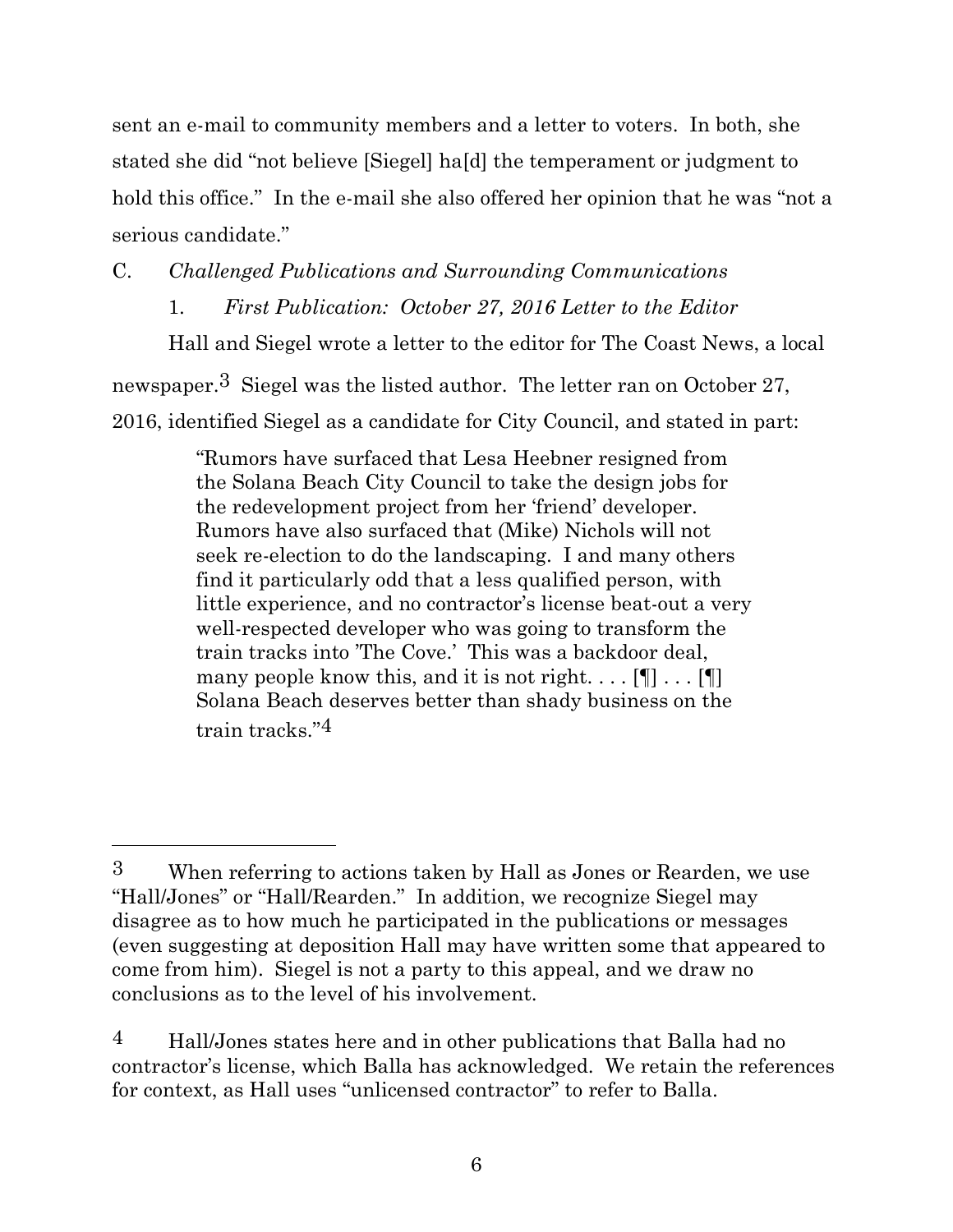### 2. *Second Publication: October 28, 2016 E-mail*

On October 28, Hall/Jones sent an e-mail to the NCTD Board with a link to Siegel's letter to the editor, stating:

> "It is especially troubling to see Mike Nichols, a member of the [NCTD Board], capable of having a vote in the Solana Beach Train Station Redevelopment Project. This is only troubling since many residents of Solana Beach believe Nichols and Councilmember Lesa Heebner have a financial interest in the proposal that was accepted. NCTD has been widely criticized by local Solana Beach residents for picking an unqualified candidate, who does not have a contractor's license or experience, over a well-respected developer. This was a back door deal."

Hall also sent developer Dieden an e-mail with a link to the letter. The next day, Matthew Tucker, NCTD's executive director, responded to Hall/Jones. He stated that "no action has been taken by the Board to consider or approve a developer for this project" and indicated they would respond formally the following week.

## 3. *Third Publication: October 29, 2016 "All Roads" E-mail*

Around 12:30 a.m. on October 29, Siegel sent Hall a text message saying he was "getting interested in Balla" and it "[s]eems he's trustee of the Harbaugh Foundation." Just before 9:00 a.m., he sent another message, stating, "Maybe Harbaugh and Zito for the hit piece?" David Zito was running for re-election to City Council. At 7:00 p.m., Hall/Jones e-mailed local government officials, including NCTD Board members, and journalists with the subject line "All roads lead to Harbaugh/ NCTD Conflict of Interest" ("All Roads" e-mail). It stated, in part: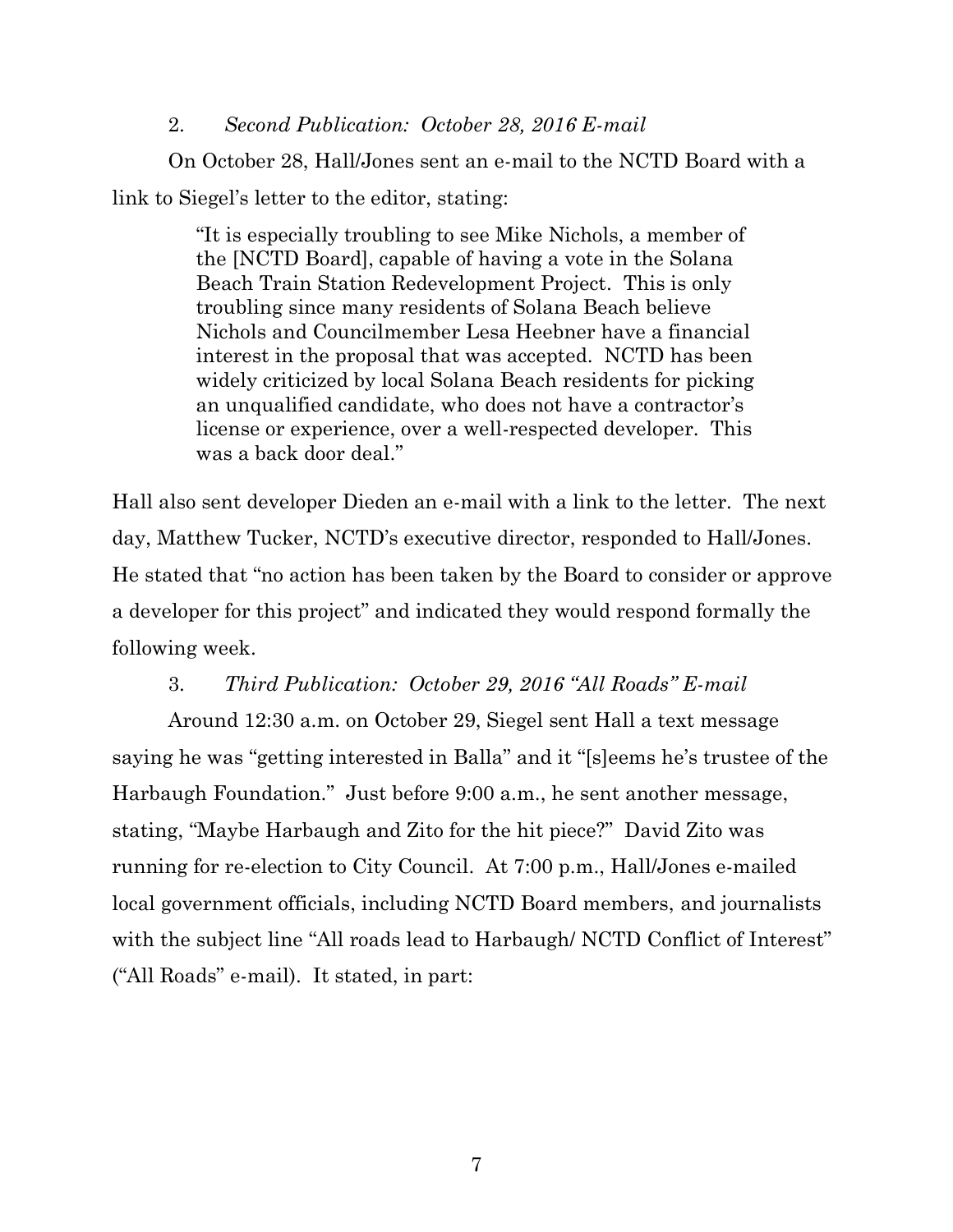"Joe transferred the estate to himself in the formation of the [Foundation].... [Joe] has no contractor's license.... [¶] Who can explain why NCTD would hire . . . an unlicensed contractor . . . to take on a multi-million dollar project? All roads lead to Harbaugh. The [Foundation] and Strategic Assets Group share the same address . . . . It is Lesa Heebner and Mike Nichols who lobbied for this imposturous proposal to be accepted. Neither Heebner nor Nichols are seeking reelection. Heebner will be designing the kitchens in the Cedros Market Development and Nichols will be doing the landscaping. Joe Balla did a back door deal with Lesa Heebner and Mike Nichols. . . . [¶] It is worth noting that Balla was in foreclosure in 2012. The [Foundation] was founded on 12-17-2012. George Harbaugh died on 12-17-2012. We might now conjecture that George died with a pen in his hand and with Balla putting his hand to the paper. (Maybe it was even done after the fact). [¶] In 2015, Balla made a \$1M donation from his newly retained [Foundation] fund to save the 'Harbaugh Trails' and bought himself a train ticket to conduct the NCTD . . . [p]roject. It is clear as day that a non-profit businessman donated \$1M to secure a multimillion dollar project . . . . Balla is a fraud. This is a major conflict of interest. . . . If Cedros Market moves forward with NCTD, they will be hit with a class action lawsuit. . . ."

Hall/Jones also included website links and a timeline, which indicated, among other things, that Balla "received the . . . project" in 2016. A little after 9 p.m., Siegel sent Hall a text message stating, "Wow, that was fast! The seed has been planted, and hopefully it will shoot up like Chinese bamboo torture!" Shortly after, Siegel wrote, "Way to go! I will forever have a vivid memory of significant moments in the process of polishing your inspired narrative."

Some pertinent communications followed. On October 31, NCTD's Chief Procurement and Contract Administration Officer, Samuel Elmer, wrote to Hall/Jones. He stated the project was "within the negotiations phase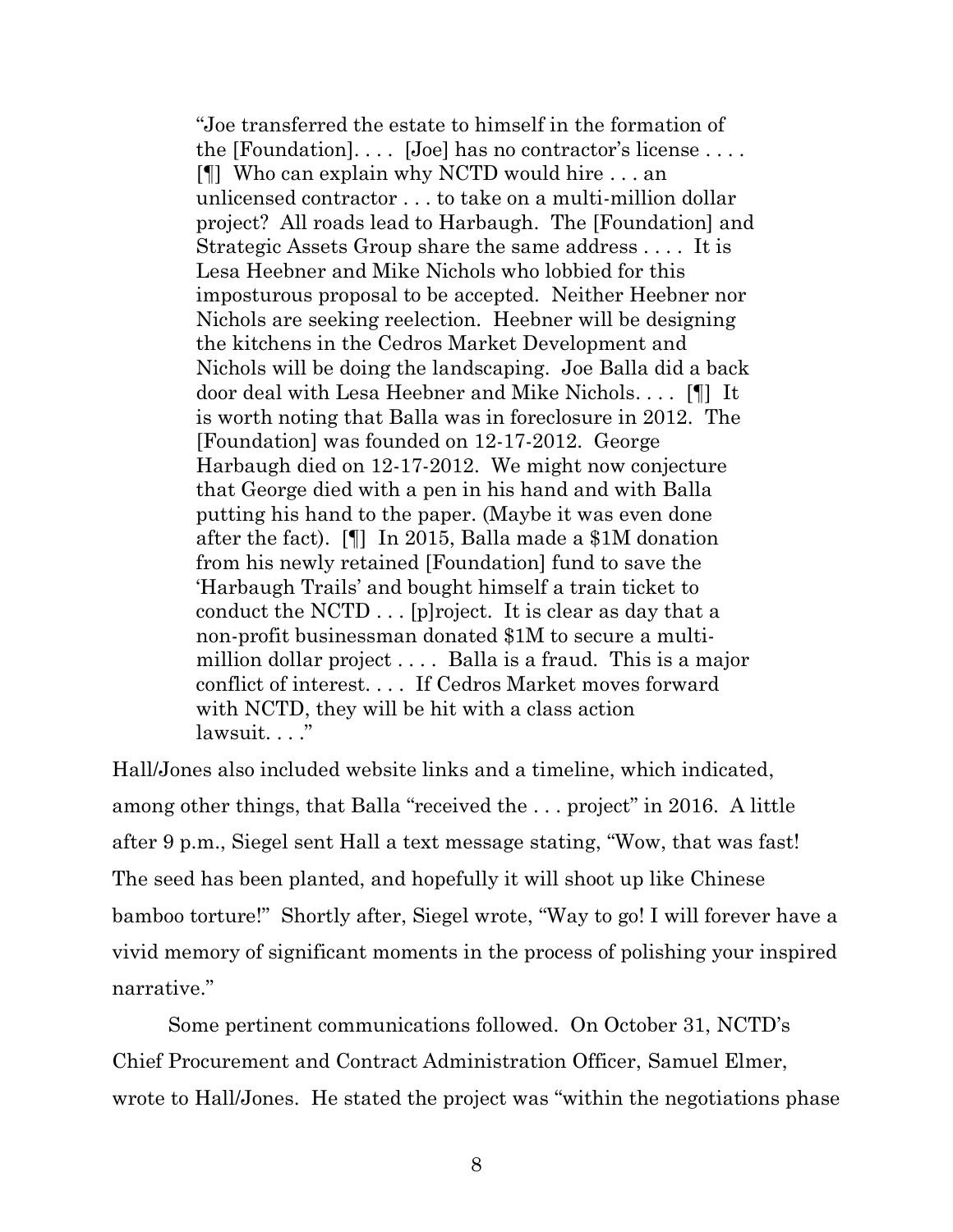with the highest ranked proposer"; if successful, "staff would make a recommendation to the Board"; and "no date has been scheduled" for the Board to consider the project. He also stated any Board member representing Solana Beach "would likely be precluded" from voting on developer approval, as they "will likely be voting" on it for the City.

On November 6, Hall/Jones e-mailed a journalist at The Coast News with a response by RhodesMoore to Siegel's letter, and reiterated claims of wrongdoing by the three plaintiffs. He forwarded this e-mail to someone named Mary Jane Boyd, stating he understood she was "very connected around Solana Beach" and "might find this interesting." Hall/Jones then sent another e-mail to the journalist about a response by Nichols. He complained that Nichols, Heebner and Balla were "dragging my name through the mud," adding that "[f]ortunately my wife thinks it is kind of funny." He later acknowledged that by "wife" he meant the fictitious Lillian Rearden.

## 4. *Fourth Publication: November 13, 2016 E-mail*

On November 13, Hall/Jones again e-mailed journalists and government officials, including Tucker and others at NCTD. He claimed that "RhodesMoore, LLC has been a suspended entity by the Secretary of State ever since 2012," and included a link to the Secretary of State website. He then stated in part:

> "The NCTD is conducting back door deals. You have a [*sic*] unlicensed contractor . . . and suspended LLC leading a triple million dollar development project. If NCTD moves forward with this project there will be a class action lawsuit against the City of Solana Beach and NCTD."

Tucker responded that day, stating, "I want to assure you that there is no back door deal--in fact no deal has been reached with any of the proposers."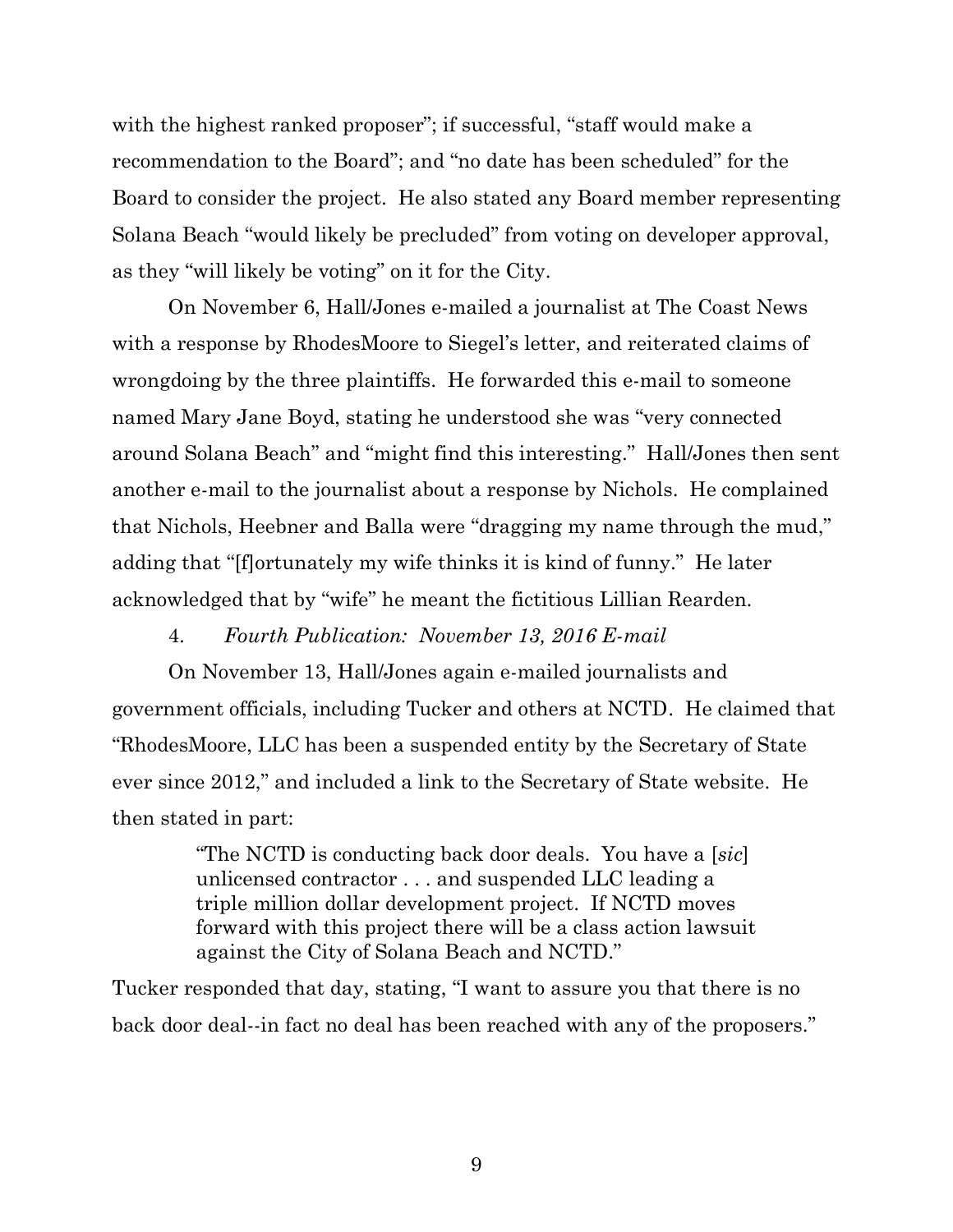#### 5. *Fifth Publication: November 15, 2016 E-mail*

On November 15, Hall/Jones replied to Tucker's November 13 e-mail, copying the government and media recipients. He reiterated RhodesMoore "is a suspended entity," and then stated in part:

> "It is unbelievable that you and Councilmember Nichols are expressing no concerns, are attempting to sweep this under the rug, and acting so cavalier that your developer doesn't have an active LLC, zero experience, and no contractor's license. This is a conflict of interest. Nichols and Heebner have lobbied for Joe Balla in return for personal incentives. If you hire Joe Balla, Strategic Assets Group, or RhodesMoore you may expect a lawsuit to follow. [¶] The citizens of Solana Beach deserve better than the shady business on the Solana Beach train tracks. If you are not part of the solution you are part of the problem. You are a major part of the problem enabling Mike Nichols, Lesa Heebner, and Joe Balla."

#### 6. *Sixth Publication: Facebook Posts* (*Heebner and Nichols only*)

Hall/Jones made several posts in the Solana Beach Community Forum on Facebook between October 28 and November 8. After a post regarding the City's board appointment policy, he commented, "How can you defend these people? They are co-conspirators!" and included a picture of the NCTD Board alternate list with Heebner's name highlighted. In another post, he said, "are these candidates going to continue the shady business on the Solana Beach train tracks," including a link to the letter to the editor. He also submitted posts asking "why doesn't Heebner and Nichols come out and say she [*sic*] won't take any jobs after their terms [*sic*]" and calling them "phony criminals"; "shady crooks"; and, along with Zito, "slim-balls [*sic*]." A post from Zito followed, which noted NCTD had a Selection Committee and there were no City Council members on it. Finally, Hall/Jones posted, "Lesa claims she is going to make a living off selling . . . cookbooks and not take any back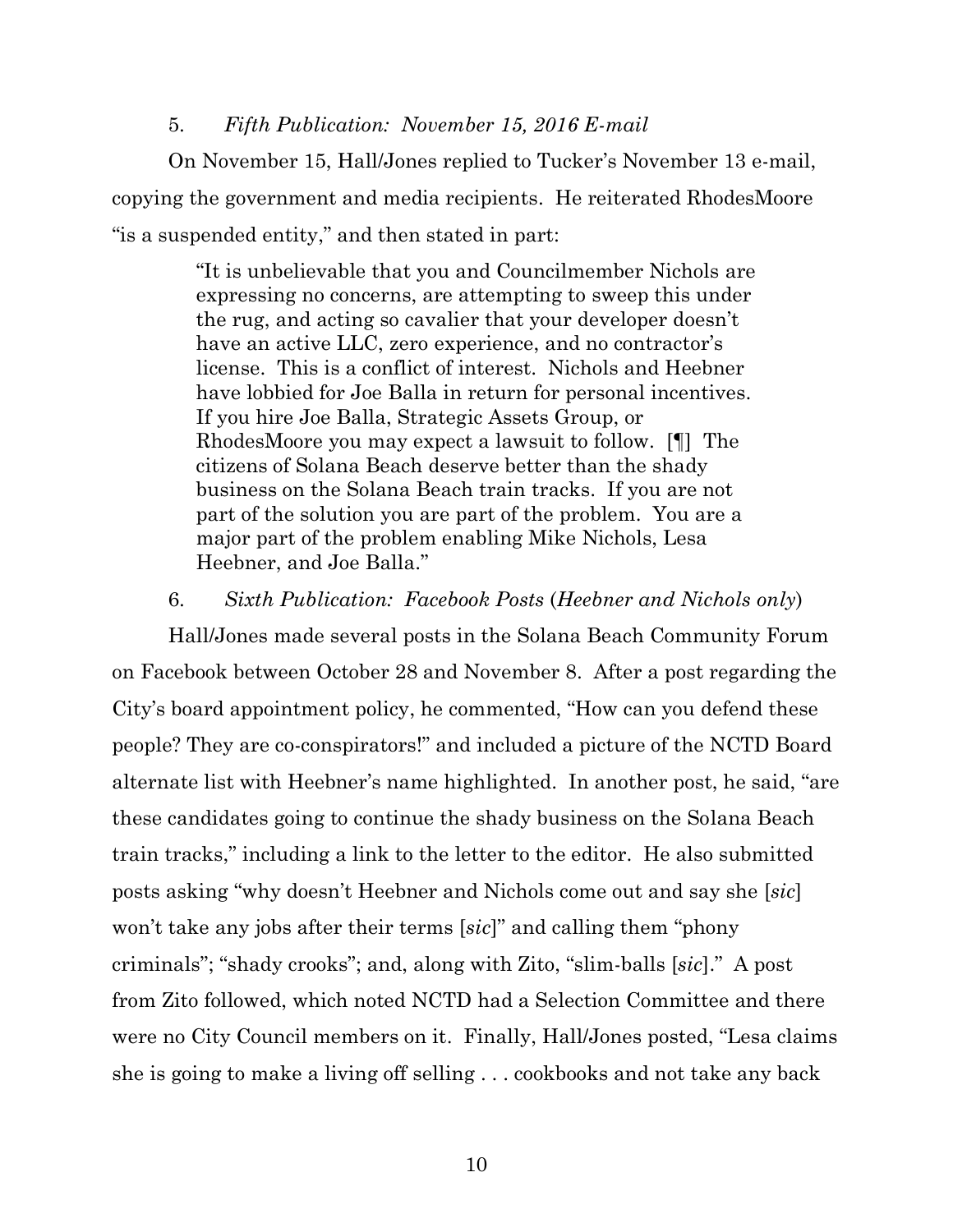door deals. It is my believe [*sic*] that Lesa should write a book on cookin' the books at city hall."

#### 7. *Seventh Publication: Campaign Advertisement* (*Heebner only*)

Finally, in early November Hall ran a campaign advertisement for Siegel in the Solana Beach Sun Newspaper. It contained a photograph of Siegel next to the words "Vote for Ed"; the quoted statement, " 'Your time, energy and level of commitment have greatly enhanced the quality of life in the City of Solana Beach' ~ Lisa Heebner, Solana Beach Former Mayor"; the statement, "A special 'thank you' to Lesa Heebner"; and the statement, "Ed Siegel City Council 2016, www.VoteforEd.org."

#### D. *Postpublication Events*

Siegel was not elected in the November 2016 City Council election. A few months later, in February and March 2017, Hall and Siegel exchanged text messages regarding Nadia Tkachenko, an acquaintance of Hall who was objecting to probate of Harbaugh's estate. Before a probate hearing in early March, they met with her and Candice Dodge, a mutual friend of Tkachenko and Hall. Tkachenko and Dodge attended the hearing, at which the court approved the petition and distribution of assets to Balla as trustee. Its order reflects that the court and parties conferred about issues raised by Tkachenko, but does not elaborate. In late March, Hall sent Siegel a text message stating that Tkachenko was going to make a "complaint to the attorney general." Hall addressed these matters at his deposition.

In April 2017, Hall/Rearden wrote a letter to NCTD's general counsel, which reiterated or expanded on Hall/Jones's claims about the train station project. In May 2017, the NCTD Board agenda included a staff report supporting approval of the Committee's recommendation. The report noted the "receipt of a complaint," and stated a "thorough investigation was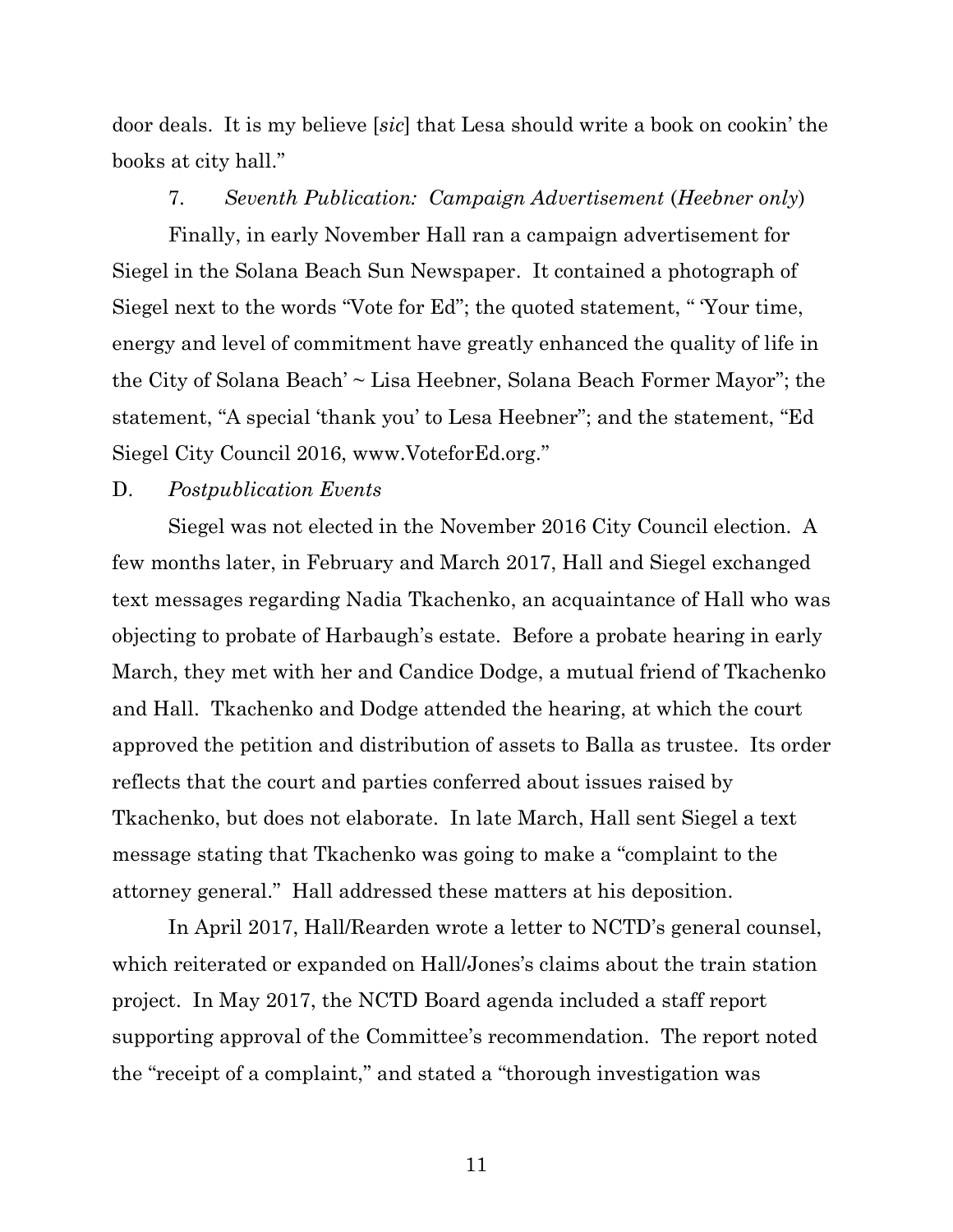conducted" and the allegations were either "unsubstantiated" or not a violation of NCTD or state conflict of interest laws. In June 2017, the NCTD Board voted to approve the Selection Committee's recommendation and authorize an ENA with RhodesMoore. Solana Beach's representative, Edson, recused herself.

#### E. *Procedural History*

In May 2017, Heebner and Nichols sued defendants for defamation based on the first six publications; Heebner also sued for false light invasion of privacy based on the campaign advertisement. They filed their operative first amended complaint in October 2017. The same month, Balla sued for defamation based on the first five publications.<sup>5</sup> The cases were assigned to the same department. Hall filed an anti-SLAPP motion in each case, stating in each notice of motion that he was moving to strike the complaint "in its entirety."

Defaults were entered against Siegel, which the parties agreed to set aside in exchange for him not filing anti-SLAPP motions. When he filed joinders to Hall's motions, the trial court rejected them.6 Meanwhile, plaintiffs successfully moved to lift the anti-SLAPP discovery stay to obtain discovery on the issue of actual malice.

Hall filed amended anti-SLAPP motions, with substantially similar notices of motion. His memoranda addressed the individual publications and the elements of plaintiffs' claims.

<sup>5</sup> Plaintiffs also sued Boyd and an individual named Sandy Parrish, but voluntarily dismissed them.

 $6$  The minute order in the record was in Balla's case, but Heebner and Nichols' counsel was present, and we take notice on our own motion that the order was filed in both cases.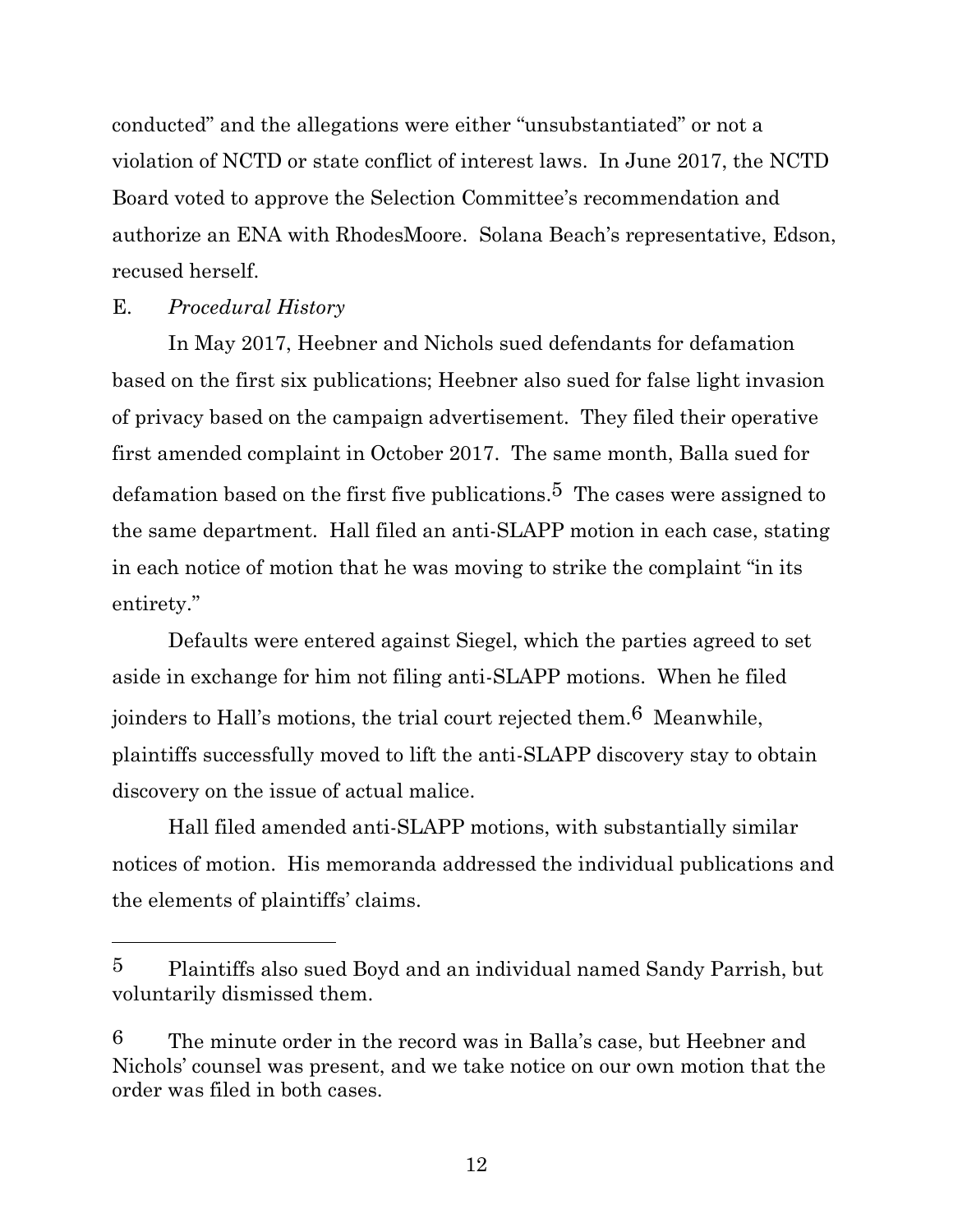According to Hall's supporting declarations, Siegel asked him who Harbaugh was, and he agreed to find out. He said he learned, among other things, that Balla was not supposed to receive estate assets, the Foundation and his company had the same address, and after the Harbaugh Trails donation he was chosen to negotiate a valuable development project. He explained he reviewed the RFP responses, Balla was "in [his] opinion the least qualified," and DeWald had issues including litigation history. He stated that based on his "review of these public documents, [he] strongly believe[d] [Heebner and Nichols] wanted to obtain a donation for Harbaugh Trails and in exchange they granted [Balla] the right to exclusively negotiate the development project." He understood that the Heebner quote in the advertisement came from a 2007 appreciation certificate. Finally, he denied malicious intent.7

Plaintiffs separately filed opposing briefs and declarations. In Balla's declaration, he stated he learned after George's death that he was chosen as successor trustee and denied that any assets were transferred to him personally. He addressed the donation, explaining that the Harbaughs loved open space and nature, he wanted to memorialize them, and there was no quid pro quo deal. He denied considering Heebner or Nichols for kitchen or landscaping work, and indicated the RFP identified others for these tasks. He also responded to specific claims. For example, he denied he had been in foreclosure, explaining he went into default to obtain a loan modification on

<sup>7</sup> Hall also addressed a Committee member, Gary Martin, who supposedly had a relationship with Balla and DeWald. He does not discuss Martin in the argument section of his opening brief and nowhere in his briefs explains the connection, if any, to Heebner and Nichols. We do not discuss him further.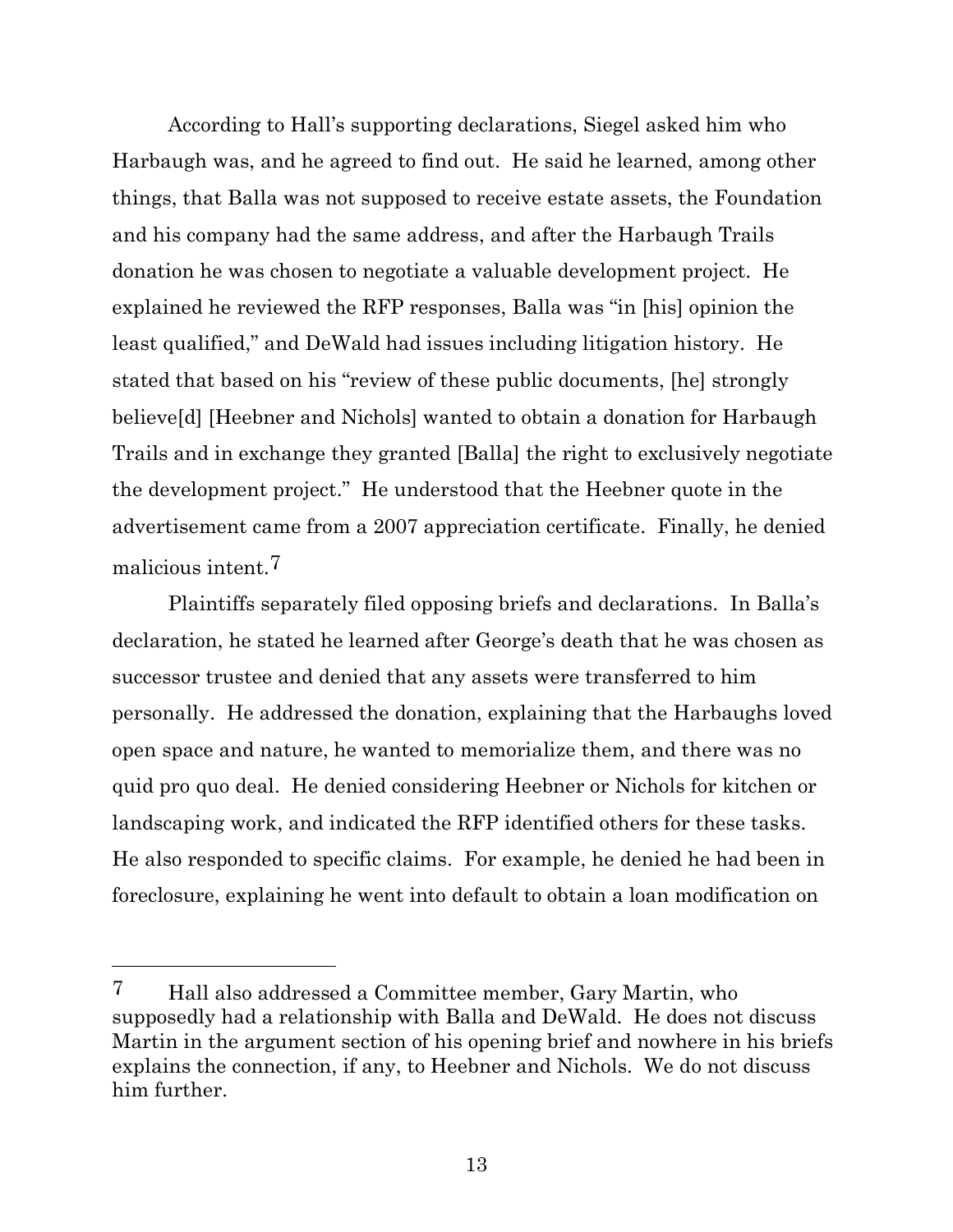one property and modified another loan notwithstanding a judicial foreclosure action. He provided a declaration from a real estate attorney confirming these events.

Balla provided other declarations as well. DeWald said he founded RhodesMoore in 2012, it was not suspended at the time of the proposal in 2015 or revised proposal in 2016, and to his knowledge, "any . . . suspension that may have appeared online" was due to government clerical error. He also responded to other assertions by Hall, including about the litigation. Stephen Toohill, who worked with the Harbaughs, described the disposition of the trust and property transfers to the Foundation. He did not believe Balla had any ownership in the properties. Kent Seton, retained by Balla to assist with the estate, stated the donation was "made to advance charitable purposes" and agreed Balla did not take possession of any trust assets.

In Heebner's declaration, she stated she "was never required to cast any vote on the train station project" as an NCTD Board alternate member, she would have "recused" herself if she had been, and if the matter was ever before City Council she "would be entitled to vote." She explained her decision not to run for reelection had nothing to do with the project; she never planned to do kitchen design for it; and she had not been in that business since 2007. She denied having any financial interest in common with Balla or lobbying on his behalf. Heebner said the advertisement quotation was from a 2007 Certificate of Appreciation to Siegel from the City. They were given to all outgoing volunteers; she signed certificates that year as thenmayor; and in Siegel's case, it was for service as "a member of the Public Arts Commission."

Nichols provided a declaration as well. He stated he resigned from City Council in 2018 for personal reasons. He further explained that when the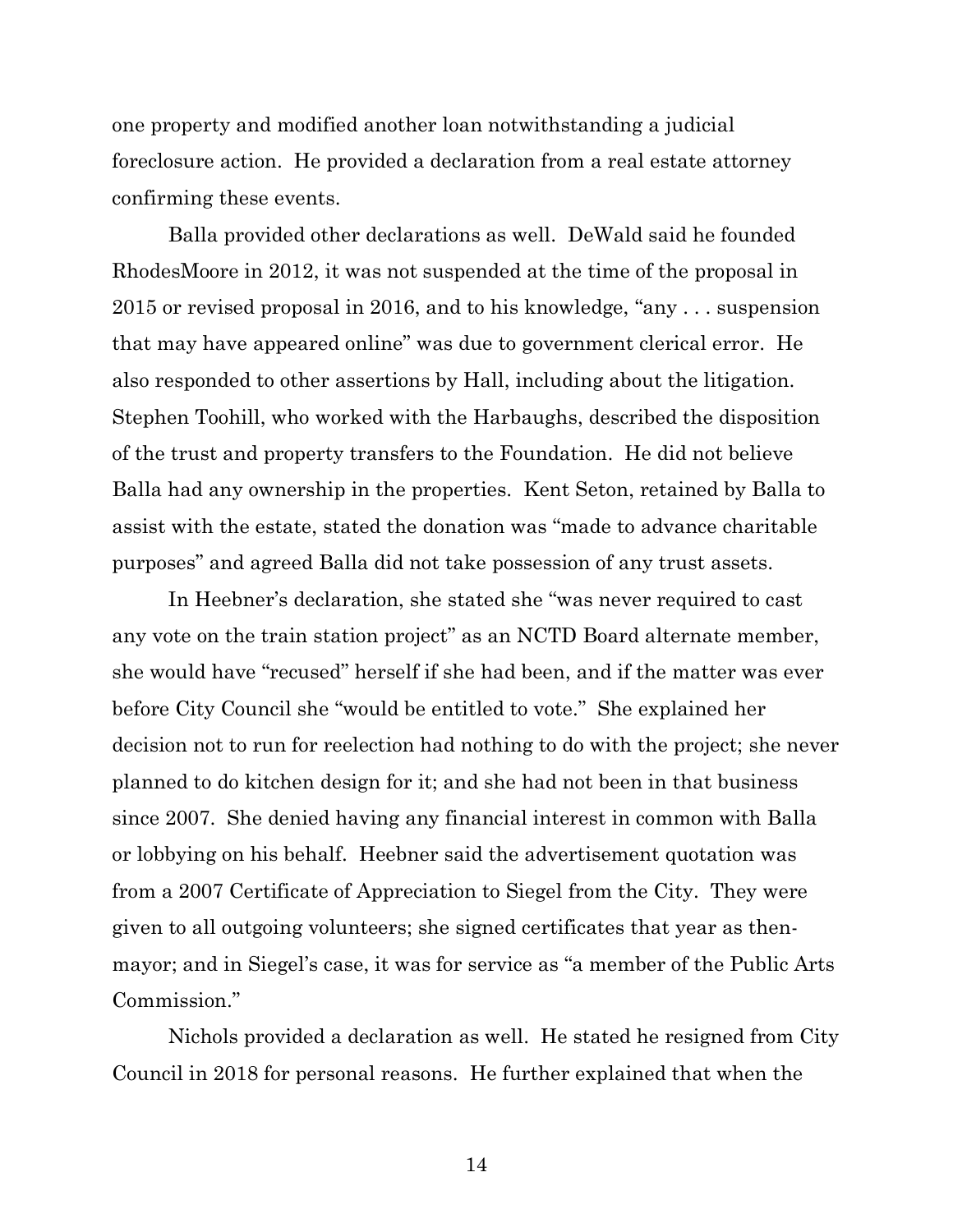NCTD Board considered the ENA, he was the alternate member for Solana Beach and did not attend; Edson attended as primary member and recused herself, as he would have. Nichols denied discussing landscaping work for Balla's proposal, having any financial interest in common with him, or lobbying on his behalf.

With their opposition filings, plaintiffs also provided excerpts of deposition testimony; deposition exhibits, including the text messages; and other documents. We have already described the relevant documents. Here we discuss the pertinent deposition testimony.

Hall testified that the claims about Heebner and Nichols doing design work were based on rumors, and he was aware that a different landscape designer was listed in the RFP. He said he wanted the "right person" to get the project and thought Dieden was "probably the most qualif[ied]." He testified he did "extensive research" about the Foundation, including the websites linked in the "All Roads" e-mail. There were assets unaccounted for, and he believed Balla "financially abused" the estate. He denied LLC ownership was with the Foundation, based on his "review of title and tax records," but did not know if Balla was a member or nonmember manager of various LLCs. He also testified he helped Tkachenko and Dodge prepare for the probate hearing; Dodge said the probate judge advised them to report Balla to the Attorney General; and he helped with a letter to the Attorney General but did not know the status. He was aware Tkachenko sued the Harbaugh trust, and it was "fair" to say she "doesn't care much for Balla". He also noted Tkachenko or Dodge told him Harbaugh was supposed to give Tkachenko a condo, but she did not receive it.

Siegel testified he had no information to confirm that Heebner or Nichols would be doing design work, or that they lobbied for Balla. He also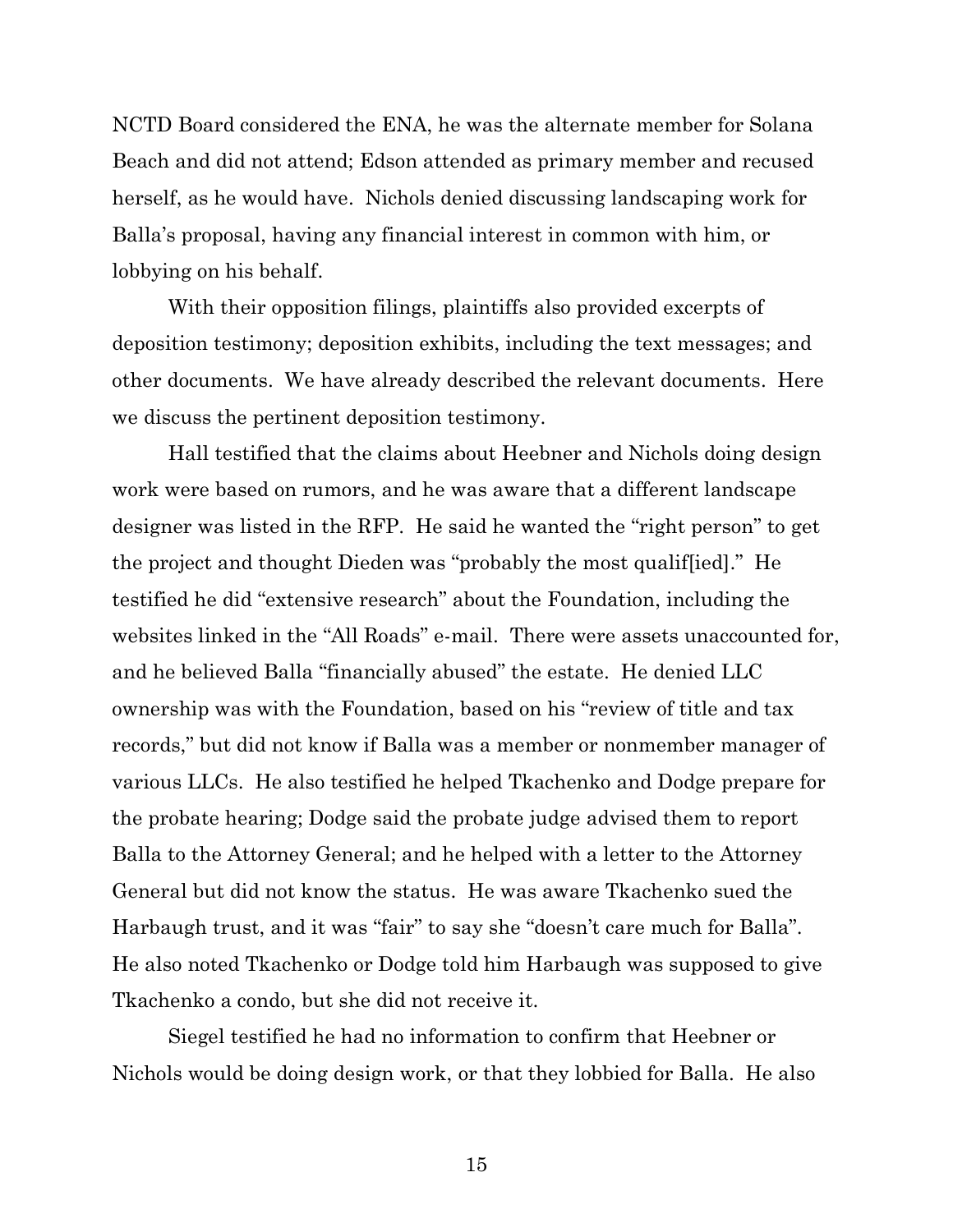had no information they did a "back-door deal," and had not seen foreclosure documents for Balla, stating Hall "shared" this with him. Siegel further complained about Ira Opper (husband of Gerri Retman, Heebner and Nichols's friend and campaign manager). According to Siegel, Opper said he would be Siegel's "nemesis." At the same time, Siegel felt that Opper's "wife and her friends" had "continued to marginalize him." He was also "shocked and hurt and dismayed" at Heebner's comments about him during the election. Siegel addressed Tkachenko, explaining he met her at a meeting in Hall's office with Dodge and others, the purpose of which was to get information about Harbaugh and Balla. Siegel also noted that Tkachenko said Harbaugh promised her a condo when he died, and that she felt betrayed.

In Hall's reply declarations, he stated that prior to the publications he undertook a "substantial investigation into the matters of the NCTD, the [City Council], and the related affairs" of plaintiffs. He said he began in Fall 2016; spent a "1000+ hours," including speaking to community members, online research, and public records searches; and was "so convinced" he gave his information to law enforcement and did not have it when litigation began. He said he then did "supplemental" research, which confirmed his "wellfounded beliefs" from his earlier research.

After an initial hearing on Balla's motion to address exhibit issues, the trial court heard both anti-SLAPP motions in September 2018 and denied them in separate orders. As to Balla's motion, the court stated that although the parties "devote considerable time" to the publications, Hall's "notice of motion sought to strike the complaint 'in its entirety' and did not separately notice any specific language." As a result, the court determined, "if any portion of the complaint is actionable, the motion must be denied," citing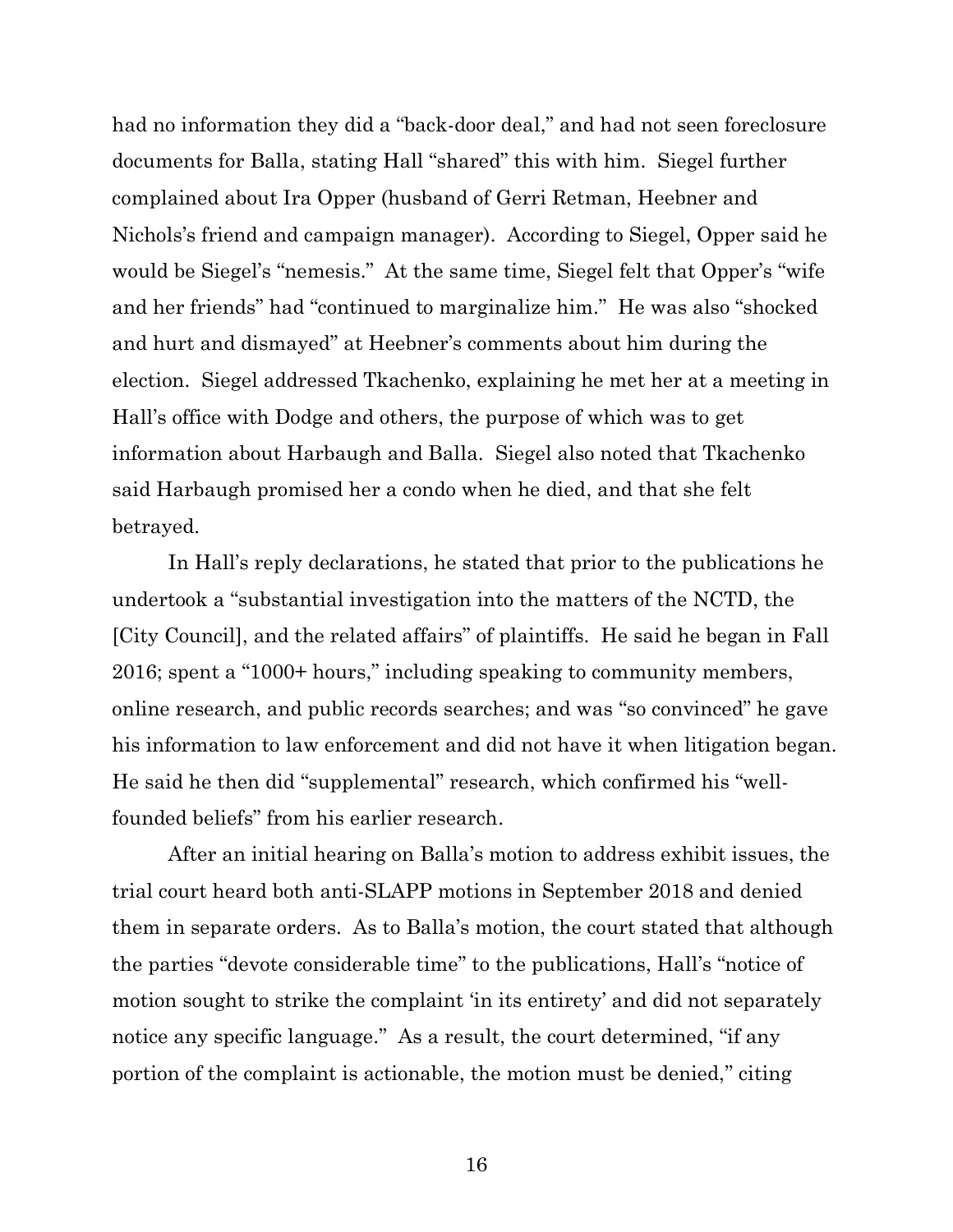*Optional Capital Inc. v. Akin, Gump, Strauss, Hauer & Feld, LLP* (2017) 18 Cal.App.5th 95, 111, fn. 5 (*Optional Capital*).

The trial court found that Hall met his burden on the first prong, disagreeing with Balla that the "All Roads" e-mail was not a matter of public interest and stating he "essentially conceded" as to the other publications. The court explained that "[a]lthough there may be portions of [the "All Roads"] e-mail that when isolated would not be a matter of public interest, in context, the Court concludes that this communication concerned a matter of public interest – the train station project."

On the second prong, the trial court first found Balla was a limited public figure. It explained the statements "generally concern the [train station project] and the proposals submitted to the [NCTD]"; the issue was who should be awarded the contract; and this was a public controversy. The court noted that Balla's complaint stated he was " 'a known representative and public face of RhodesMoore,' " and that " 'impugning the actions or reputation of Rhodes Moore' " was tantamount to impugning his.

As a public figure, Balla had to show he could prove falsity and actual malice, and the trial court concluded he met his burden. Focusing on the "All Roads" e-mail, it found the "statement . . . that [Balla] transferred the estate to himself is capable of being proven false," citing the Toohill declaration. It also found the " 'backdoor deal' " claim was "essentially a statement that [Balla] was colluding with City Councilmembers to be improperly awarded a public contract," and the "evidence reflect[ed] that neither Heebner nor Nichols were capable of voting on who should be awarded the project." The court also rejected Hall's arguments that the claim "conflict of interest" could not be proven false here, or that prefatory language like "rumors have surfaced" rendered all of his statements nonactionable.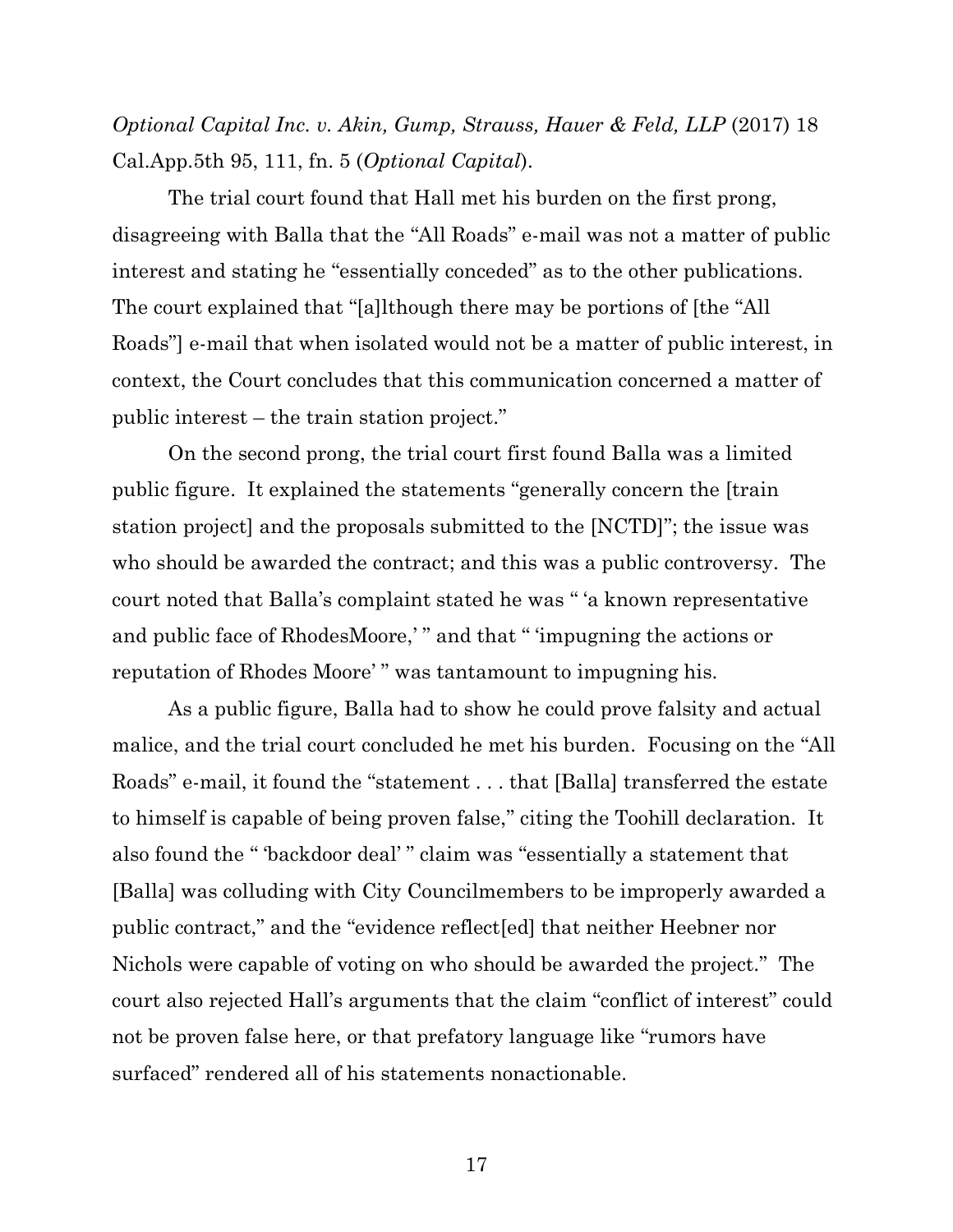The trial court also found that Balla could establish actual malice. It explained that "[u]nlike a pseudonym where an individual may publish under a name other than their own true name, here Hall actually created people– 'fake people'–through which a jury could find he pursued a campaign, at least in part, to defame the Plaintiffs." The court also cited, among other things, the text messages between Hall and Siegel before and after the "All Roads" email, which it found "clearly suggest[ed] that in response to Siegel's request for a 'hit piece' regarding Harbaugh (i.e., Balla)[,]" Hall sent the "All Roads" e-mail.

Finally, the trial court found the defamation was libel per se. It explained statements implicating a person's " 'office, profession, trade or business' " without the need for explanation could be libelous per se; at least some of Hall's statements, including "back door deal," qualified; and special damages were not required.

As for Heebner and Nichols, the trial court also found that under *Optional Capital*, "if any portion of the complaint is actionable, the motion must be denied." At the first prong, the court found Hall met his burden. At the second, it found Heebner and Nichols conceded they were public figures, but met their higher burden. On falsity, the court engaged in a similar analysis of the "backdoor deal," "conflict of interest," and prefatory language, including finding that Heebner and Nichols were not capable of voting on the project. On actual malice, the court similarly focused on the Jones/Rearden personas and the text messages. Here, it cited Hall's text message about a "[Lesa] retaliation" after Heebner's comments at the Democratic meeting, stating "[t]his exchange could . . . support a finding that [they] engaged in a campaign to defame Heebner (and Nichols as well) for the opposition to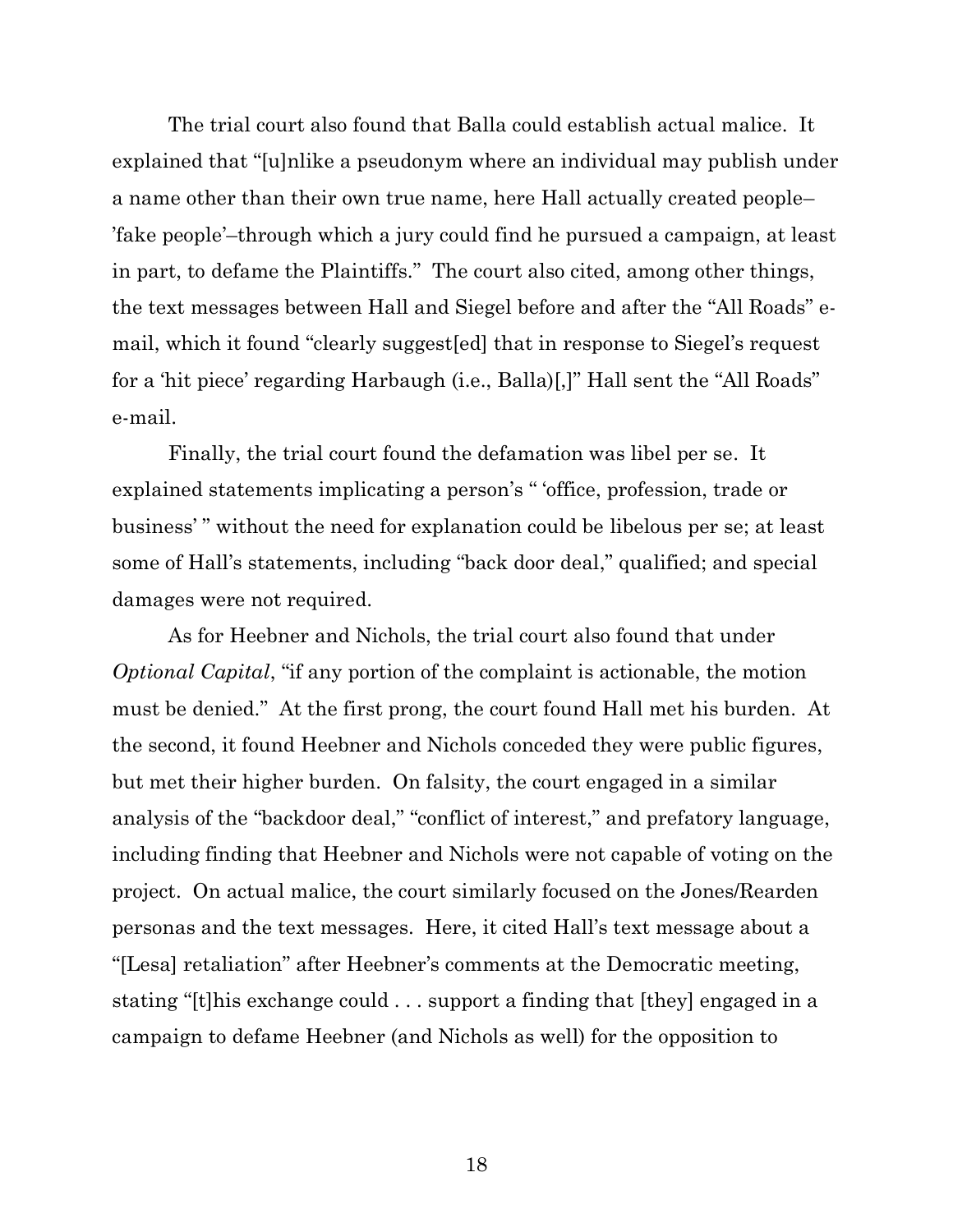Siegel's campaign and support of other candidates." The court again found defamation per se.

The trial court then found Heebner met her burden on her false light claim:

> "While the language in the ad . . . is an accurate statement of what was said in the Certificate of Appreciation, in context, the language was clearly included to convey that for the 2016 election Heebner supported Siegel's campaign. Considering the Defendants' conduct prior to [its] publication . . . , a trier of fact could conclude that the publishing of this advertisement conveying that Heebner supported Siegel's campaign when she clearly did not and Defendants knew she did not, was made with actual malice."

The court also found that a "reasonable person could find this advertisement – under the facts of this case – to be highly offensive."

The trial court granted Siegel's motion to consolidate the cases the next day. Hall timely appealed from the anti-SLAPP orders.

# DISCUSSION

# A. *Anti-SLAPP Principles and the Standard of Review*

The anti-SLAPP statute "authorizes defendants to file a special motion to strike '[a] cause of action against a person arising from' the petition or speech activities 'of that person . . . in connection with a public issue.' (Code Civ. Proc., § 425.16, subd. (b)(1).)" (*Barry v. State Bar of California* (2017) 2 Cal.5th 318, 321.) Such activities include writings made "in a place open to the public or in a public forum in connection with an issue of public interest"  $(\S$  425.16, subd. (e)(3)) and "conduct in furtherance of ... the constitutional right of free speech in connection with a public issue or an issue of public interest." (*Id.*, subd. (e)(4)).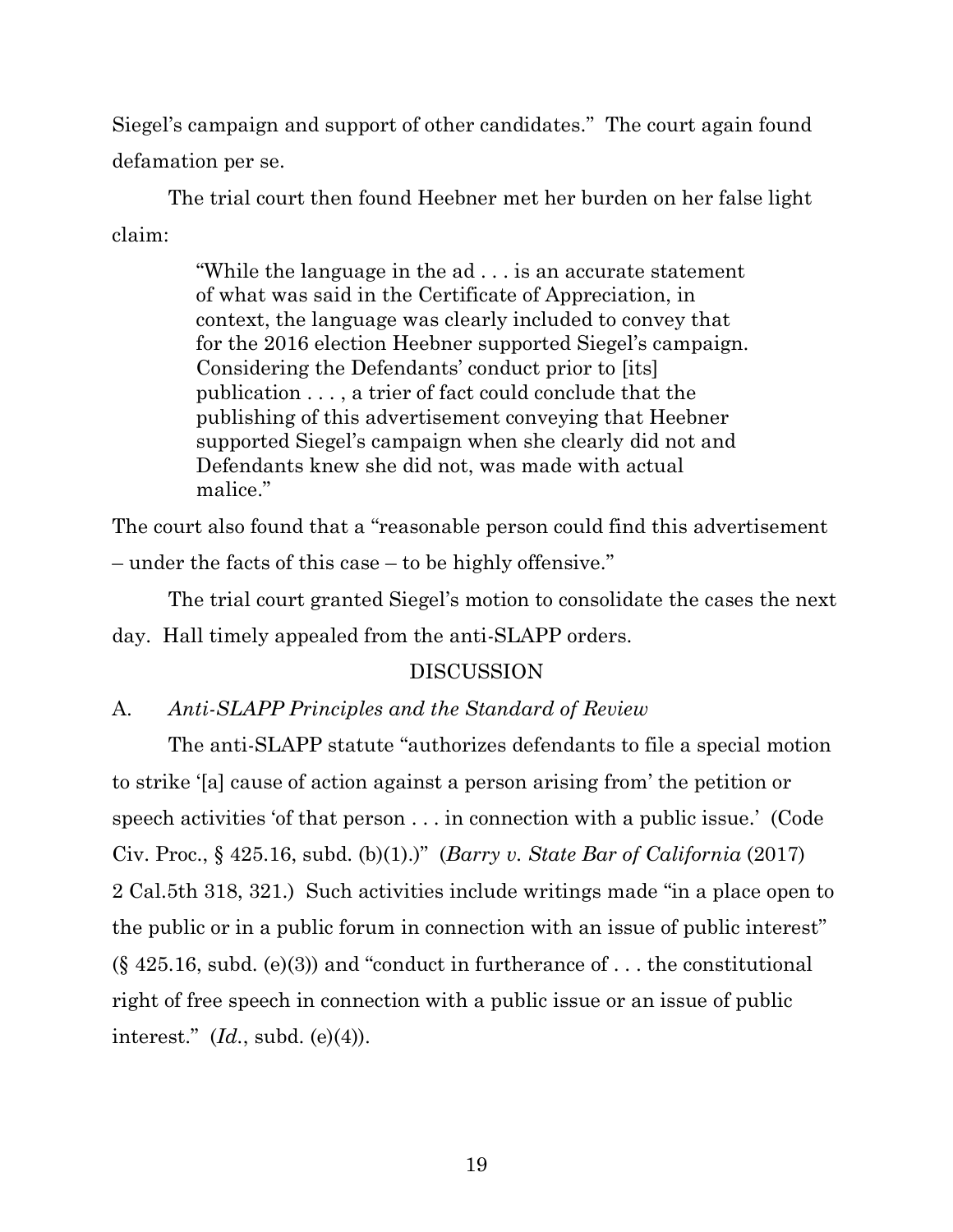"Resolution of an anti-SLAPP motion involves two steps. First, the defendant must establish that the challenged claim arises from activity protected by section 425.16. [Citation.] If the defendant makes the required showing, the burden shifts to the plaintiff to demonstrate the merit of the claim by establishing a probability of success." (*Baral v. Schnitt* (2016) 1 Cal.5th 376, 384 (*Baral*).) At the second step, the court's "inquiry is limited to whether the plaintiff has stated a legally sufficient claim and made a prima facie factual showing sufficient to sustain a favorable judgment. It accepts the plaintiff's evidence as true, and evaluates the defendant's showing only to determine if it defeats the plaintiff's claim as a matter of law. [Citations.] '[C]laims with the requisite minimal merit may proceed.' " (*Id.* at pp. 384-385.)

" 'We review de novo a ruling on a special motion to strike under section 425.16. [Citation.] Thus, we apply our independent judgment, both to the issue of whether the cause of action arises from a protected activity and whether the plaintiff has shown a probability of prevailing on the claim.' " (*South Sutter, LLC v. LJ Sutter Partners, L.P.* (2011) 193 Cal.App.4th 634, 657.) An appellant still bears the " 'burden of affirmatively demonstrating error.'" (See State Farm Fire & Casualty Co. v. Pietak (2001) 90 Cal.App.4th 600, 610 (*Pietak*).)

B. *Scope of Hall's Anti-SLAPP Motion*

Hall contends the trial court erred by concluding it had to deny the anti-SLAPP motions if any portion of the complaints were actionable. We agree.

In *Baral*, the California Supreme Court held that an anti-SLAPP motion could reach separate claims within a single pleaded cause of action, disapproving *Mann v. Quality Old Time Service, Inc.* (2004) 120 Cal.App.4th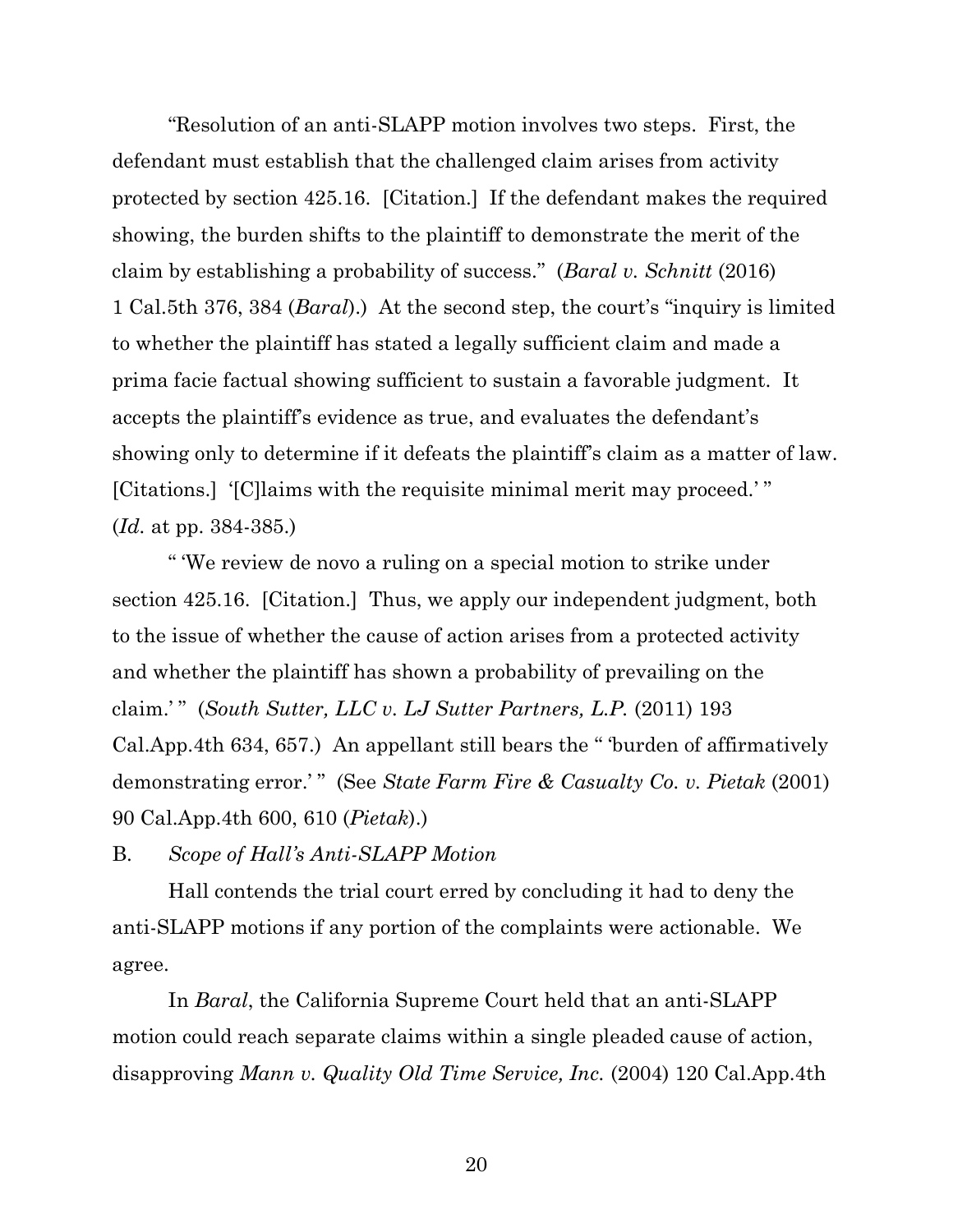90 (*Mann*). (*Baral*, *supra*, 1 Cal.5th at p. 396.) *Mann* held that " 'once a plaintiff shows a probability of prevailing on any part of its claim,' " a court " 'need not parse the cause of action so as to leave only those portions it has determined have merit.'" (*Baral*, at p. 385, citing *Mann*, at p. 106.) *Baral* opted for a different rule.

The Supreme Court acknowledged it had appeared to take differing approaches on this issue in *Taus v. Loftus* (2007) 40 Cal.4th 683 (*Taus*) and *Oasis West Realty, LLC v. Goldman* (2011) 51 Cal.4th 811 (*Oasis*). (*Baral*, *supra*, 1 Cal.5th at p. 388.) In *Taus*, the court had examined specific incidents in a defamation lawsuit, concluding the action could proceed as to one, but not others. (*Baral*, at p. 389, citing *Taus*, at pp. 717-742.) But in *Oasis*, the court reasoned that although the complaint alleged multiple acts of attorney wrongdoing, it was " 'sufficient to focus' on just one.' " (*Baral*, at pp. 390-391; quoting *Oasis*, at pp. 820-821.) *Baral* explained that the difference "flow[ed] from the way the parties framed the issues." (*Baral*, at p. 391.) In *Taus*, the defendants addressed the "viability of claims arising from discrete allegations of wrongdoing," whereas in *Oasis*, they "sought to strike the *entire complaint* based on the assertion that the attorney defendant had breached no duty." (*Baral*, at p. 391.) The Court limited *Oasis* to its facts, and confirmed that a "plaintiff must make the requisite showing as to each challenged claim that is based on allegations of protected activity." (*Id.* at pp. 392.)

The trial court relied on a case called *Optional Capital* to find that "if any portion" of the complaint was actionable, the motion had to be denied. There, a company sued its former law firm in connection with various legal matters. (*Optional Capital*, *supra*, 18 Cal.App.5th at p. 106.) In the firm's anti-SLAPP motion, it argued it was not counsel in two matters, and plaintiff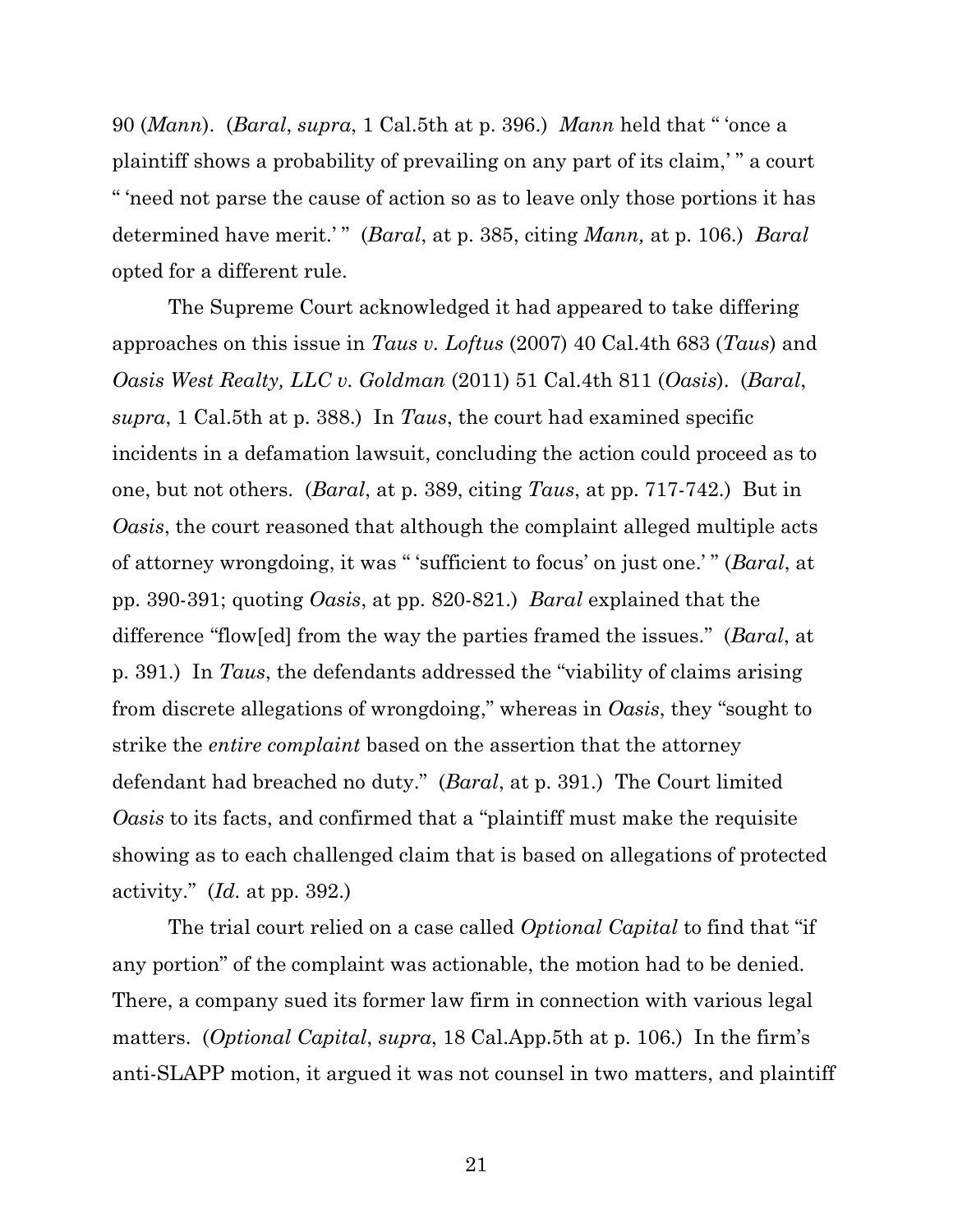could not prevail in the third due to the litigation privilege. (*Ibid*.) The trial court granted the motion and the Court of Appeal affirmed, holding the litigation privilege defeated the claims. (*Id*. at p. 119.) In the footnote relied upon by the trial court, the appellate court defended its use of thrust/gravamen analysis at prong one; in doing so, it contended that a case rejecting this approach read *Baral* too broadly; *Baral* permitted striking either the entire complaint or subparts; and "[c]ritically ... Defendants ... moved to strike [the] entire complaint." (*Optional Capital*, at p. 111, fn. 5*.*)

*Optional Capital*, in our view, does not validate the trial court's approach. *Baral* makes clear that not only can an anti-SLAPP motion attack portions of causes of action, but also that whether it does so turns on how the issues are framed—not simply the text of the notice of motion. (*Baral*, *supra*, 1 Cal.5th at p. 391.) To the extent the *Optional Capital* footnote is not just dicta, the procedural posture of the case remains akin to *Oasis*; a single theory could—and did—defeat the entire complaint. Here, in contrast, Hall's supporting memoranda below addressed individual publications and elements; plaintiffs' briefing did as well; and the parties continue to frame the issues in this manner on appeal. We thus examine each publication, recognizing some issues will be common to some or all.

C. *Prong One: Do Plaintiffs' Claims Arise From Protected Activity?*

Plaintiffs argue Hall did not meet his burden to show his publications involved protected activity. We conclude he did. $8$ 

<sup>8</sup> Plaintiffs did not file a protective cross-appeal to challenge the prong one ruling, but "[a] prevailing party on an anti-SLAPP motion need not file a cross-appeal to preserve his disagreement with the trial court's reasoning." (*Klem v. Access Insurance, Inc.* (2017) 17 Cal.App.5th 595, 609.) We note they include under their "Prong One" heading arguments about both whether the publications involve a public issue (a prong one matter), and whether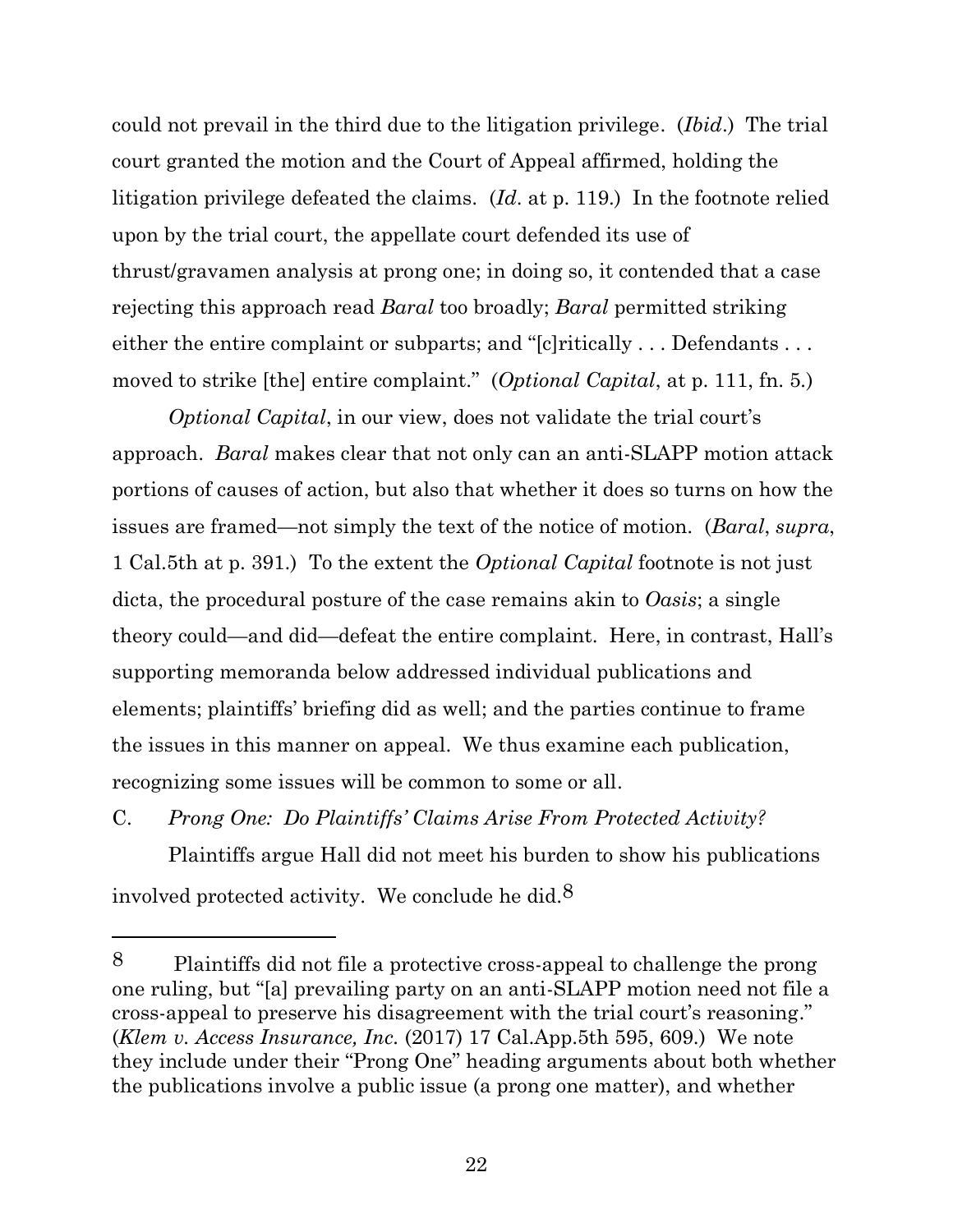At prong one, "the focus is on determining what 'the defendant's activity [is] that gives rise to his or her asserted liability—and whether that activity constitutes protected speech or petitioning.' " (*Park v. Board of Trustees of California State University* (2017) 2 Cal.5th 1057, 1063.) Hall's alleged liability arises from his publications in newspapers, over e-mail to local government and media, and on Facebook, which asserted or implied that Heebner and Nichols arranged for Balla to receive the train station project in exchange for favors. These publications are protected activity under the anti-SLAPP statute.

At least three publications were in public forums: the letter to the editor, the newspaper campaign advertisement, and the Facebook posts. (§ 425.16, subd. (e)(3)); *Nygard, Inc. v. Uusi–Kerttula* (2008) 159 Cal.App.4th 1027, 1039 [newspapers are public fora under anti-SLAPP]; *Jackson v. Mayweather* (2007) 10 Cal.App.5th 1240, 1252 (*Jackson*) [Facebook posts were made in public forum for anti-SLAPP purposes].) All of them concerned issues of public interest.  $(\S 425.16, \text{subd.}(\e)(4))$ . A public issue includes "conduct that could directly affect a large number of people beyond the direct participants" and a "topic of widespread, public interest." (*Rivero v. American Federation of State, County and Municipal Employees, AFL–CIO* (2003) 105 Cal.App.4th 913, 924.) There must also be "some degree of closeness between the challenged statements and the asserted public interest." (*Weinberg v. Feisel* (2003) 110 Cal.App.4th 1122, 1132; *FilmOn.com Inc. v. Doubleverify, Inc.* (2019) 7 Cal.5th 133, 150 [statement cannot simply refer to issue, but must " 'contribute to the public debate' "].) Hall's publications related to the City Council election and/or the train

Balla was a public figure (a defamation issue, pertinent here at prong two). We address the former here, and the latter *post*.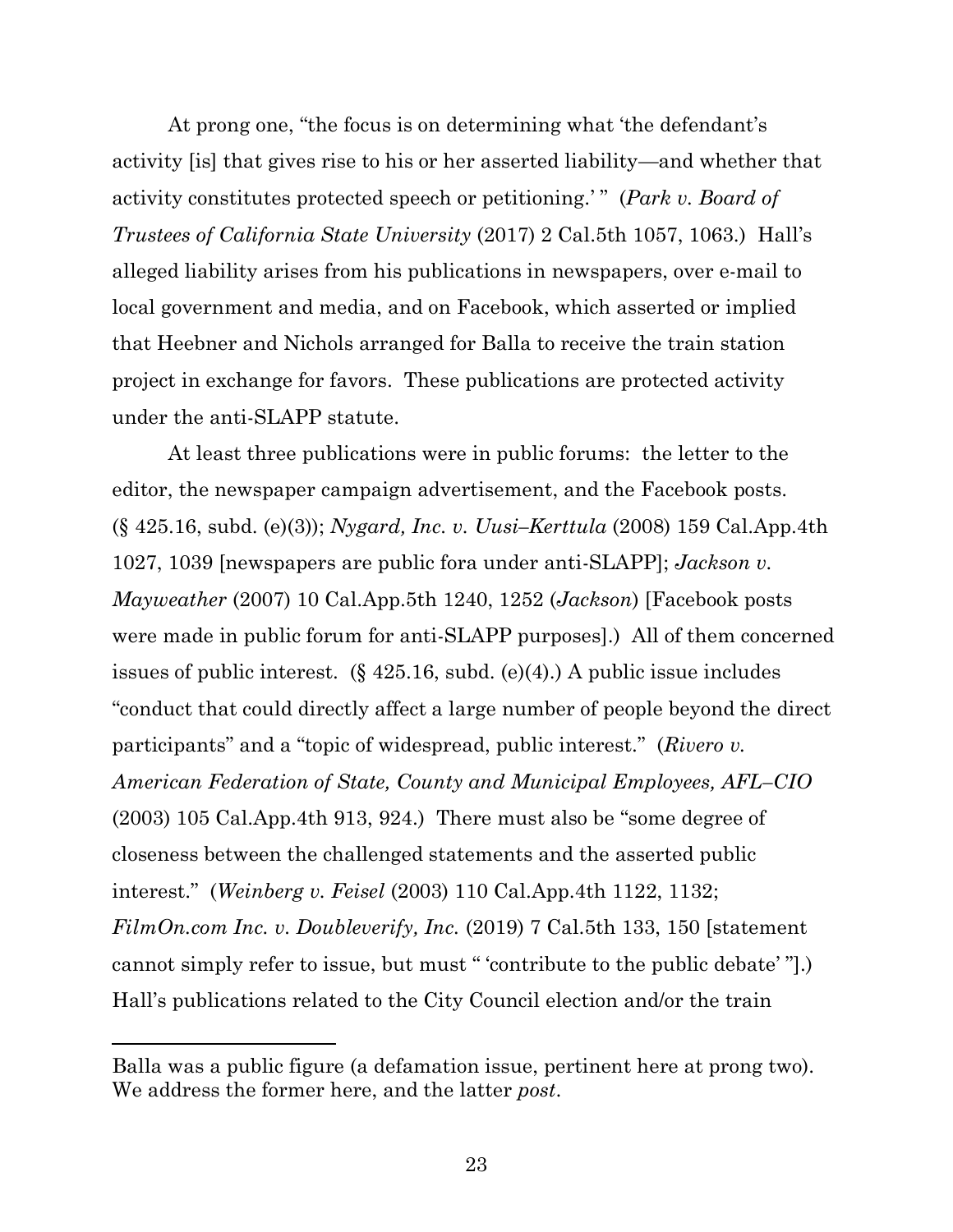station project, a major public development. (*Rosenaur v. Scherer* (2001) 88 Cal.App.4th 260, 273-274 (*Rosenaur*) [anti-SLAPP "applies to actions arising from statements made in political campaigns"]; *Damon v. Ocean Hills Journalism Club* (2000) 85 Cal.App.4th 468, 479 [statements concerning how "large residential community would be governed" involved public interest; concept has been "broadly construed to include not only governmental matters, but also private conduct that impacts a broad segment of society and/or that affects a community in a manner similar to that of a governmental entity"]; *Integrated Healthcare Holdings, Inc. v. Fitzgibbons* (2006) 140 Cal.App.4th 515, 523 [acquisition and operation of hospitals was public issue].)

Plaintiffs' arguments do not compel a different result. First, they maintain that Hall's intent in attacking Balla was "not political," but was rather "to damage Balla's credibility with NCTD." They also suggest that any connection between Balla's estate work and politics "is so attenuated as to take the defamatory statement out of any possible connection to any issue of legitimate public interest." But anti-SLAPP protection requires a public issue, not necessarily a political one. (§ 425.16, subd. (e)(3), (4).) And the publications *did* have political implications, given that some related to the election and all involved the City Council and/or the NCTD.

We also reject plaintiffs' related arguments that estate matters are private, and the "only purported connection between Balla's handling of Harbaugh's Estate and the Train Station project arises from the stories *Hall made up*." They are not disputing that the publications concerned the train station project; they are disputing their veracity, rendering the cases they cite inapposite. (*Greco v. Greco* (2016) 2 Cal.App.5th 810, 824 [alleged wrongful taking from trusts and estate was private matter]; *Kettler v. Gould*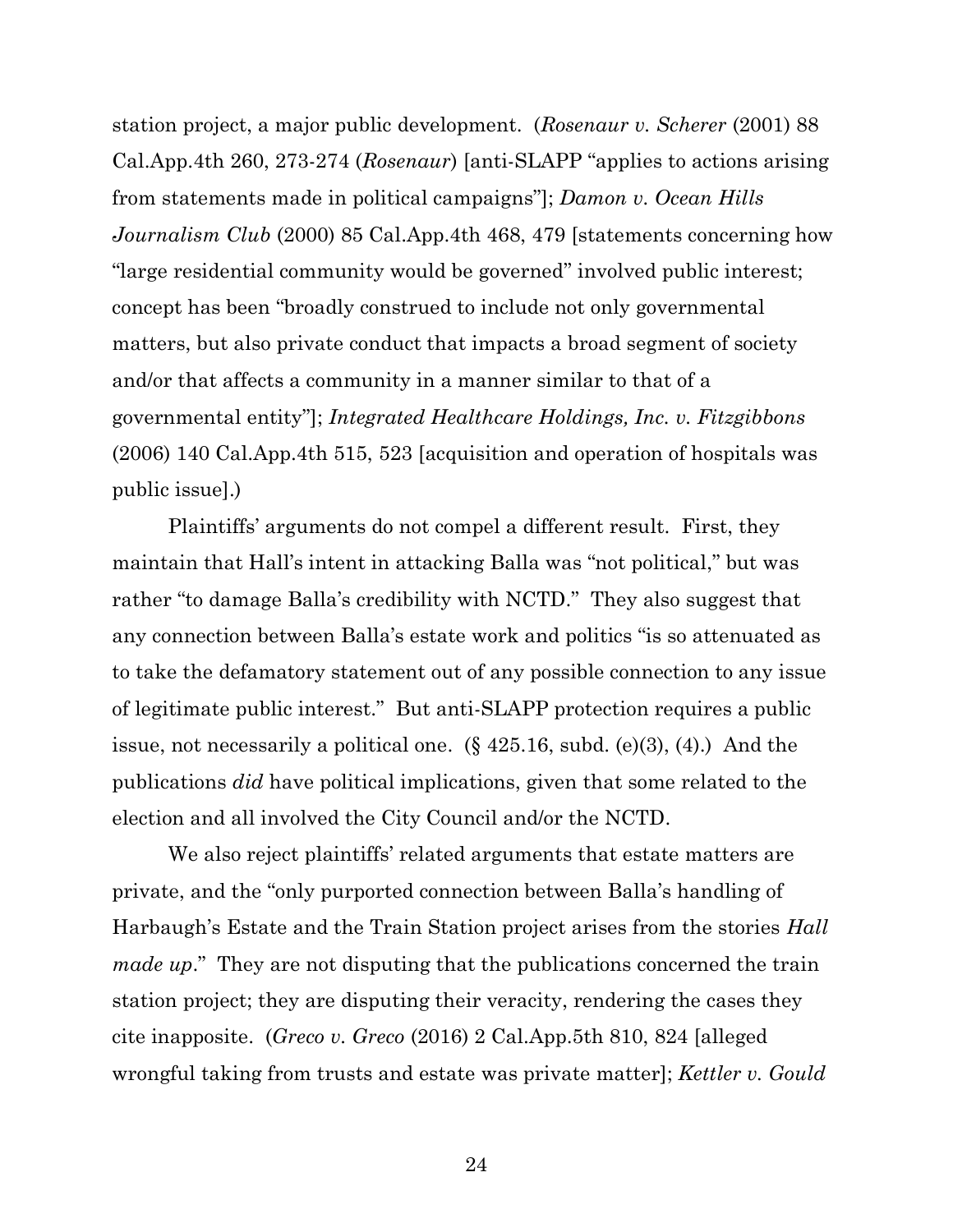(2018) 22 Cal.App.5th 593, 603, 605 [complaint to professional organization about alleged elder abuse by financial planner was not a public issue].)

Second, plaintiffs focus on the "All Roads" e-mail, contending the trial court assumed a "defamatory statement need only tangentially relate to a matter of public interest." To the contrary, the court found the e-mail *did* concern a public issue—the train station project—despite isolated statements that touched on other subjects. We agree. Indeed, the central assertion was that Balla secured the project by making the donation from the Foundation. For similar reasons we reject plaintiffs' suggestion that the e-mail merely "referred" to the public issue, and find their cases distinguishable. (See, e.g., *Martinez v. Metabolife Internat., Inc.* (2003) 113 Cal.App.4th 181, 188 [anti-SLAPP did not apply in product liability case where complaint also addressed speech used to market product].)

Finally, plaintiffs contend Hall published the statements for financial gain, and "statements . . . for the 'purpose of furthering a business interest' " do not involve the public interest, citing *World Financial Group, Inc. v. HBW Insurance & Financial Services, Inc.* (2009) 172 Cal.App.4th 1561, 1572. That case found that statements for the "*sole* purpose" of furthering business interests were unprotected, and is accordingly inapposite. (*Id.* at p. 1572, italics added; *id.* at pp. 1564-1565, 1573 [trade secret case; statements were part of "competitor's pitch" to solicit employees and "motivated solely" by desire to increase sales ranks].) Plaintiffs do not establish that Hall's motive was solely financial. Although there is some evidence he supported Dieden's proposal and may have seen it as a business opportunity, there is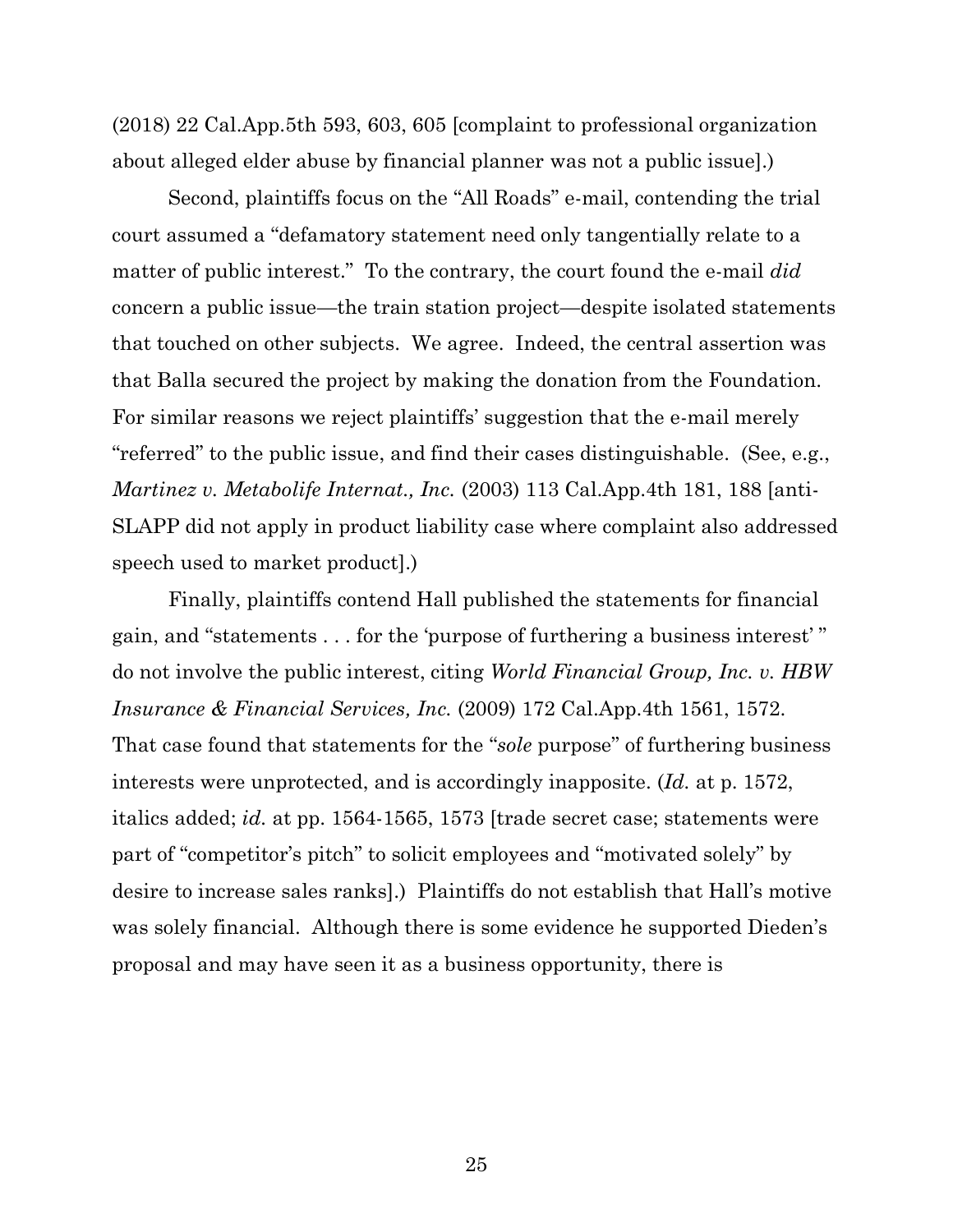significantly more evidence that his statements were motivated by personal hostility to plaintiffs—as they argue elsewhere.<sup>9</sup>

# D. *Prong Two: Plaintiffs' Likelihood of Success on the Merits*

We next consider whether Hall has demonstrated the trial court erred in concluding that plaintiffs could prevail on their various claims.

## 1. *Defamation*

## a. *Overview*

Plaintiffs base their defamation claim on the first six publications. Defamation " 'involves the intentional publication of a statement of fact that is false, unprivileged, and has a natural tendency to injure or which causes special damage.' " (*Sonoma Media Investments, LLC v. Superior Court* (2019) 34 Cal.App.5th 24, 37.) Libel is a type of defamation based on written or depicted communication. (Civ. Code, § 45; *Jackson, supra,* 10 Cal.App.5th at pp. 1259-1260.) Public figures have the "burden of proving both that the challenged statement is false, and that [defendant] acted with ' "actual malice." ' " (*Christian Research Institute v. Alnor* (2007) 148 Cal.App.4th 71, 84 (*Christian Research*); see also *Sonoma Media*, at p. 37 [plaintiff has burden on falsity when statements involve "matters of public concern"].)

"A statement is defamatory when it tends 'directly to injure [a person] in respect to his office, profession, trade or business, either by imputing to him general disqualification in those respects which the office ... peculiarly requires, or by imputing something with reference to his office . . . that has a natural tendency to lessen its profits.' (Civ. Code, § 46, subd. 3.) Statements that contain such a charge directly, and without the need for explanatory

<sup>9</sup> Plaintiffs' claim that Hall admitted the main purpose of his statements was to "benefit [him] professionally" and "increase [his] business" relies on messages from Siegel, and is not persuasive.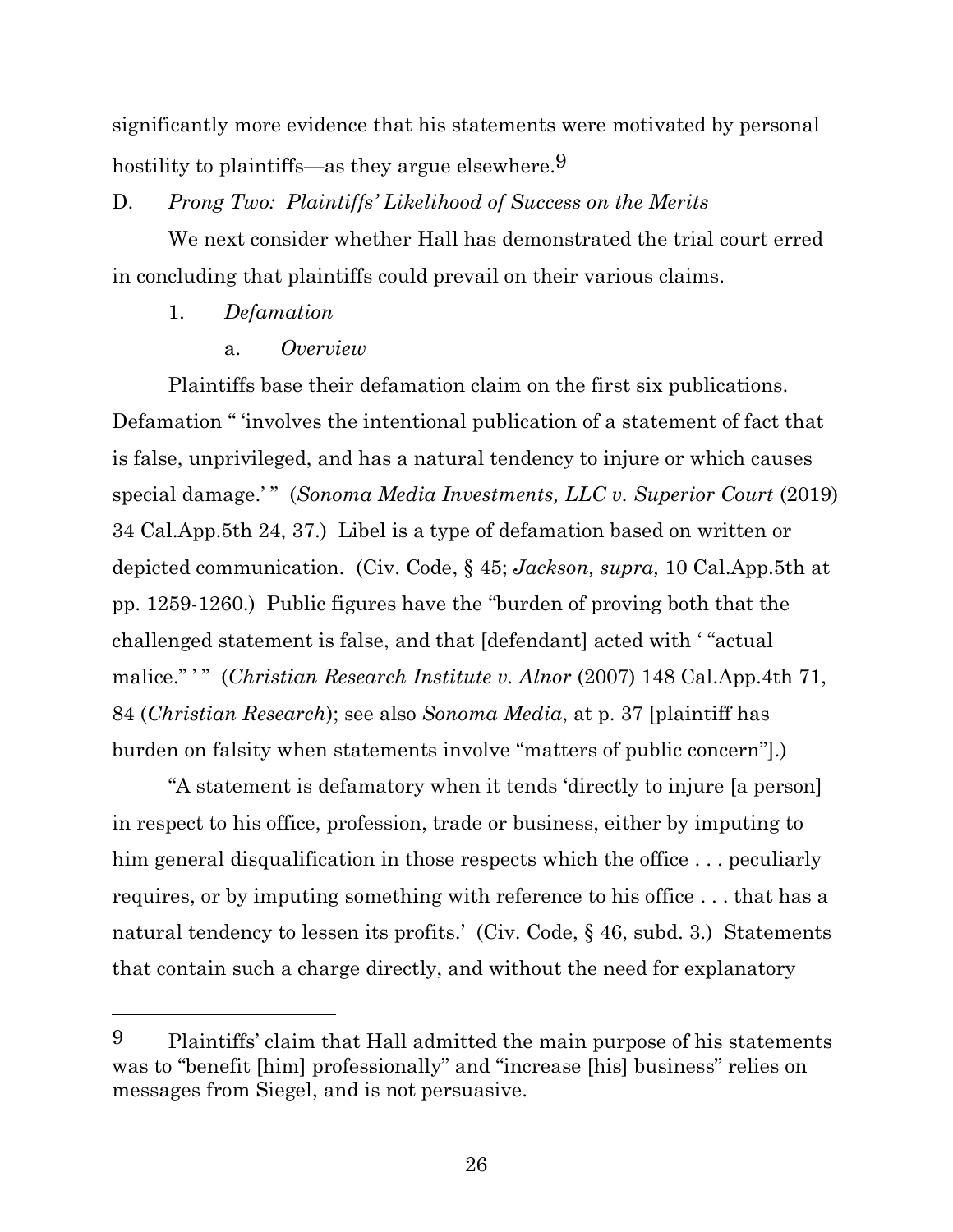matter, are libelous per se. [Citation.] A statement can also be libelous per se if . . . a listener could understand the defamatory meaning without the necessity of knowing extrinsic explanatory matter." (*McGarry v. University of San Diego* (2007) 154 Cal.App.4th 97, 112 (*McGarry*).) If the false statement is not libelous per se, a plaintiff must prove special damages. (*Barnes–Hind, Inc. v. Superior Court* (1986) 181 Cal.App.3d 377, 382 (*Barnes-Hind*).)

# b. *Balla is a Limited Purpose Public Figure*

Plaintiffs contend the trial court erred in finding that Balla was a limited purpose public figure. An "all purpose" public figure has " 'achiev[ed] such pervasive fame or notoriety that he becomes a public figure for all purposes and in all contexts.' " (*Reader's Digest Ass'n v. Sup. Ct.* (1984) 37 Cal.3d 244, 253 (*Reader's Digest*).) A " 'limited purpose' " public figure is one who "voluntarily injects himself or is drawn into a particular public controversy and thereby becomes a public figure for a limited range of issues.' " (*Id.* at pp. 253-254; *Copp v. Paxton* (1998) 45 Cal.App.4th 829, 845- 846 (*Copp*) [enough to " 'attempt[] to thrust [oneself] into the public eye' " or " 'influence a public decision' "].)

The trial court rejected Balla's claim that the matters did not involve a public controversy and noted his allegation that he was a public representative of RhodesMoore. These findings are sound. The train station project is a public issue, as previously discussed, and selection of a developer for the project constitutes a public controversy. (See *Copp*, *supra*, 45 Cal.App.4th at p. 845 [" 'If the issue was being debated publicly and if it had foreseeable and substantial ramifications for nonparticipants, it was a public controversy.' "].) Balla not only alleged he was a representative of one of the prospective developers, RhodesMoore, but also that he and DeWald presented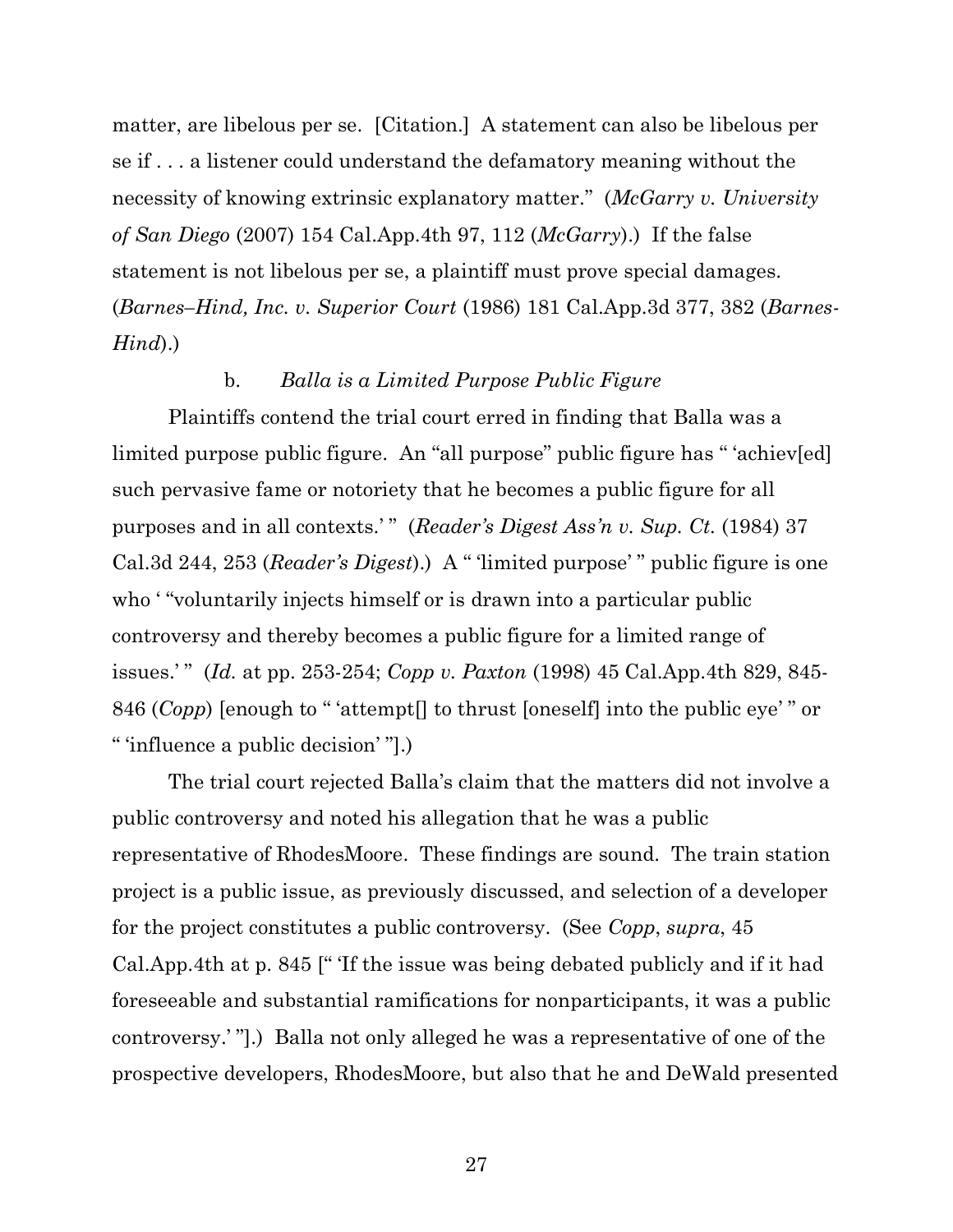on it at public workshops and met with the Selection Committee. He thus " 'voluntarily inject[ed] himself' " into the controversy. (*Reader's Digest*, *supra*, 37 Cal.3d at p. 253; see e.g., *Greenbelt Cooperative Pub. Ass'n v. Bresler* (1970) 398 U.S. 6, 8-9 (*Greenbelt*) [developer who sought zoning variances for high-density housing "clearly fell within even the most restrictive definition of a 'public figure' "]; *Okun v. Superior Court* (1981) 29 Cal.3d 442, 447-448, 451 (*Okun*) [developer of large condominium project involving city land exchange was public figure].)

Plaintiffs' contrary arguments are not persuasive. First, they contend that Balla is a "private citizen who develops and manages commercial real estate," and one does not become a public figure by "advertising . . . wares" or being involved in something with "public attention." But Balla was not pursuing commercial development or merely involved in a notable situation; he was actively seeking a contract for a major *public* project. The cases plaintiffs cite are thus distinguishable. (*Vegod Corp. v. Am. Broad. Cos.*  (1979) 25 Cal.3d 763, 769-770 [companies that conducted close-out sales for department store whose closure generated controversy were not themselves public figures]; *Wolston v. Reader's Digest Assn.* (1979) 443 U.S. 157, 159-161, 167 [plaintiff's failure to answer subpoena about spy activity and resulting publicity did not make her public figure for defamation claim involving book written years later about Soviet spies]; *Time, Inc. v. Firestone* (1976) 424 U.S. 448, 450, 454, fn. 3 [ex-wife of "scion of one of America's wealthier industrial families" was not limited public figure, even though divorce was highly publicized and she had press conferences during it].)

Second, plaintiffs contend that " 'those charged with defamation cannot, by their own conduct, create their own defense by making the claimant a public figure,' " citing *Wilson v. Cable News Network, Inc.* (2019)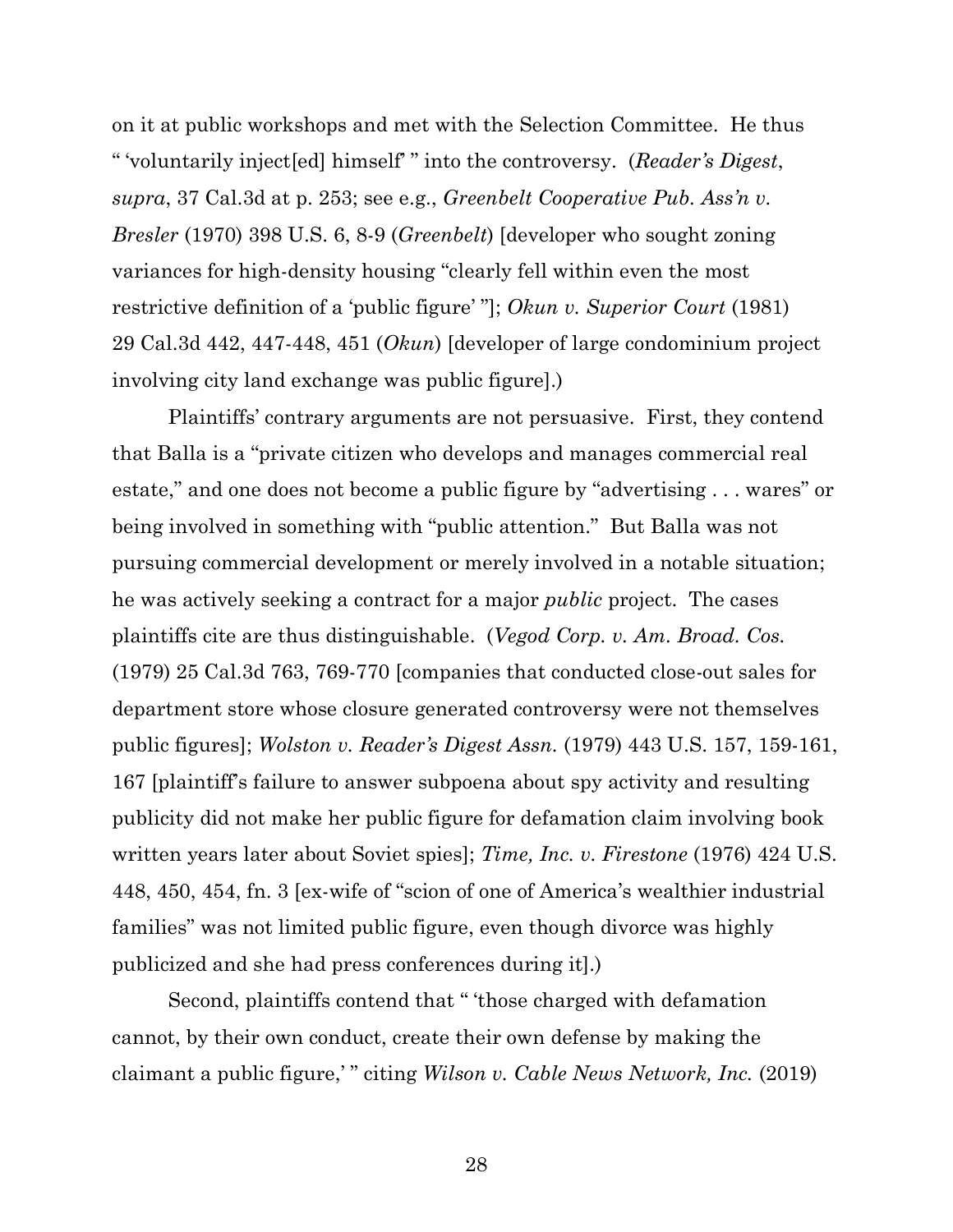7 Cal.5th 871, 902. There, the California Supreme Court rejected the defendant's attempt to rely on news stories generated by plaintiff's lawsuit to contend he was a public figure. Here, in contrast, Balla's role in the public controversy as a potential train station developer preceded his lawsuit.

Finally, and relatedly, plaintiffs dispute that Balla voluntarily injected himself into a public controversy, contending "the attack by Hall and Siegel on Balla had little to do with any public interest issue concerning the Train Station; rather, it was simply a personal vendetta and financial goal." The publications plainly did concern the train station project and selection of the developer, and Hall's personal motivations for publishing them do not impact the public figure analysis.

#### c. *Falsity*

Next, Hall argues that plaintiffs failed to meet their burden on falsity. We disagree, and conclude plaintiffs offered sufficient evidence to prove that each publication was false.

"Though mere opinions are generally not actionable," a "statement that implies a false assertion of fact is actionable." (*Issa v. Applegate* (2019) 31 Cal.App.5th 689, 702 (*Issa*); *McGarry*, *supra*, 154 Cal.App.4th at p. 112 [" '[s]imply couching such statements in terms of opinion does not dispel these [false, defamatory] implications' "].) " '[I]t is not the literal truth or falsity of each word or detail used in a statement which determines whether or not it is defamatory; rather, the determinative question is whether the "gist or sting" of the statement is true or false, benign or defamatory, in substance.' " (*Issa*, at p. 702; cf. *Grenier v. Taylor* (2015) 234 Cal.App.4th 471, 486 ["rhetorical hyperbole, vigorous epithets, lusty and imaginative expressions of contempt and language used in a loose, figurative sense will not support a defamation action"].)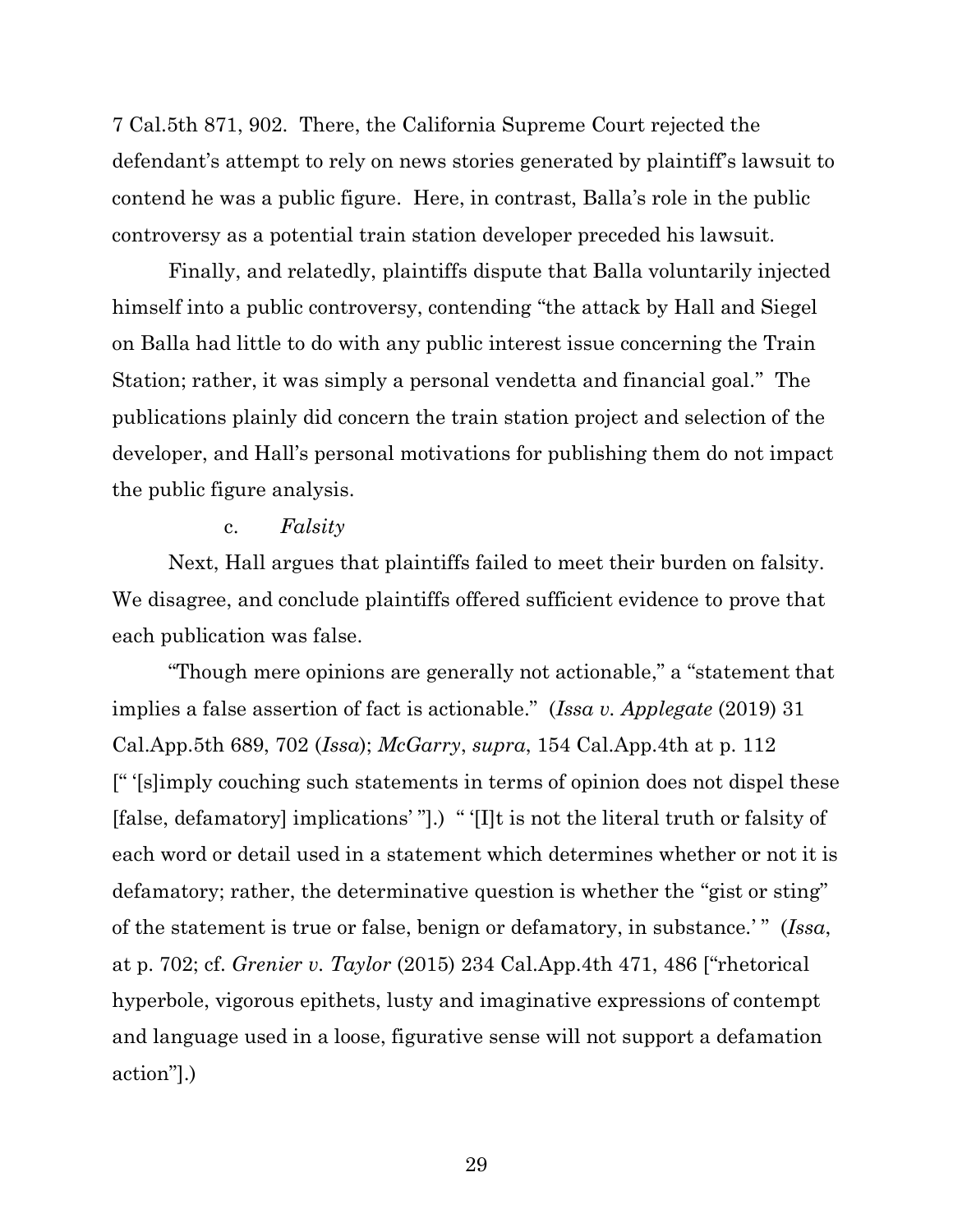"The 'pertinent question' is whether a 'reasonable fact finder' could conclude that the statements 'as a whole, or any of its parts, directly made or sufficiently implied a false assertion of defamatory *fact* that tended to injure' plaintiff's reputation.'" (*Issa, supra,* 31 Cal.5th at p. 703.) "We apply a ' "totality of the circumstances" ' test to determine whether a statement is fact or opinion, and whether a statement declares or implies a provably false factual assertion; that is, courts look to the words of the statement itself and the context in which the statement was made." (*Ibid*.) Under this test, " ' "[f]irst, the language of the statement is examined. For words to be defamatory, they must be understood in a defamatory sense . . . . [¶] Next, the context in which the statement was made must be considered." ' (Citation.) Whether challenged statements convey the requisite factual imputation is ordinarily a question of law for the court." (*Ibid*.)

We begin with the content of the publications. A provably false claim constitutes the gist of each: that Heebner and Nichols lobbied for Balla to receive the train station project in exchange for the donation to Harbaugh Trails and for work opportunities. It was this alleged arrangement that Hall referred to as a "backdoor deal" and a "conflict of interest."10 And the record

<sup>10</sup> The October 27 letter to the editor indicated Balla "beat-out" another developer, Heebner and Nichols would leave City Council to work on his project, and this was a "backdoor deal." The October 28 e-mail to the NCTD Board indicated Nichols was a Board member "capable of having a vote" on the project, NCTD "pick[ed]" Balla, and this was a "backdoor deal." The "All Roads" e-mail said Balla "received" the project in 2016, "made a \$1M donation" and "bought himself a train ticket," and this was a "conflict of interest"; it also stated Heebner and Nichols "lobbied" for Balla and "will be" working on the project. The November 13 e-mail now stated "NCTD is in negotiations" with Balla, but also that it was doing "back door deals," "had" an unlicensed contractor, and Heebner and Nichols "lobbied" for Balla (and suggested NCTD had a "conflict of interest" with Balla). The November 15 e-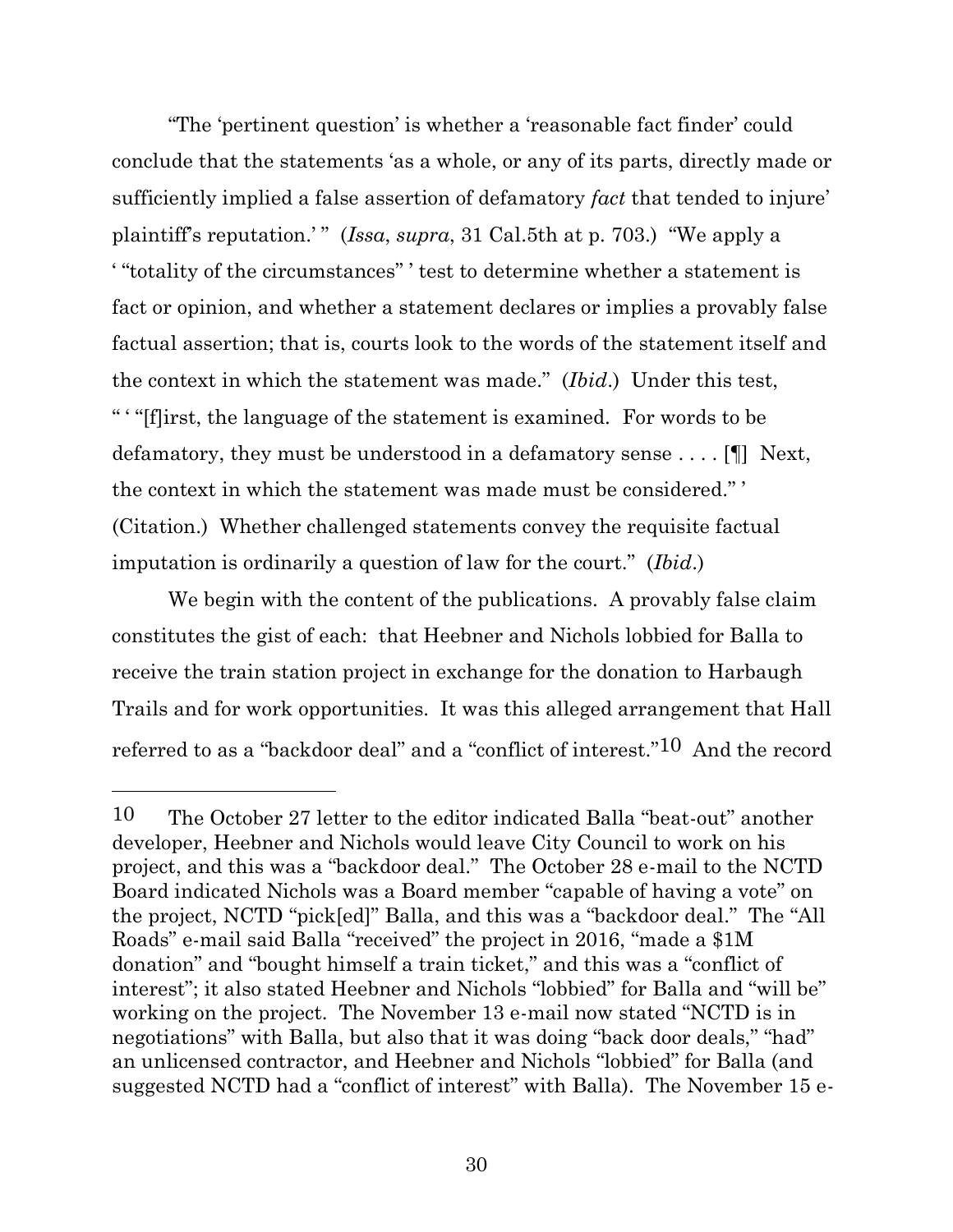contains evidence that this claim was not only false, but also basically impossible at the time given the NCTD RFP process.

During that process, the Selection Committee would recommend a developer, the NCTD Board would enter an ENA and try to reach a Development Agreement, and after other approvals the City Council would vote on it. When Hall published his statements in fall 2016, the process was still with the Selection Committee—meaning Heebner and Nichols had no opportunity to use their NCTD Board or City Council membership to advocate for Balla's project, much less vote for it. By the time the NCTD Board voted to authorize an ENA with RhodesMoore in June 2017, Heebner was no longer a member, Nichols held the alternate seat for Solana Beach and did not attend the vote, and Edson, who held the primary seat and did attend, recused herself. This is consistent with what Tucker and Elmer told Hall/Jones in fall 2016, that the Board had not yet chosen a developer and when it did come to a vote, the Solana Beach member would likely recuse.

Hall disputes that the "backdoor deal" he described was impossible, citing the ENA and Heebner's declaration. With respect to the ENA, the issue is whether it was false for Hall to claim in fall 2016 that Heebner and Nichols had lobbied for NCTD to select Balla in exchange for favors—not whether he could reach some kind of deal with NCTD at some point. (See *Rosenaur*, *supra*, 88 Cal.App.4th at p. 275 [plaintiff pursued initiative for zoning changes to property; evidence he had only two partners at the time

mail, directed to Tucker, called Balla "your developer," claimed Heebner and Nichols "lobbied" for Balla in exchange for favors, and described the situation as a "conflict of interest." The Facebook posts cited the "the shady business on the . . . train tracks," asked why Heebner and Nichols did not "say she [*sic*] won't take any jobs after their terms [*sic*]," and linked to the letter to the editor.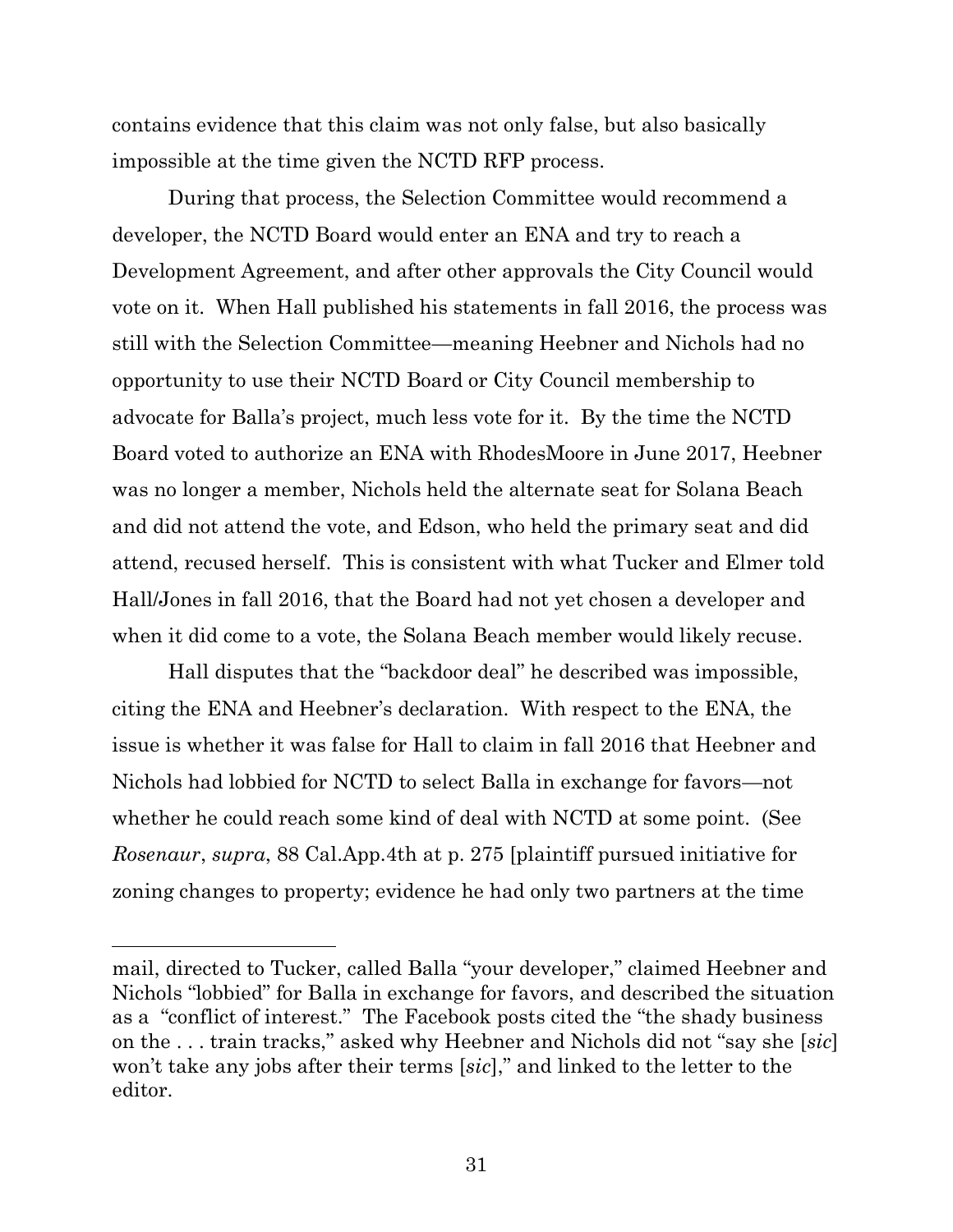could show campaign fliers alleging additional owners were false].) As for Heebner's declaration, Hall contends she stated that "both [she and Nichols] were capable of [voting] with the NCTD and she was entitled to do so with the City Council." But general capability was not the issue. She specifically said they would have recused themselves from an NCTD vote, as Edson did. NCTD Board votes on different subjects, or a potential future City Council vote, are not relevant to whether Hall's statements regarding the train station project were true at the time they were published.

There were other provably false statements as well. We address some, but not every detail; our focus remains on the gist of the publications. (*Issa*, *supra*, 31 Cal.App.5th at 702.) For example, plaintiffs denied in their declarations that Heebner and Nichols were going to work for Balla; Balla further stated that others were identified for this work in the RFP, as Hall acknowledged at deposition with respect to landscaping; and Hall conceded these claims were based on rumors (with Siegel indicating he had no information at all).

As to the "All Roads" e-mail, plaintiffs offered evidence to show that the claims that Balla transferred the Harbaugh estate to himself and was in foreclosure were false. Regardless of Balla's apparent use of the same office space for his commercial and nonprofit work, the Toohill and Seton declarations indicate that he did not personally receive estate assets. The declarations of Balla and his real estate attorney provide evidence he was never in foreclosure.<sup>11</sup> Finally, plaintiffs can utilize DeWald's declaration to

<sup>11</sup> The parties dispute whether the "All Roads" statement about George dying "with a pen in his hand" is a false claim that Balla murdered Harbaugh. Plaintiffs can prove the gist of the e-mail is false, but a reasonable reader would view this particular statement as hyperbole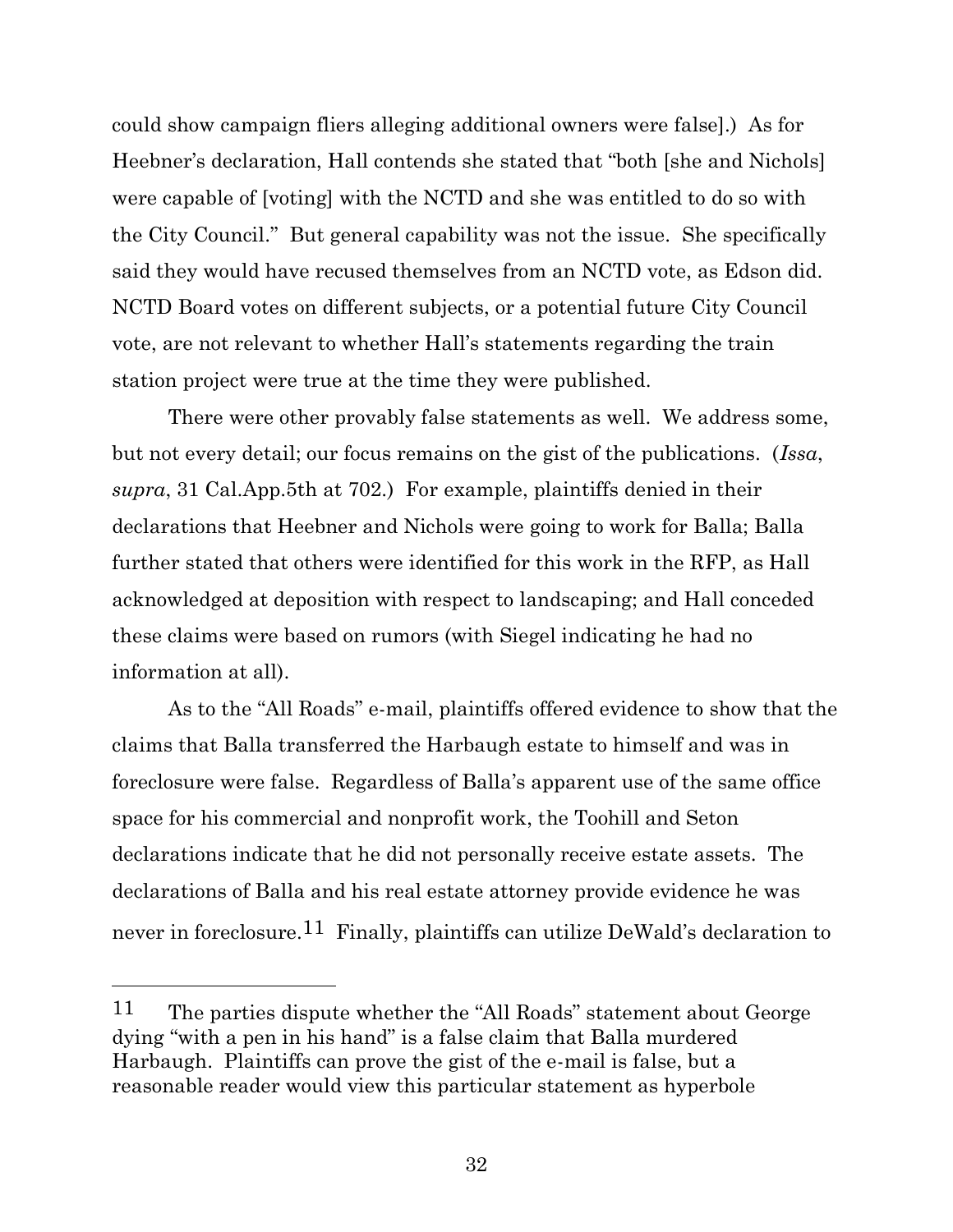refute the assertion that RhodesMoore was suspended since 2012. DeWald specifically stated that the company was not suspended when it submitted the RFP proposal and any apparent suspension was due to clerical error.

We now address the political context. As this court previously recognized with respect to political advertising, we "must be vigilant to afford a wide berth to the free exchange of ideas, including those that challenge or criticize statements made or actions taken by candidates seeking elected office." (*Issa*, *supra*, 31 Cal.App.5th at 704; *ibid.* [" '[p]olitical and self expression lie at the very heart of the First Amendment' "]; *Beilenson v. Superior Court* (1996) 44 Cal.App.4th 944, 954 (*Beilenson*) ["[h]yperbole, distortion, invective, and tirades" are part of American politics]; *id.* at p. 955 ["to ensure the preservation of a citizen's right of free expression, we must allow wide latitude"].)

But characterizing speech as "political" does not automatically or entirely exempt it from liability for defamation. "The [United States Supreme Court] has made clear . . . that even as to public officials, knowingly false statements of fact are constitutionally unprotected." (*People v. Stanistreet* (2002) 29 Cal.4th 497, 505; *Garrison v. Louisiana* (1964) 379 U.S. 64, 75 (*Garrison*) ["That speech is used as a tool for political ends does not automatically bring it under the protective mantle of the Constitution. . . . Calculated falsehood falls into that class of utterances which 'are no essential part of any exposition of ideas' "].) Claims of criminal activity and personal dishonesty also may not be protected. (Cf. *Okun, supra,* 29 Cal.3d at p. 451

intended to imply that Balla was unethical. (See *Greenbelt, supra,* 398 U.S. at p. 14 [developer claimed articles describing his negotiation approach as blackmail imputed the crime to him; even "the most careless reader" would view this as hyperbole].)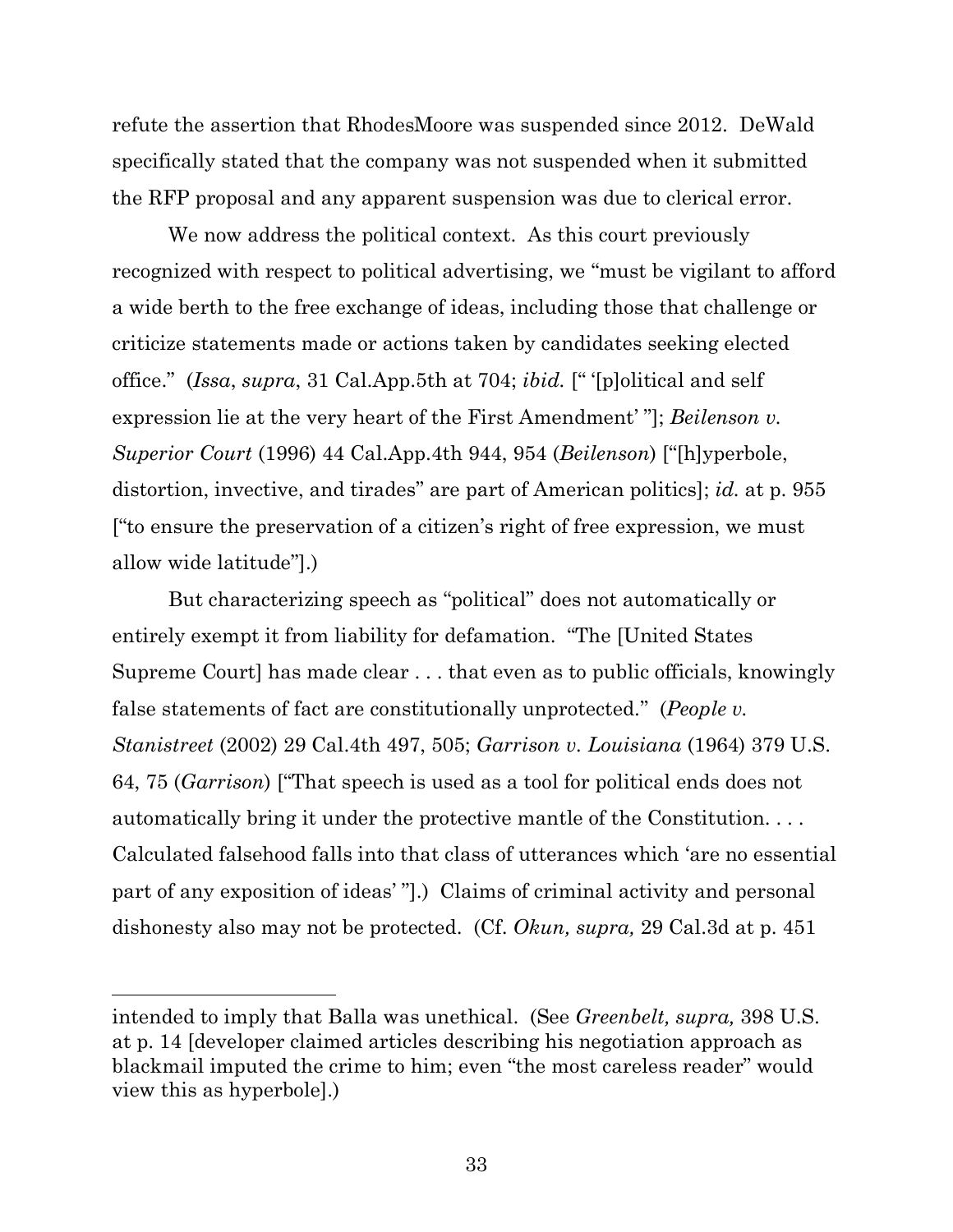[in context of labor dispute, "even sharp attacks on the character, motives, and moral qualifications" of public officers are protected "short of accusations of crime or personal dishonesty"].)

Here, Hall's publications asserted or implied that Heebner and Nichols used their positions to give Balla the train station project in exchange for favors, and he offered those favors to get the project, including making a donation from the Foundation he directed. Put simply, Hall claimed that all three plaintiffs misused their positions to their benefit, in a manner that did not and could not have happened. As our discussion of actual malice will shortly reflect, the evidence indicates that Hall was motivated by personal hostility to the plaintiffs and had little to no regard for the truth of the publications. We conclude there is more than sufficient evidence that they encompass calculated falsehoods and claims of personal dishonesty, and fall beyond the bounds of protection. (*Garrison*, *supra,* 379 U.S. at p. 75; *Okun*, *supra*, 29 Cal.3d at p. 451.)

Not surprisingly, Hall maintains that his publications were nonactionable political speech. He contends they represented his "voiced opinions" that he believed plaintiffs' "actions represented a 'major' conflict of interest, 'shady business,' and a 'backdoor deal.' " We reject Hall's attempt to portray his publications as merely stating some vague opinion that Heebner and Nichols were corrupt politicians or that Balla was an unethical developer. He made repeated claims about specific actions supposedly taken by plaintiffs, which they can prove are false. The fact that he *also* refers to these events with terms like "backdoor deal" and "conflict of interest" does not shield him from liability. (See *McGarry*, *supra*, 154 Cal.App.4th at p. 112 [statement "couched as an opinion" can still actionable].)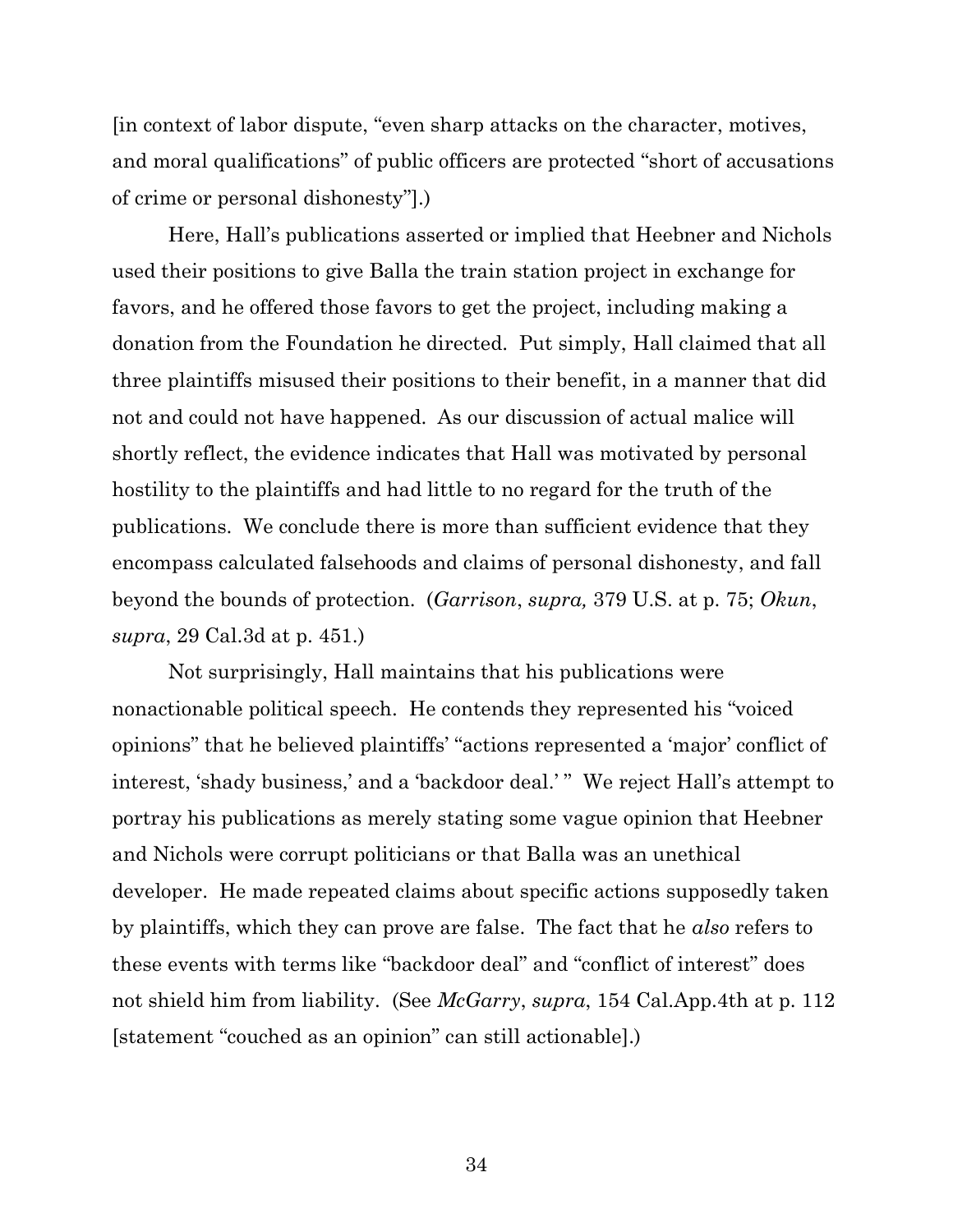For similar reasons, we reject Hall's reliance on *Savage v. Pacific Gas & Electric Co.* (1993) 21 Cal.App.4th 434 to contend that each publication was merely "an allegation of a conflict of interest" and thus not defamatory. There, the gist of the statement *was* the conflict of interest claim. (*Id.* at pp. 444-445 [executive's opinion that reporter who participated in rate lawsuit had conflict of interest was not provably false; explaining a "conflict of interest involves . . . an application of an ethical standard to facts, reflecting the exercise of judgment"].) Here, "conflict of interest" is one of multiple ways Hall describes an alleged corrupt deal among plaintiffs, and those specific factual allegations can be proven false.

Hall offers several additional arguments, but none convince us to reach a different conclusion. First, he contends "prefatory language permeates" the allegedly defamatory statements. But many statements lacked prefatory language (e.g. the "All Roads" e-mail assertions that Heebner and Nichols "lobbied" for Balla's proposal and "will be" working on it) and, again, characterizing an assertion as an opinion does not automatically shield the author from liability. (*McGarry*, *supra*, 154 Cal.App.4th at p. 112; see *Cianci v. New Times Publishing Co.* (2d Cir. 1980) 639 F.2d 54, 64 ["It would be destructive of the law of libel if a writer could escape liability for accusations of crime simply by using, explicitly or implicitly, the words  $T \text{ think'} "1.12"$ 

<sup>12</sup> The cases he cites here predate the Supreme Court's clarification that opinion is not exempt from defamation (*Milkovich v. Lorain Journal Co.* (1990) 497 U.S. 1, 18), and are also distinguishable. (*Baker v. Los Angeles Herald Examiner* (1986) 42 Cal.3d 254, 260–265 [critic's statement about his "impression" of what television producer told his writer was "merely a colorful illustration of what . . . might have gone on behind studio doors"]; *Gregory v. McDonnell Douglas Corp.* (1976) 17 Cal.3d 596, 599, 603 [company statements during wage dispute that union leaders were "apparently" eager to prevent employees from getting payments and motivated by internal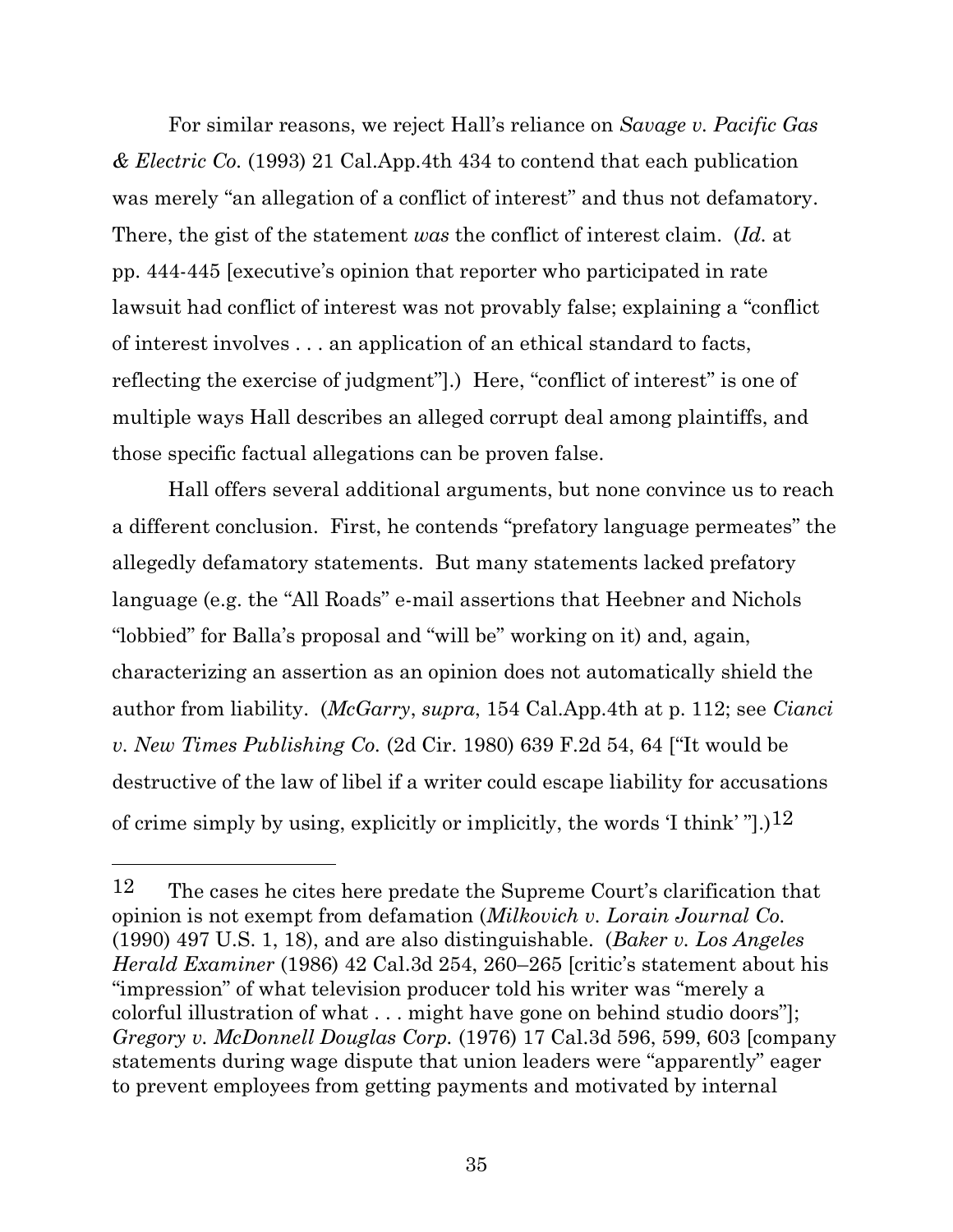Second, Hall contends that courts "frequently find . . . name calling, exaggeration, and ridicule to be nonactionable speech." But the insults used by Hall (e.g. "a fraud") were in reference to the specific deal he alleged existed among plaintiffs; they were not the gist of his statements. (Compare *Carver v. Bonds* (2005) 135 Cal.App.4th 328, 347 [" 'liar' " could be defamatory, if "taken to refer to something dishonorable that transpired in the business . . . dealings" at issue] with, e.g., *Ferlauto v. Hamsher* (1999) 74 Cal.App.4th 1394, 1401 [describing attorney as " 'Kmart Johnnie Cochran' " in connection with lawsuit was an "expression of contempt"; phrase like "loser wannabe" lawyer" was "classic rhetorical hyperbole"]; *James v. San Jose Mercury News, Inc.* (1993) 17 Cal.App.4th 1, 12 [description of attorney tactic as "sleazy" and other statements were rhetoric].)

Finally, Hall argues that " 'online blogs and message boards are places where readers expect to see strongly worded opinions rather than objective facts.'" But even were we to accept the premise, online speech can still be defamatory. Only the Facebook posts would appear to constitute speech of that type here, and Hall took steps to lend special credence to his claims by creating the Jones persona and reiterating his assertions in multiple publications. (See *Bently Reserve LP v. Papaliolios* (2013) 218 Cal.App.4th 418, 429 [fact that speech is "broadcast across the Internet by an anonymous speaker does not ipso facto make it nonactionable opinion"].) Indeed, Tucker

politics were nonactionable; gist was leaders would sacrifice member's interests for their ambitions, which was "not of a factual nature"].)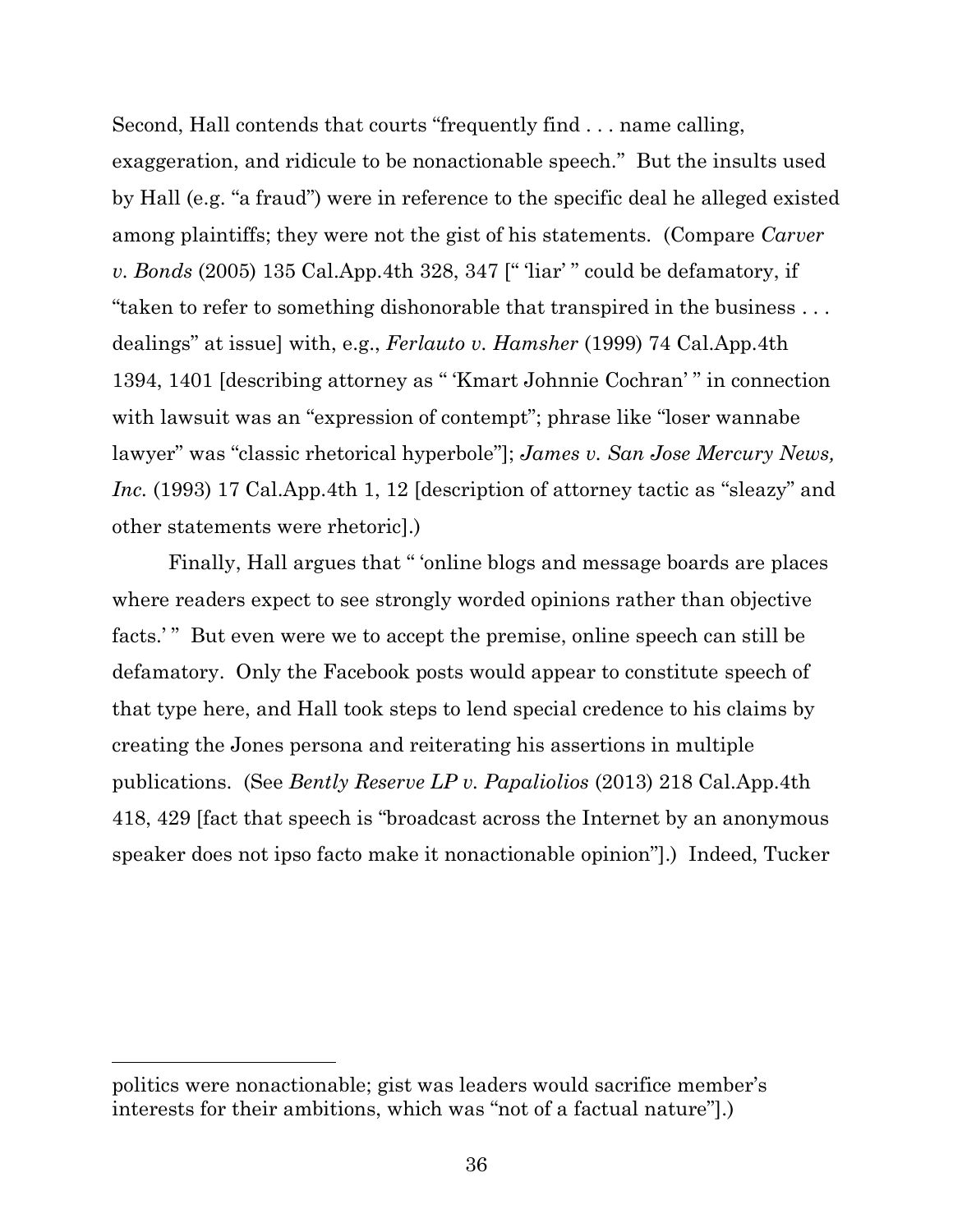and Elmer took the e-mails seriously enough that they responded *three* times to clarify that the Board had not made a deal with a developer  $vet.13$ 

# d. *Actual Malice*

Hall contends that plaintiffs failed to provide clear and convincing evidence of actual malice. The record is to the contrary.

To prove actual malice, a plaintiff must show that statements were made with " 'knowledge that [they were] false or with reckless disregard of whether [they were] false or not.'" (*Reader's Digest, supra,* 37 Cal.3d at pp. 256-257.) " 'There must be sufficient evidence to permit the conclusion that the defendant in fact entertained serious doubts as to the truth,' " and the evidence must be clear and convincing. (*Id.* at pp. 252, 256; see *Copp, supra*, 45 Cal.App.4th at p. 846 ["burden of proof by clear and convincing evidence 'requires a finding of high probability'; must 'leave no substantial doubt' "].)

"[A]ctual malice can be proved by circumstantial evidence." (*Reader's Digest*, *supra*, 37 Cal.3d at p. 257.) Considerations such as "anger and

<sup>13</sup> Hall raises more points on reply, such as the dubious assertion that the claim Balla "transferred" the estate to himself is too vague to be false. We do not consider most (*American Drug Stores, Inc. v. Stroh* (1992) 10 Cal.App.4th 1446, 1453 ["[p]oints raised for the first time in a reply brief will ordinarily not be considered"]), but address two. First, Hall claims that plaintiffs select nine statements in their brief to allege falsity and, because they have the burden on falsity, must prove the falsity of these statements. We do not view this to be plaintiffs' position and, regardless, Hall has the burden here. (*Pietak*, *supra*, 90 Cal.App.4th at p. 610; cf. *Claudio v. Regents of Univ. of California* (2005) 134 Cal.App.4th 224, 230 [on an appeal from summary judgment, appellant has the burden even if he did not have it below].) Second, Hall claims that DeWald's statements on RhodesMoore's status are opinions for which he lacks foundation. Hall does not establish he made an objection below and we will not consider it for the first time on appeal. (*Gallagher v. Connell* (2004) 123 Cal.App.4th 1260, 1268.)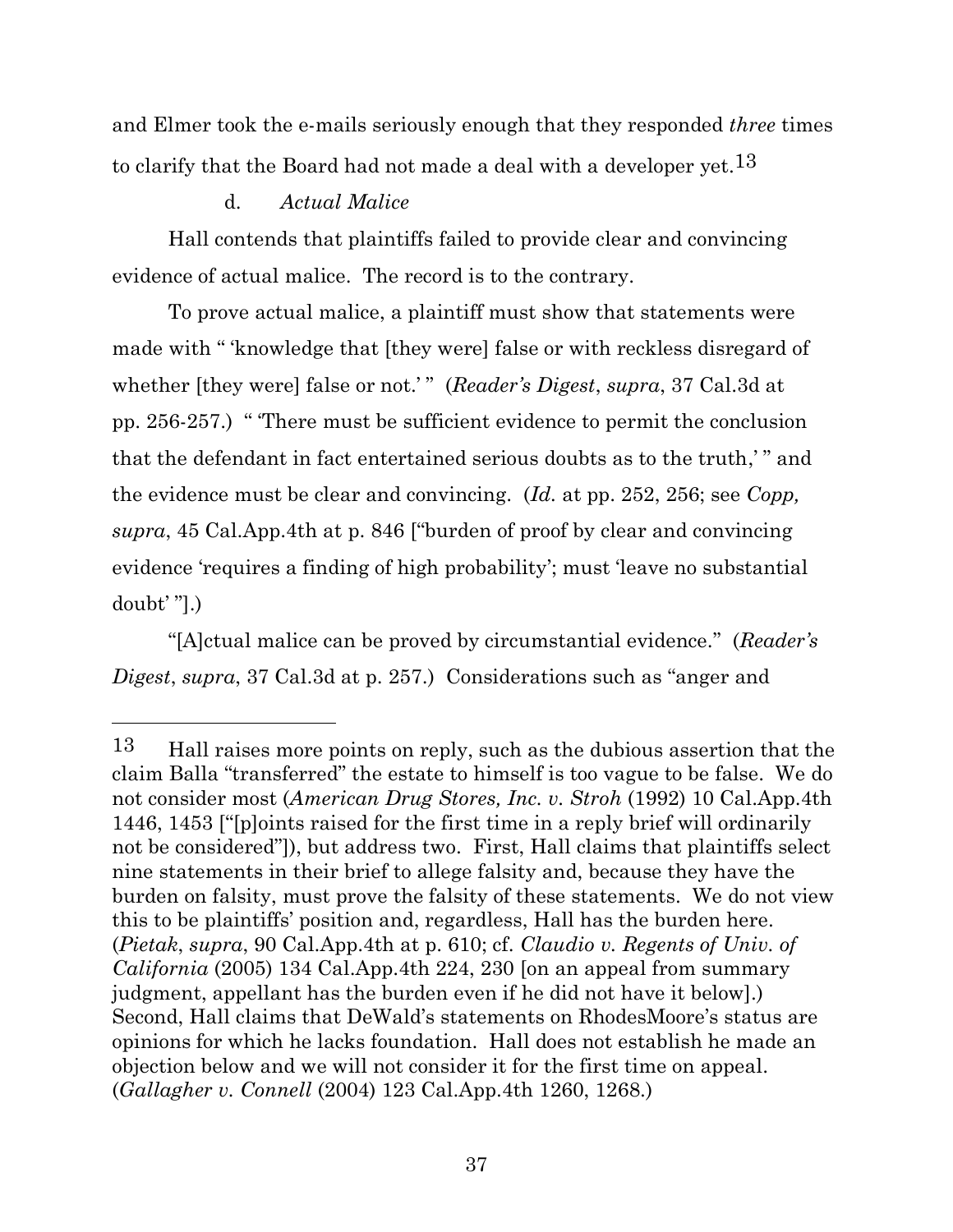hostility toward the plaintiff," "reliance upon sources known to be unreliable [citations] or known to be biased against the plaintiff," and "failure to investigate" may, "in an appropriate case, indicate that the publisher himself had serious doubts regarding the truth of his publication." (*Id.* at p. 258.) Such evidence is relevant "to the extent that it reflects on the subjective attitude of the publisher," and failure to investigate, without more, generally is insufficient. (*Ibid.*)

We agree with the trial court that plaintiffs provided sufficient proof from which a trier of fact, applying the clear and convincing evidence standard, could find that defendants acted with actual malice.

First, the text messages provide compelling evidence that Hall was motivated by hostility and lacked regard for the truth of his publications. (*Reader's Digest*, *supra*, 37 Cal.3d at p. 257.) Like the trial court, we find especially telling Hall's message after Heebner's comments at the Democratic Committee meeting that they "need[ed] a Lisa [*sic*] retaliation." His sending of the "All Roads" e-mail after Siegel expressed an interest in Balla and suggested Harbaugh for a hit piece, and Siegel's later messages about "polishing [Hall's] inspired narrative," similarly support a vengeance motive. There is other evidence of animosity too. For example, Hall confirmed at deposition that he wanted Dieden to get the deal, and admitted he assisted in Tkachenko's claims against the Harbaugh estate and an Attorney General letter regarding Balla. And Siegel, for whom Hall was working, testified at deposition that he was hurt by Heebner and felt marginalized by her friends.14

<sup>14</sup> Plaintiffs also direct us to messages and documents from 2017 in which defendants reference each other's roles in the publications and their alleged aims. Plaintiffs meet their burden without these materials, and we leave it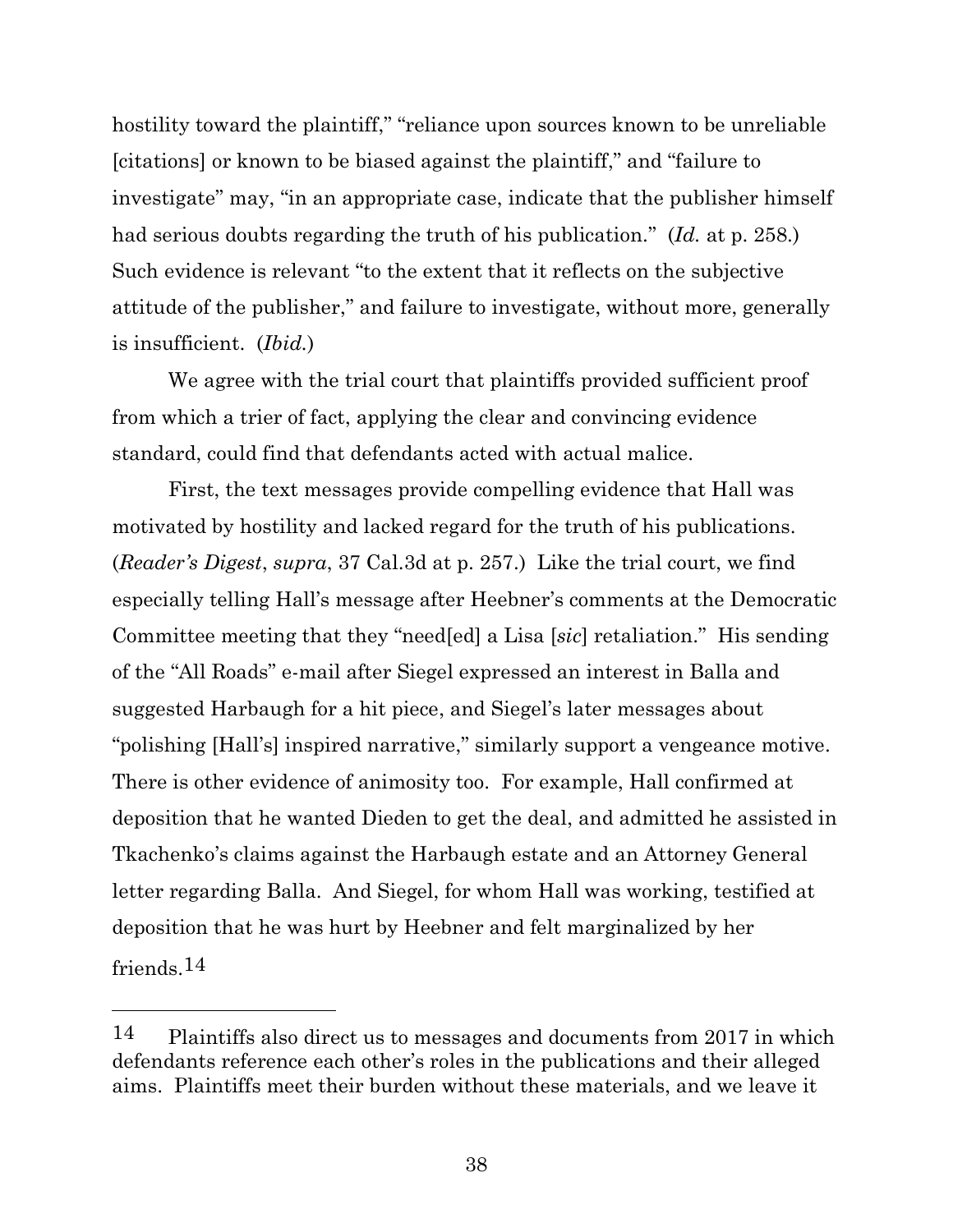Hall argues actual malice is not satisfied through ill will alone. And it is certainly true that actual malice in this context requires "reckless disregard for the truth," and not "merely . . . ill will or 'malice' in the ordinary sense of the term." (*Harte-Hanks Communications, Inc. v. Connaughton*  (1989) 491 U.S. 657, 667 (*Harte-Hanks*).) But hostility is relevant if it reflects on the publisher's attitude toward the truth of the statements (*Reader's Digest*, *supra*, 37 Cal.3d at p. 257), and it does so here.

Second, the record reflects that Hall disregarded reliable sources and appeared to rely on unreliable ones. (*Reader's Digest*, *supra*, 37 Cal.3d at p. 257.) He did not seem to take seriously the clarifying communications from NCTD officials Tucker and Elmer after the October 28 e-mail, the October 29 "All Roads" e-mail, or the November 13 e-mail explaining that the Board had not selected a developer. Instead, Hall accused Tucker of being "part of the problem." He and Siegel would later seek information from Tkachenko, whom he knew did not like Balla and felt Harbaugh owed her something, and he apparently believed her close friend Dodge's report that the probate judge told them to report Balla to the Attorney General.

Third, Hall's use of the fictional Jones would support a finding of actual malice. We are not persuaded by his claim that he used Jones to express political opinions, for which he cites the "respected tradition of anonymity" in political causes. (*McIntyre v. Ohio Elections Comm'n* (1995) 514 U.S. 334, 343). His publications go well beyond opinion, as we have already discussed.

to the trier of fact to consider their relevance. We do note plaintiffs' claim that "Siegel later admitted he and Hall had no evidence of wrongdoing by Balla and were 'probably talking more about feelings than facts,' " relies on another message from Siegel in 2017, appears to concern tension between them (at a time when they were confronting the looming prospect of litigation), and does not seem to be an admission of anything.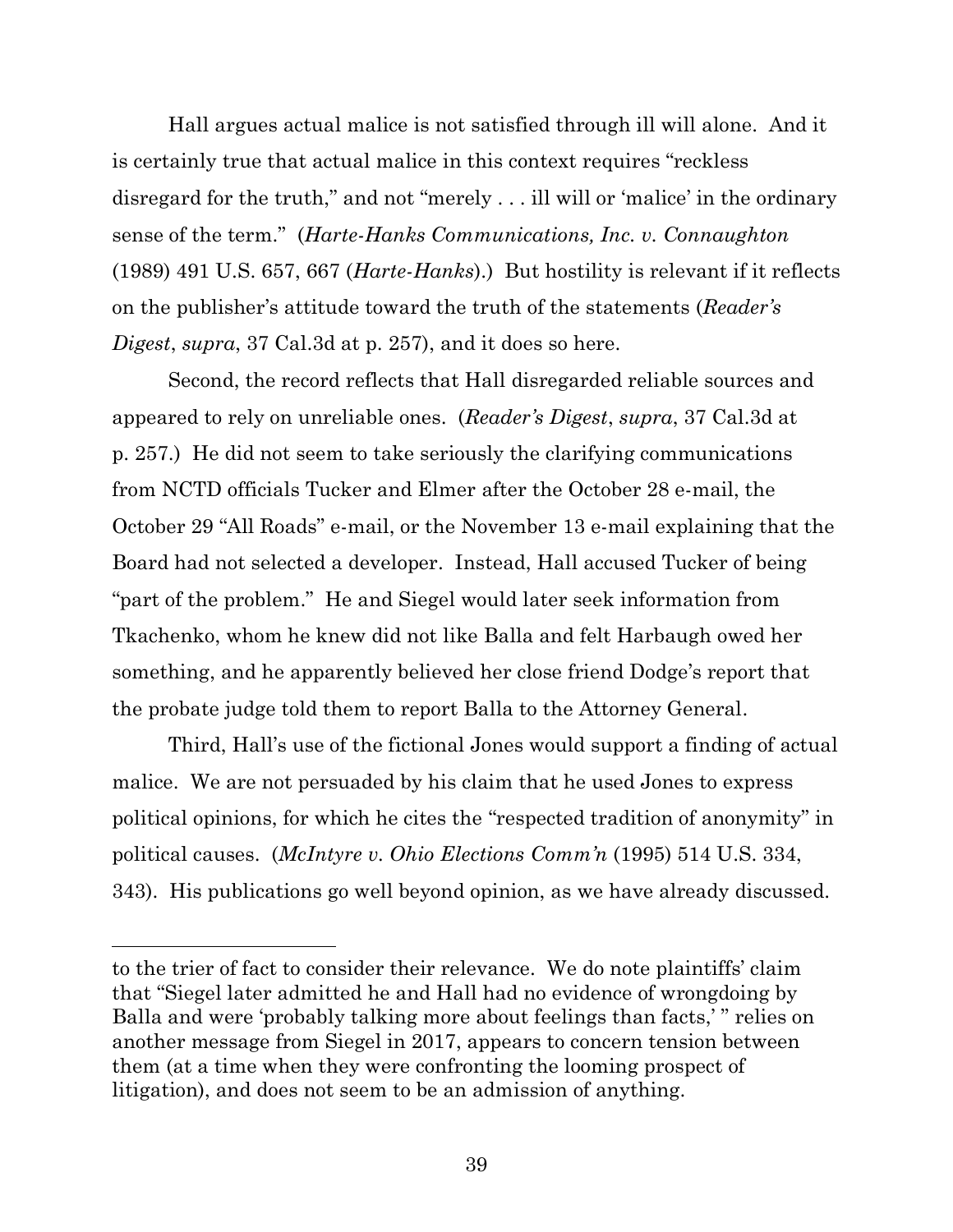And he did not simply use an alias, but rather created an identity, with a Facebook page, stock photo, and a wife. One could conclude he was trying to convey that the publications were from a real person unafraid to use his name—allowing him to persuasively, but safely, disseminate known or potential falsehoods. (Compare *Summit Bank v. Rogers* (2012) 206 Cal.App.4th 669, 696-697 [that most electronic bulletin board users stayed anonymous was "cue to discount their statements"].) Further, he does not explain why he used the fictional wife Rearden to write to the NCTD, casting further doubt on his claim that he was just trying to hide his identity. The tradition of anonymity does not aid him. (See *McIntyre*, at pp. 336, 342-343, 357 [law prohibiting anonymous political literature was unconstitutional; citing pseudonyms in Federalist Papers and stating anonymity permits publication without prejudgment, persecution, or retaliation].)

Finally, any investigation by Hall was inadequate, and with the other evidence provides further proof of actual malice. We reject his claim that the evidence necessarily shows he did "vigorous[] research[]" and "vehemently believed" his publications." (See *Reader's Digest*, *supra*, 37 Cal.3d at p. 257 ["[p]rofessions of good faith" not persuasive where story is fabricated].) Even if it were true that Hall no longer had prepublication research because he gave it to law enforcement, he fails to identify relevant post-litigation evidence to support his central claim. For example, he cites "public documents" as grounds for his purported belief that Heebner and Nichols wanted the Harbaugh Trails donation, and gave Balla the ENA in exchange. The ENA was not authorized until June 2017 and they had no role in doing so; Hall does not identify any documents that could support such a belief in fall 2016. (See *Burrill v. Nair* (2013) 217 Cal.App.4th 357, 393 (*Burrill*), distinguished on other grounds in *Baral* [defendant cited "no source" for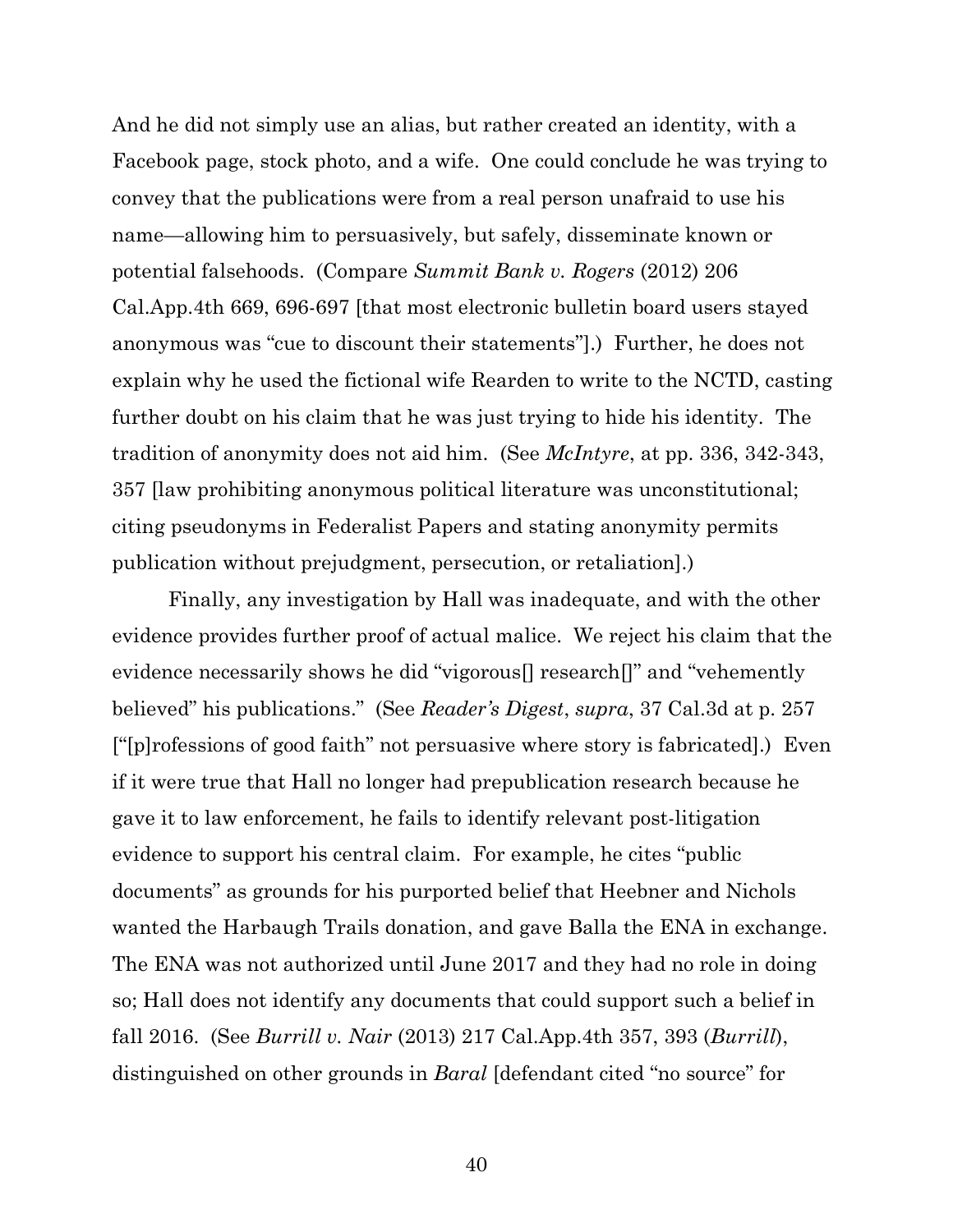claim plaintiff "fabricated domestic violence allegations" and took "money to influence her child custody recommendations"; he "simply says so" and jury could conclude charges were "product of his imagination"]. Further, Siegel admitted at deposition he had no evidence of a backdoor deal (suggesting Hall never had any either). Finally, Hall gave deposition testimony calling into question his investigation into other statements as well, such as his admission that the RFP specifically identified a landscape designer other than Nichols.15

Hall contends that failure to investigate is insufficient for actual malice. We agree that the "failure to conduct a thorough and objective investigation, standing alone" is not enough. (*Reader's Digest*, *supra*, 37 Cal.3d at p. 258.) But the evidence here goes well beyond mere lack of investigation, and includes Hall's disregard of contradictory input from Tucker and Elmer. (See *Harte-Hanks*, *supra*, 491 U.S. at p. 692 ["purposeful avoidance of the truth" distinguishable from failure to investigate; newspaper failed to interview key witness who might have confirmed statement was false]; *Khawar v. Globe Internat., Inc.* (1998) 19 Cal.4th 254, 276 [accord]*; Antonovich v. Superior Court* (1991) 234 Cal.App.3d 1041, 1048-1051 [actual malice shown where official failed to investigate statement that predecessor destroyed office files; evidence showed he had information about them being left].) The cases that Hall cites involve defendants who, unlike him, had at least some evidence to support their central claims. (See *Beilenson*, *supra*, 44

<sup>&</sup>lt;sup>15</sup> Plaintiffs also question other evidence supposedly relied upon by Hall. For example, he produced a map of Solana Beach from Nichols's website with markings for the train station and other areas, but Nichols stated in a declaration that the image did not exist until he redesigned the website in 2017.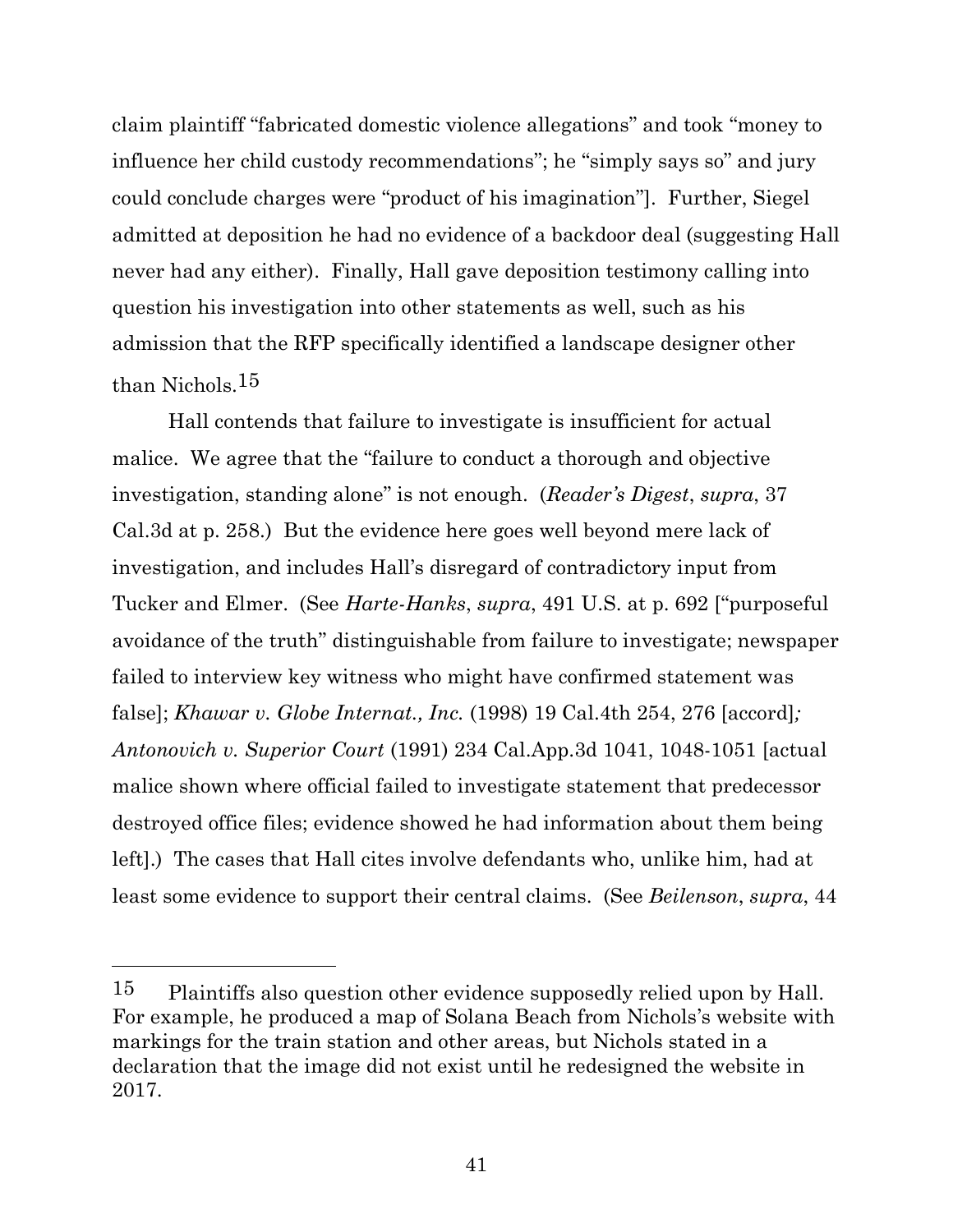Cal.App.4th at pp. 947, 951-952 [actual malice not shown for campaign mailer alleging candidate was unethical for having law practice while employed by state where, among other things, there was conflicting evidence as to whether quoted witness authorized statement]; *Christian Research, supra,* 148 Cal.App.4th at pp. 77, 85 [employee's claim that institute was focus of federal investigation, based on supposed report from post office employee, insufficient for actual malice; there was no direct evidence employee fabricated report and no "obvious reason<sup>"</sup> to doubt it.)

### e. *Libel Per Se*

Hall contends in his opening brief that plaintiffs did not establish the publications were libel per se because their trial court opposition papers supposedly asserted libel per se without evidentiary support. This argument also lacks merit.

Statements constitute libel per se when "a listener could understand the defamatory meaning without the necessity of knowing extrinsic explanatory matter." (*McGarry, supra,* 154 Cal.App.4th at p. 112.) Courts have viewed "false statements . . . tending directly to injure a plaintiff in respect to his or her profession by imputing dishonesty or questionable professional conduct [to be] defamatory per se." (*Burrill, supra*, 217 Cal.App.4th at p. 383; see *Barnes–Hind*, *supra*, 181 Cal.App.3d at p. 385 [false accusations of " 'questionable business methods' " are libel per se].) Whether a statement is "reasonably susceptible of [a defamatory per se] interpretation is a question for the court"; whether it "was so understood is a question for the jury." (*MacLeod v. Tribune Publishing Co.* (1959) 52 Cal.2d 536, 546.)

Hall does not demonstrate error by focusing on plaintiffs' trial court briefs. Courts "consider the pleadings, and supporting and opposing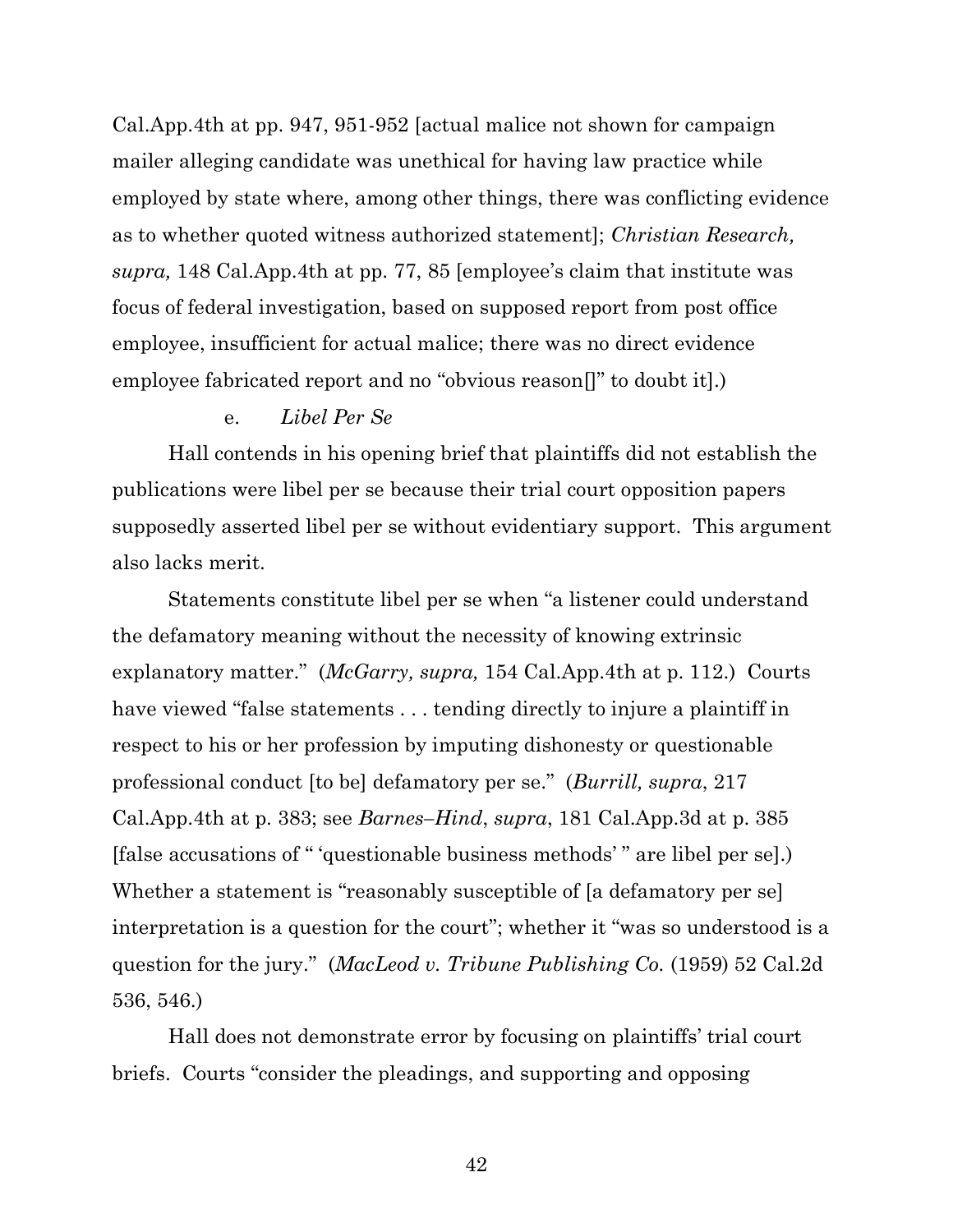affidavits" in assessing anti-SLAPP motions  $(\S$  425.16, subd. (b)(2))—not simply the materials expressly identified in the parties' briefs. Further, our review is de novo, and " 'entails an independent review of the entire record.'" (*De Havilland v. FX Networks, LLC* (2018) 21 Cal.App.5th 845, 856 (*De Havilland*.)

We also reject Hall's related contention that there was no evidence "even a single reader" understood the publications as making factual representations. To the extent he is suggesting defamation per se *requires* such evidence, he provides no authority in his opening brief for this claim, and the *De Havilland* case he cites on reply does not support it. (*De Havilland*, *supra*, 21 Cal.App.5th at pp. 865-866 [confirming issue of whether docudrama could be viewed as defamatory was "matter of law"; noting plaintiff must offer evidence, but concluding based on "actual docudrama itself" she could not prevail]; see also, cf., *Selleck v. Globe International, Inc.* (1985) 166 Cal.App.3d 1123, 1132-1133 (*Selleck*) [reversing dismissal of libel per se claim on demurrer; explaining article was "reasonably susceptible of a defamatory meaning on its face"].) And even if this kind of evidence were necessary, the communications from Tucker and Elmer would suffice.

Moreover, were we to focus on the substantive question of whether Hall's publications are susceptible of a defamatory per se meaning (which he does not address until his reply brief), we would conclude that they are. The core claim in each publication was that elected officials Heebner and Nichols arranged for a developer, Balla, to receive a contract for a public project in exchange for him giving them jobs on the project and directing a large charitable donation to a cause they supported. In essence, plaintiffs were accused of taking specific, improper actions while performing official and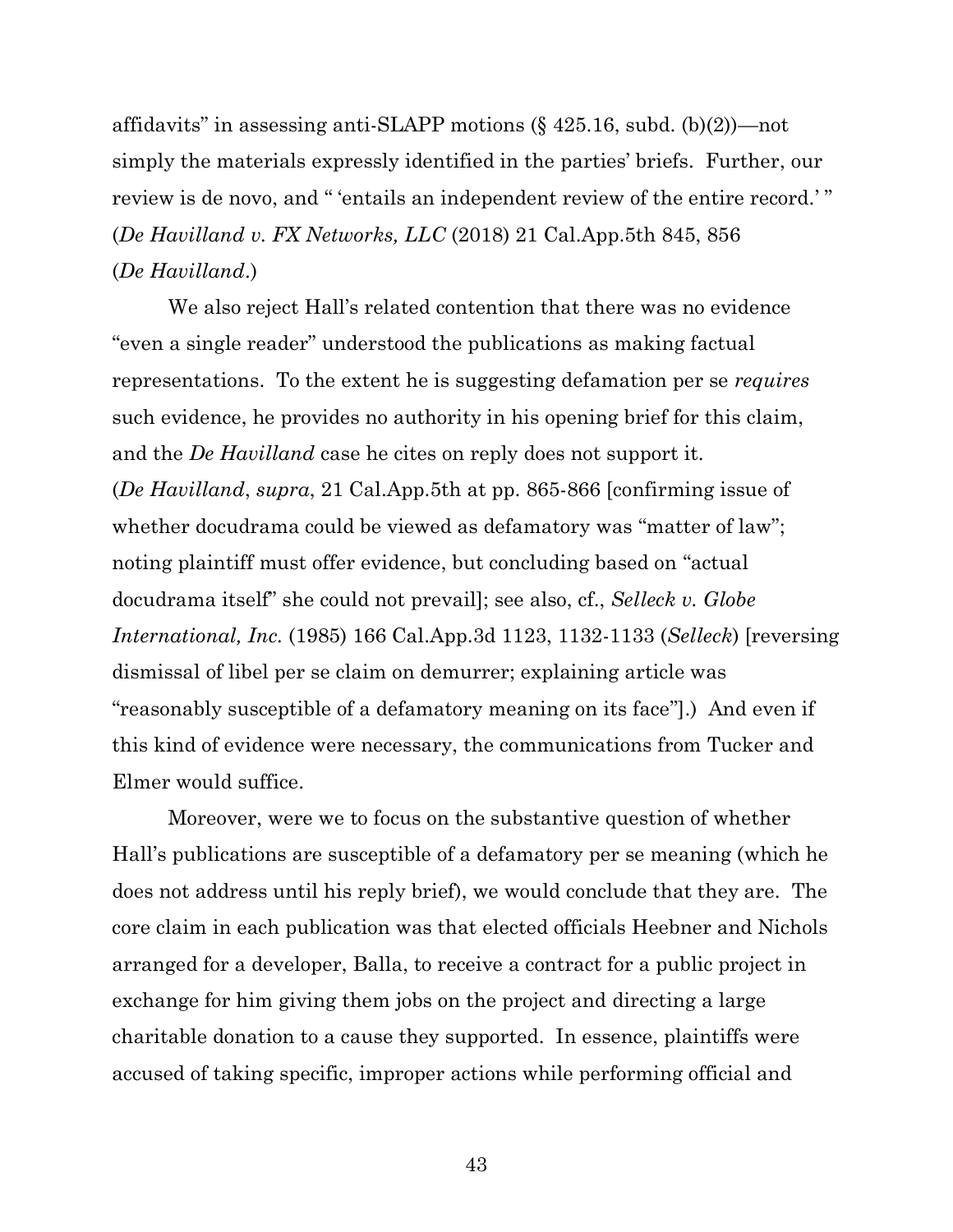professional duties. Any reasonable reader would understand the publications to be asserting facts harmful to their reputations, without external information. (See *Kramer v. Ferguson* (1964) 230 Cal.App.2d 237, 242-243 [letter stating City Council members used positions to affect trials, voted on issues in which they had financial interests, and were "dupes" of an individual whose identity could be presumed, as well as poster depicting them as puppets, were libel per se, noting "wide latitude" allowed in political disputes but finding they "clearly impute[d] dishonesty and corruption to the plaintiffs"]; *Silk v. Feldman* (2012) 208 Cal.App.4th 547, 551, 554-556 [letter asserting homeowner association official "used her position . . . to settle a lawsuit" in order to get free parking spaces alleged "serious breach of fiduciary duty" on "its face" and was "libelous per se"].)Other provably false statements in the publications, such as the claim that Balla transferred estate assets to himself, bolstered this understanding.

We conclude the trial court properly denied Hall's anti-SLAPP motions as to plaintiffs' defamation claims, with respect to each of the six publications at issue.

#### 2. *False Light*

We reach a different conclusion with respect to Heebner's false light claim based on the campaign advertisement that quoted language from a nearly decade-old certificate of appreciation. Although we agree with Heebner that the advertisement could be found to have placed her in a false light, we conclude she failed to introduce evidence sufficient to prove the advertisement was defamatory per se. Because she also failed to offer evidence of special damages, this deficiency is fatal to her claim.

" 'False light is a species of invasion of privacy, based on publicity that places a plaintiff before the public in a false light that would be highly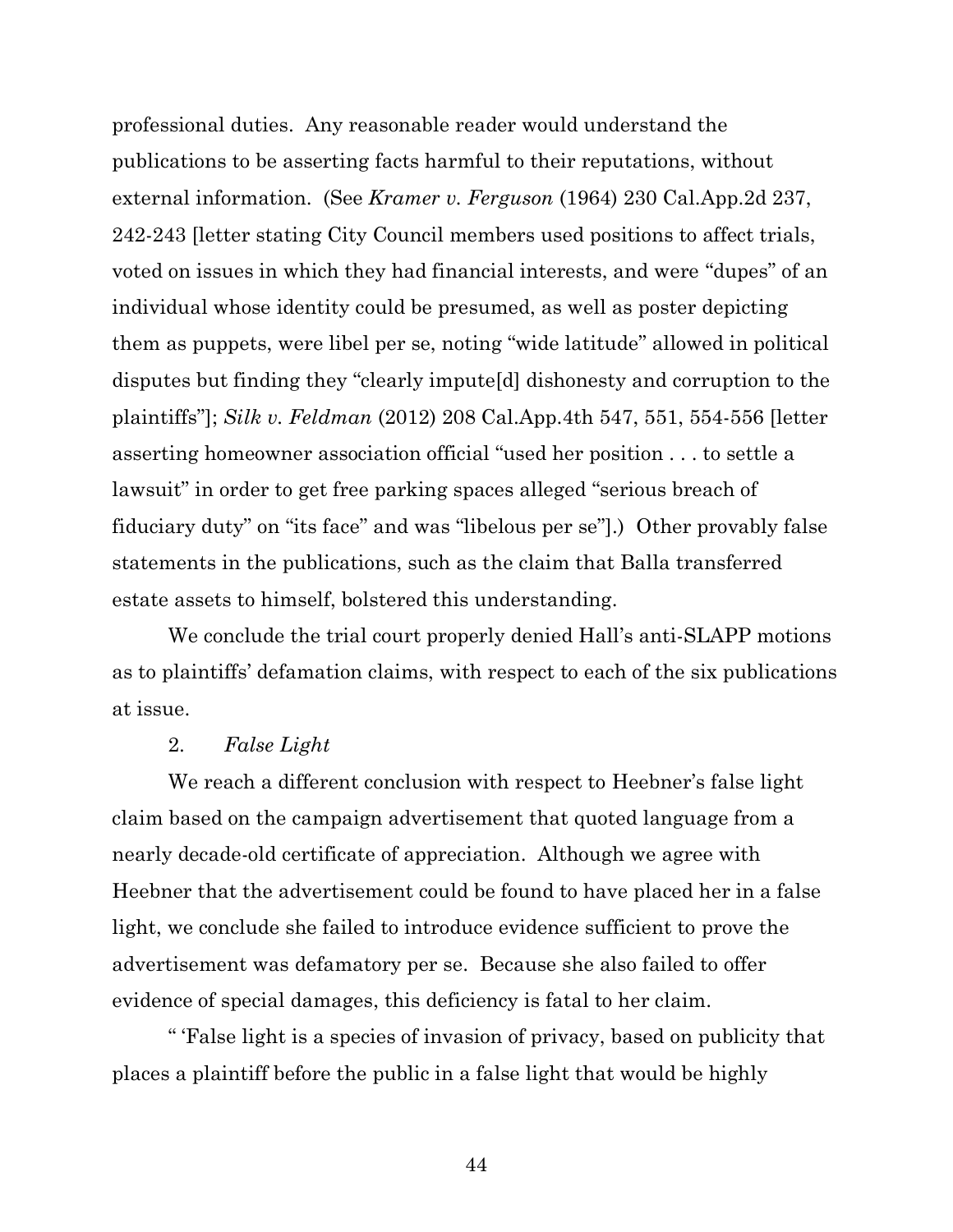offensive to a reasonable person, and where the defendant knew or acted in reckless disregard as to the falsity of the publicized matter and the false light in which the plaintiff would be placed.' " (*Jackson, supra,* 10 Cal.App.5th at p. 1264.) To establish a false light claim based on a defamatory publication, a plaintiff "must meet the same requirements" as for a defamation claim. (*Hawran v. Hixson* (2012) 209 Cal.App.4th 256, 277.)

Hall first contends the advertisement was true because Heebner actually made the quoted statement in the 2007 Certificate of Appreciation. But the trial court concluded that notwithstanding the literal accuracy of the quoted words, the use of language from the certificate was "included to convey" that Heebner "supported Siegel's campaign," impliedly finding that taking it out of context in this manner rendered it false. This reasoning is sound, and *Masson v. New Yorker Magazine, Inc.* (1991) 501 U.S. 496, 499 is instructive. There, a psychoanalyst sued a magazine under California law for misquoting some passages from a recorded interview and omitting a portion of another. (*Id.* at p. 502.) The Court reversed summary judgment, explaining in pertinent part:

> "In general, quotation marks around a passage indicate to the reader that the passage reproduces the speaker's words verbatim. . . . [Q]uotations add authority to the statement and credibility to the author's work. . . . [¶] A fabricated quotation may injure reputation in at least two senses, either giving rise to a conceivable claim of defamation. First, the quotation might injure because it attributes an untrue factual assertion to the speaker. . . . [¶] Second, regardless of the truth or falsity . . . , the attribution may result in injury to reputation because the manner of expression or even the fact that the statement was made indicates a negative personal trait or an attitude the speaker does not hold." (*Id.* at p. 511.)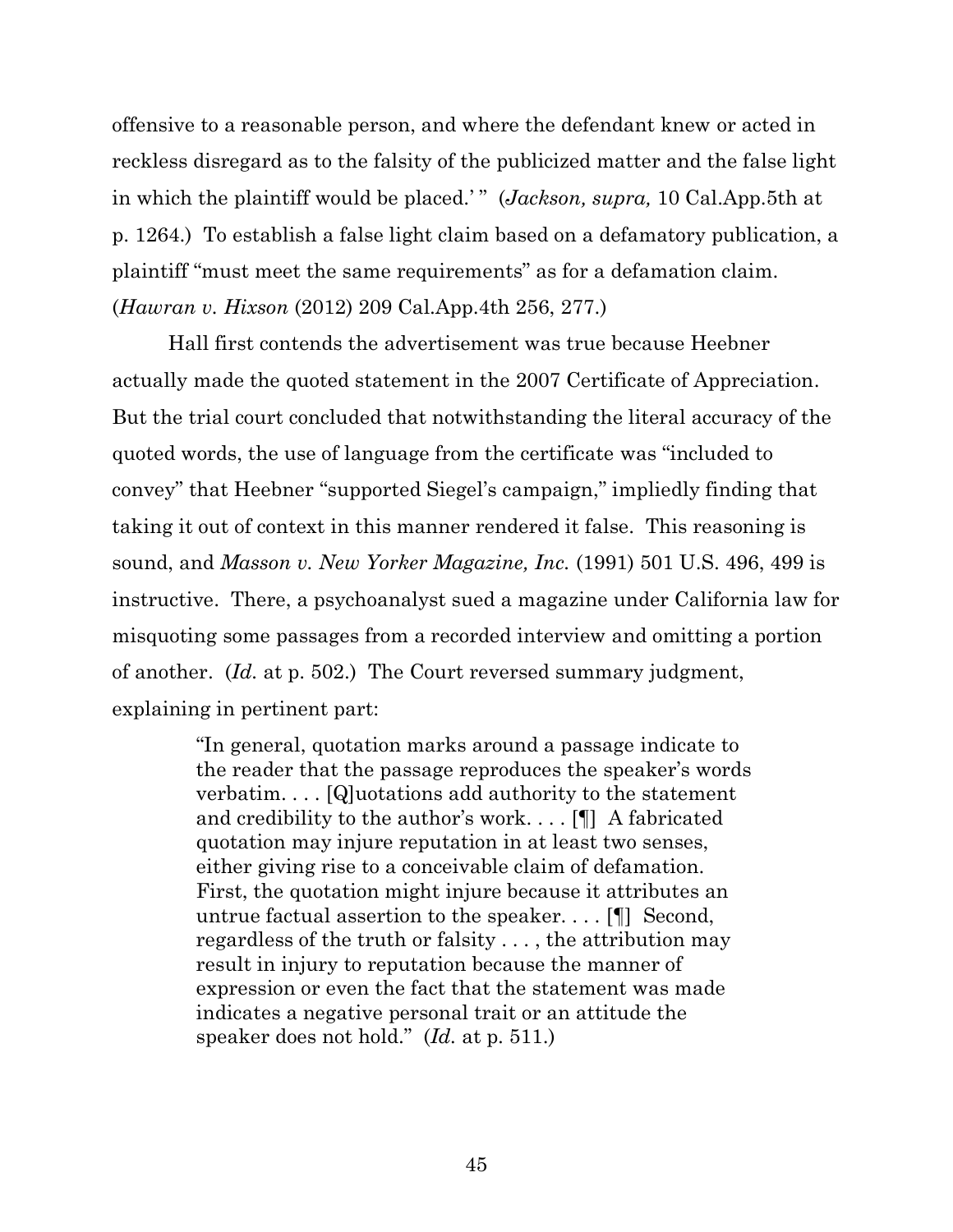The Court concluded that a "material change" to the speaker's meaning could amount to a knowing falsehood. (*Id*. at p. 516.) Of particular relevance here, the Court noted that "an exact quotation out of context can distort meaning, although the speaker did use each reported word." (*Id*. at p. 515.)

Courts have applied these principles to statements that were taken out of context or otherwise misleading. (See, e.g., *Price v. Stossel* (9th Cir. 2010) 620 F.3d 992, 998, 1003 [reversing grant of anti-SLAPP motion for television program that used video of pastor describing a wealthy man; original context reflected he was using a hypothetical, but program suggested he meant himself]; *Issa, supra,* 31 Cal.App.5th at pp. 696-697, 709, 714 [applying *Masson* to television advertisements in congressional campaign; they did not materially alter the meaning of a referenced newspaper article about the congressman or his remarks from a hearing]; cf. *Huntington Beach City Council v. Superior Court* (2002) 94 Cal.App.4th 1417, 1432 (*HBCC*) [issuing writ of mandate in challenge to proposition pamphlet with misleading statement about company not paying " 'this tax' "; explaining a "literally true" statement "can still be materially misleading".) $16$ 

Here, as in *Price*, and unlike in *Issa*, Hall's out-of-context use materially altered the statement's meaning and rendered it misleading. That statement ("Your time, energy and level of commitment have greatly enhanced the quality of life in the City of Solana Beach") was from a nearly decade-old appreciation certificate, signed by Heebner as mayor, which Siegel

<sup>16</sup> See also *Crane v. The Arizona Republic* (9th Cir. 1992) 972 F.2d 1511, 1522 (article juxtaposing denials of corruption by two officials to sound contradictory could be viewed as materially altering their gist); *Block v. Tanenhaus* (5th Cir. 2017) 867 F.3d 585, 590 (newspaper subject to libel claim for taking professor's statement about slavery out of context).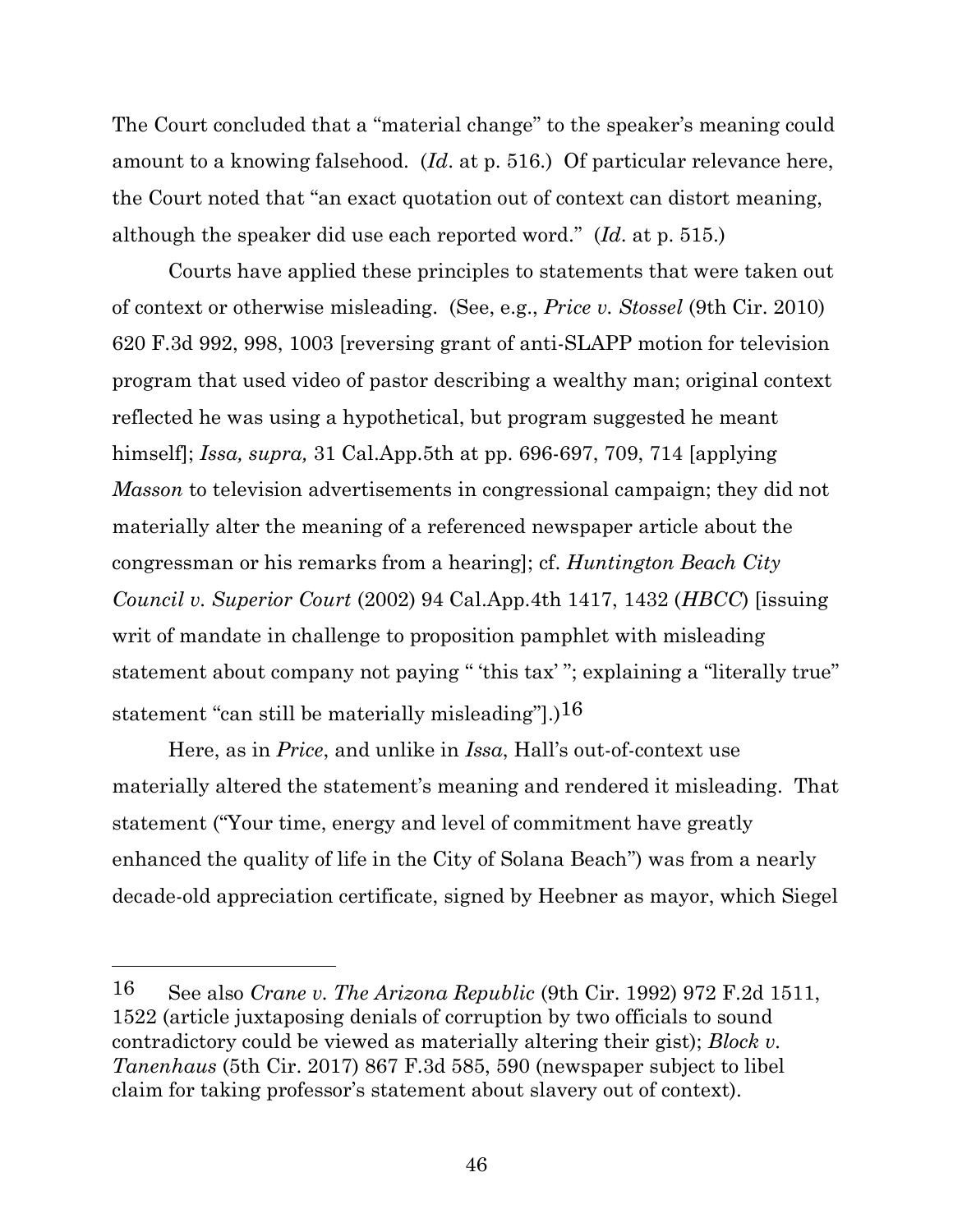received for serving as a volunteer on an arts commission. Hall then inserted the statement in Siegel's campaign advertisement in quotation marks, without referencing the certificate and adding, "A special 'thank you' to Lesa Heebner." The implication of including the quote was that Heebner supported Siegel, which was amplified by the omission of context and addition of the thanks. Knowing that Heebner did not support Siegel, one could fairly conclude that Hall materially altered Heebner's statement in a manner directly contrary to her public position.

Hall's arguments to the contrary are not persuasive. In his opening brief, he contended without authority that the statement was true and that Heebner cited no authority below for her position. But the burden here is on Hall and the case law, in any event, supports Heebner. On reply, he tries to distinguish *HBCC* by arguing the case expressed caution about hyperbole in political debate and Heebner did not identify a false statement. Even if we were to address this belated point, the attempt to distinguish *HBCC* fails; indeed, the case confirms that use of a technically accurate statement in campaign literature can still be materially misleading. (*HBCC*, *supra*, 94 Cal.App.4th at p. 1432.)

Second, Hall contends there was no actual malice because the statement was true and he never had serious doubts about it. As we previously explained, however, Hall's use of the statement could be viewed as materially altering its meaning. He also cannot reasonably deny he knew he was doing so, because he altered the meaning to suggest support for a person (Siegel) that Hall knew Heebner actively opposed. (*Reader's Digest*, *supra*, 37 Cal.3d at pp. 256-257 [actual malice established through evidence of knowing falsehood].) Hall stated in his declaration that he understood the statement came from an appreciation certificate, and his messages to Siegel after the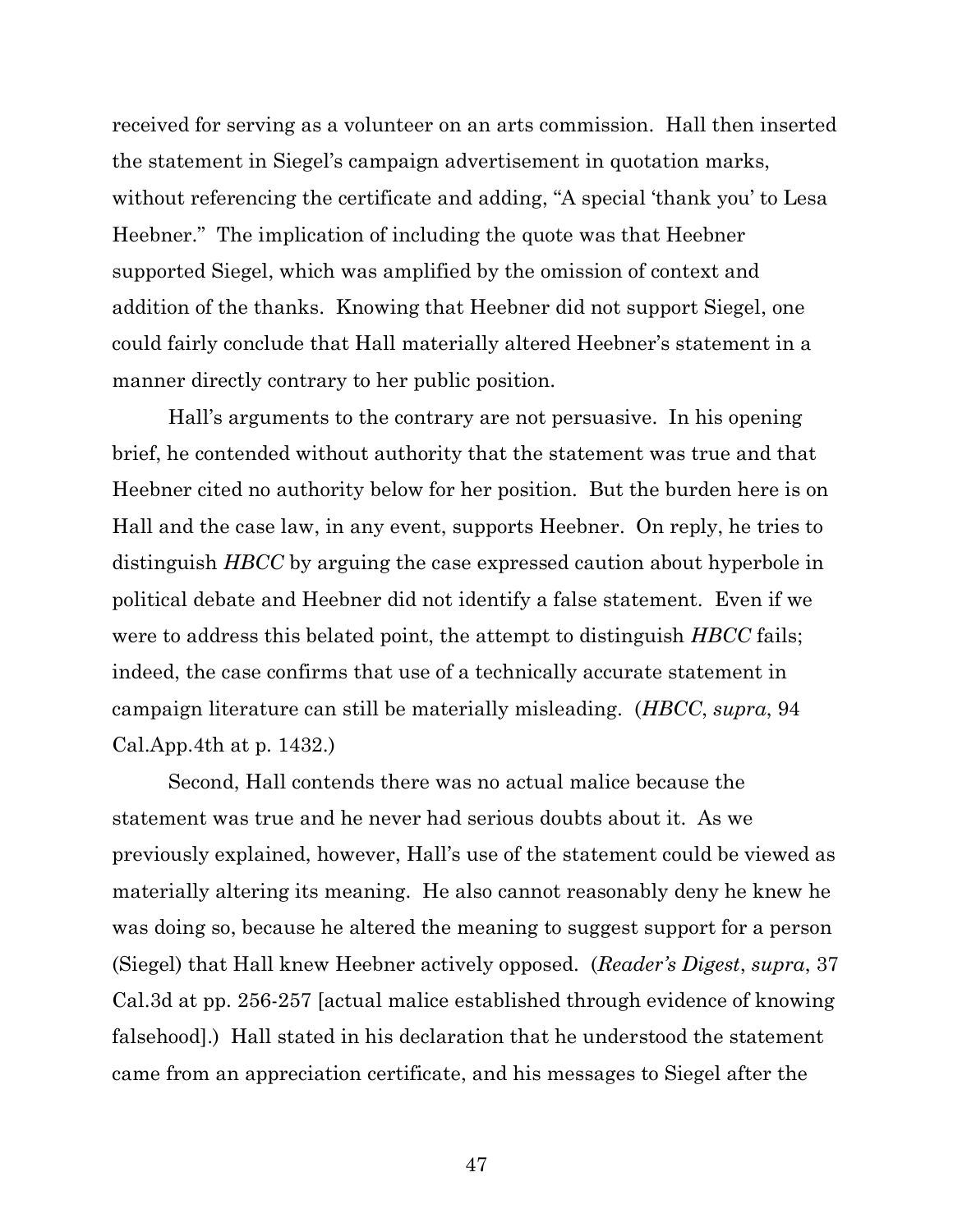Democratic Committee meeting reflect that he knew Heebner opposed his candidacy. And as we have already discussed, his call for a "Lisa [*sic*] retaliation" is further evidence of actual malice.

Finally, even if Heebner proved the advertisement created a false impression and that Hall acted with actual malice, to prevail on her claim Heebner would be required to prove that (1) the advertisement was defamatory per se, or (2) she suffered special damages. Here, we agree with Hall that Heebner failed to introduce sufficient evidence of either option, and thus did not meet her burden of establishing a likelihood of success on the merits of this particular claim.

The issue is not simply, as Hall suggests, that the publication involves an out-of-context statement. Defamation requires both falsity and injury to reputation; the defamation per se analysis focuses on the latter, and even if context is necessary to show falsity it might not be needed for reputational harm. (See *Barnes–Hind*, *supra*, 181 Cal.App.3d at p. 382 [with libel per se, " 'damage to . . . *reputation* is conclusively presumed" (italics added)]; see, e.g., *Selleck*, *supra*, 166 Cal.App.3d at p. 1132 [article purporting to quote " 'leading man' " actor Tom Selleck's father as saying he was " 'ill at ease with women'" and " 'not the person'" women thought was libelous per sel.) But a harmful meaning must still be clear to constitute defamation per se. For readers to perceive the advertisement as harmful to Heebner's reputation, they would need to know, at a minimum, who Siegel was and something about his views and position within the Solana Beach community. In other words, understanding the defamatory meaning required outside context. The reader had to appreciate where on the local positive-negative spectrum Siegel fell.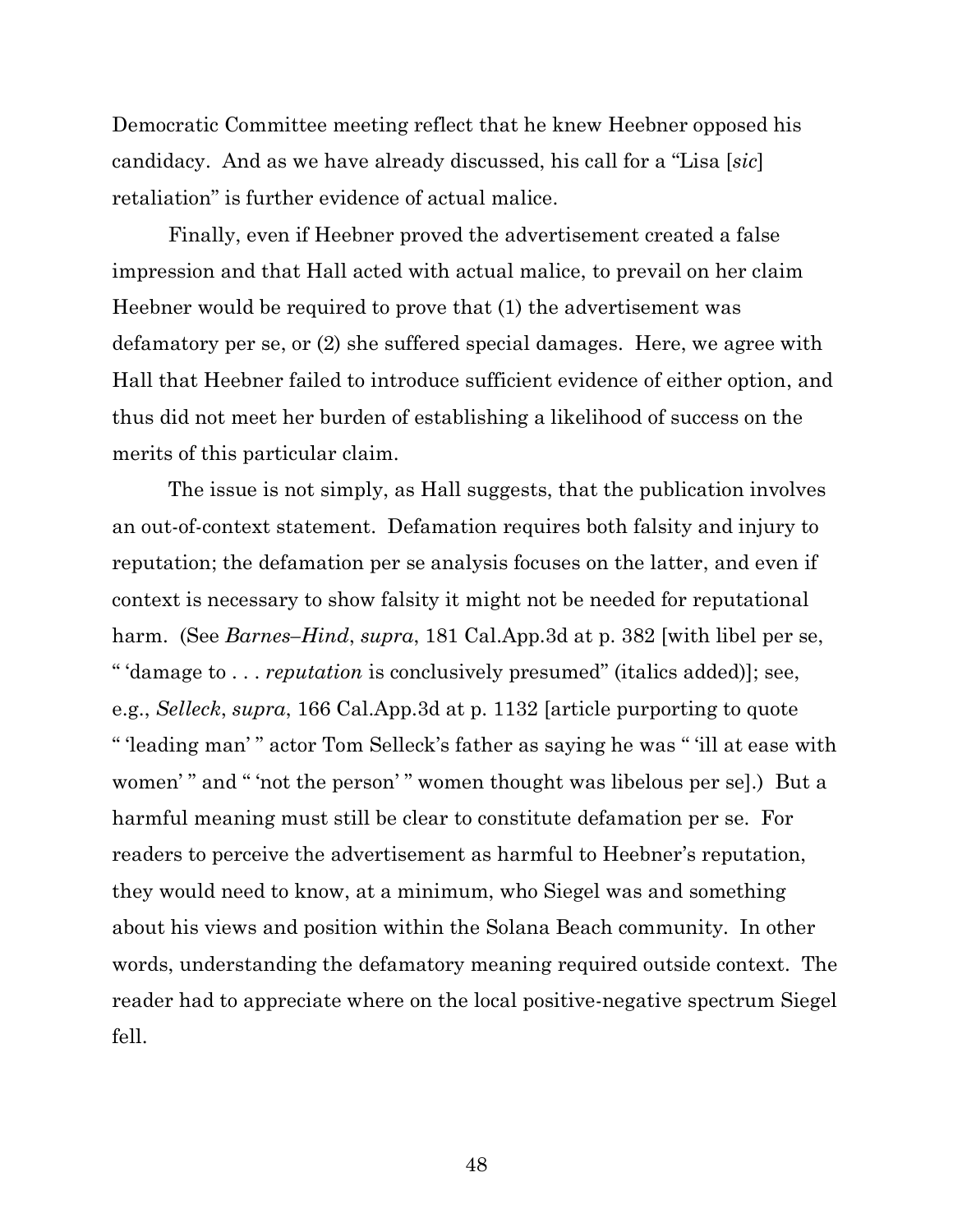Heebner's arguments to the contrary are not persuasive. First, she cites *Selleck*, but unlike Siegel, a leading television and movie actor and his reputation would be known to the average reader. Second, she argues that special damages generally do not need to be proven when the defendant intended to hurt the plaintiff's professional reputation, citing *De Havilland*, *supra*, 21 Cal.App.5th 845, *Sommer v. Gabor* (1995) 40 Cal.App.4th 1455, 1474, and *Sunward Corp. v. Dun & Bradstreet, Inc.* (10th Cir. 1987) 811 F.2d 511, 535. But defamation per se turns on whether the defamatory meaning is clear; the portion of *De Havilland* discussing intent concerns actual malice; and the other cases are inapposite. (*De Havilland*, at pp. 869-870 [addressing actual malice; noting courts have required showing of intent where the "defamatory aspect . . . is implied"]; *Sommer*, at p. 1474 [statements about actress were "defamatory on their face" where they could subject her to professional harm or ridicule]; *Sunward*, at pp. 535-538 [finding statements regarding business defamatory per se under Colorado law $]$ .)<sup>17</sup>

The trial court erred by not granting Hall's motion as to Heebner's false light claim.

### E. *Siegel Joinder*

Hall contends the trial court erred by rejecting Siegel's joinder notices, and that we should determine whether the complaints should be stricken as to him. Some additional facts are helpful here. Plaintiffs initially filed requests for entry of default against Siegel. The parties then stipulated in each case to set aside the default, with Siegel "agree[ing] not to file an Anti-SLAPP motion in this case." The court signed orders on the stipulations, stating that Siegel "is not to file an Anti-SLAPP motion in this matter."

<sup>&</sup>lt;sup>17</sup> In light of our conclusion on the defamation per se issue, we need not address Hall's other arguments regarding the false light claim.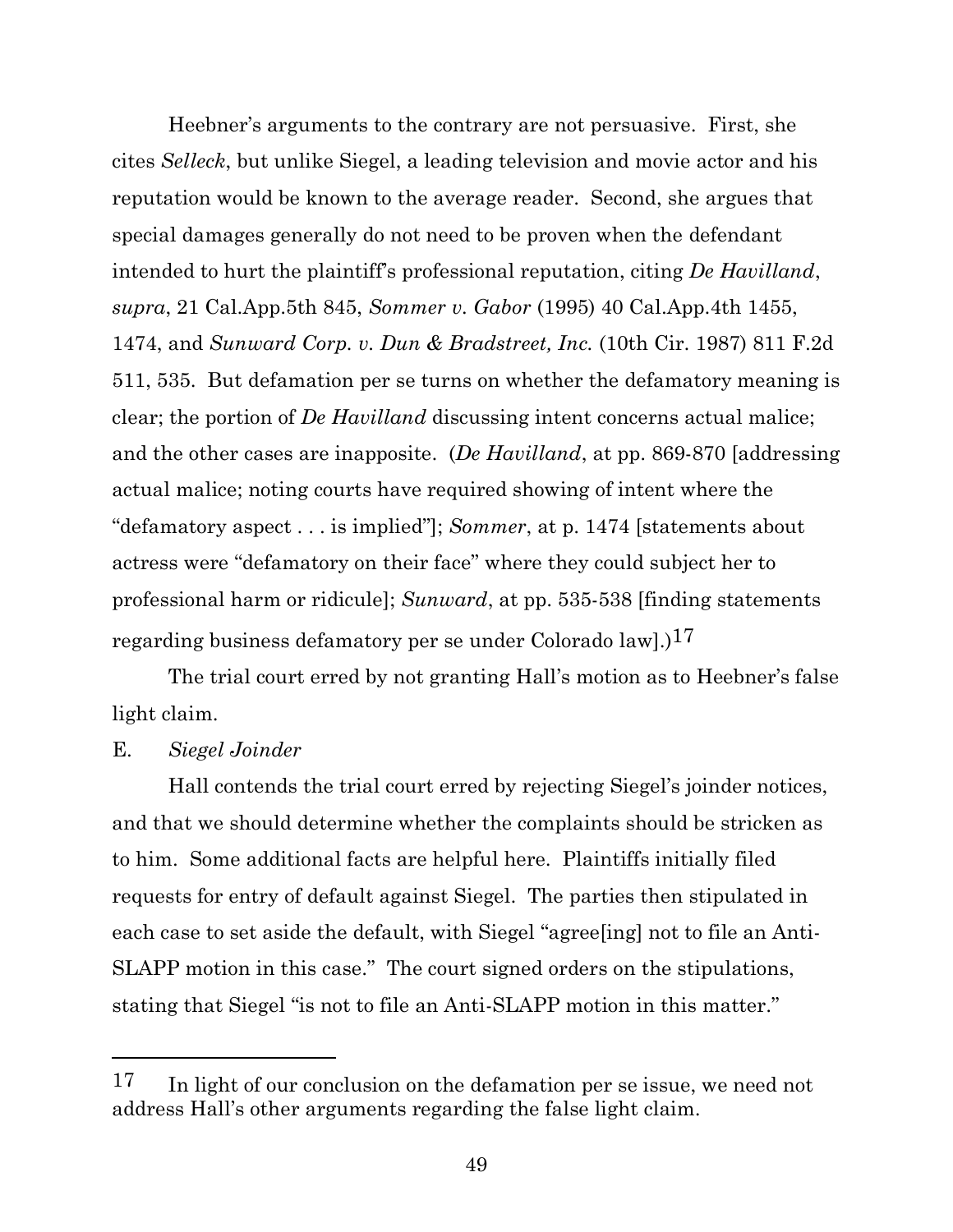Siegel then filed notices of joinder to Hall's pending anti-SLAPP motions, which Balla sought to strike. At an ex parte hearing on the matter, which Heebner and Nichols' counsel attended, the court ruled that Siegel "is not allowed to file a joinder."

Even assuming we have jurisdiction to consider the issue and that Hall has standing to raise it—both of which plaintiffs dispute—Hall does not establish that the trial court erred. He contends codefendants may join anti-SLAPP motions, citing *Barak v. The Quisenberry Law Firm* (2006) 135 Cal.App.4th 654, 661 (*Barak*) and that Siegel's joinder requests "did not run afoul" of his agreement not to file anti-SLAPP motions. We disagree.

*Barak* does support joinder in certain situations. There, the plaintiff sued a law firm and its client for malicious prosecution. (*Barak*, *supra*, 135 Cal.App.4th at p. 656.) The firm filed an anti-SLAPP motion that the client joined, the trial court granted it, and the Court of Appeal affirmed. (*Id*. at pp. 660-662.) The court rejected the plaintiff's argument that the joinder was invalid, explaining that the claim "qualifie[d] for treatment under section 425.16" and the client sought affirmative relief. (*Barak*, at p. 661; see *ibid*. [distinguishing summary judgment, which requires evidence by moving defendant to trigger response by plaintiff].) But *Barak* does not support joinder here. Its reasoning turned on the fact that the client's joinder request was sufficient to invoke anti-SLAPP—that is, to have the same effect as an anti-SLAPP motion. (*Barak*, at p. 661.) Here, Siegel agreed *not* to file anti-SLAPP motions, and then tried to file joinders to achieve the same result. It is because they are equivalent that the trial court properly rejected them.

### F. *Discovery*

Finally, Hall argues the trial court abused its discretion by granting plaintiffs' motions to conduct limited discovery prior to the hearing on the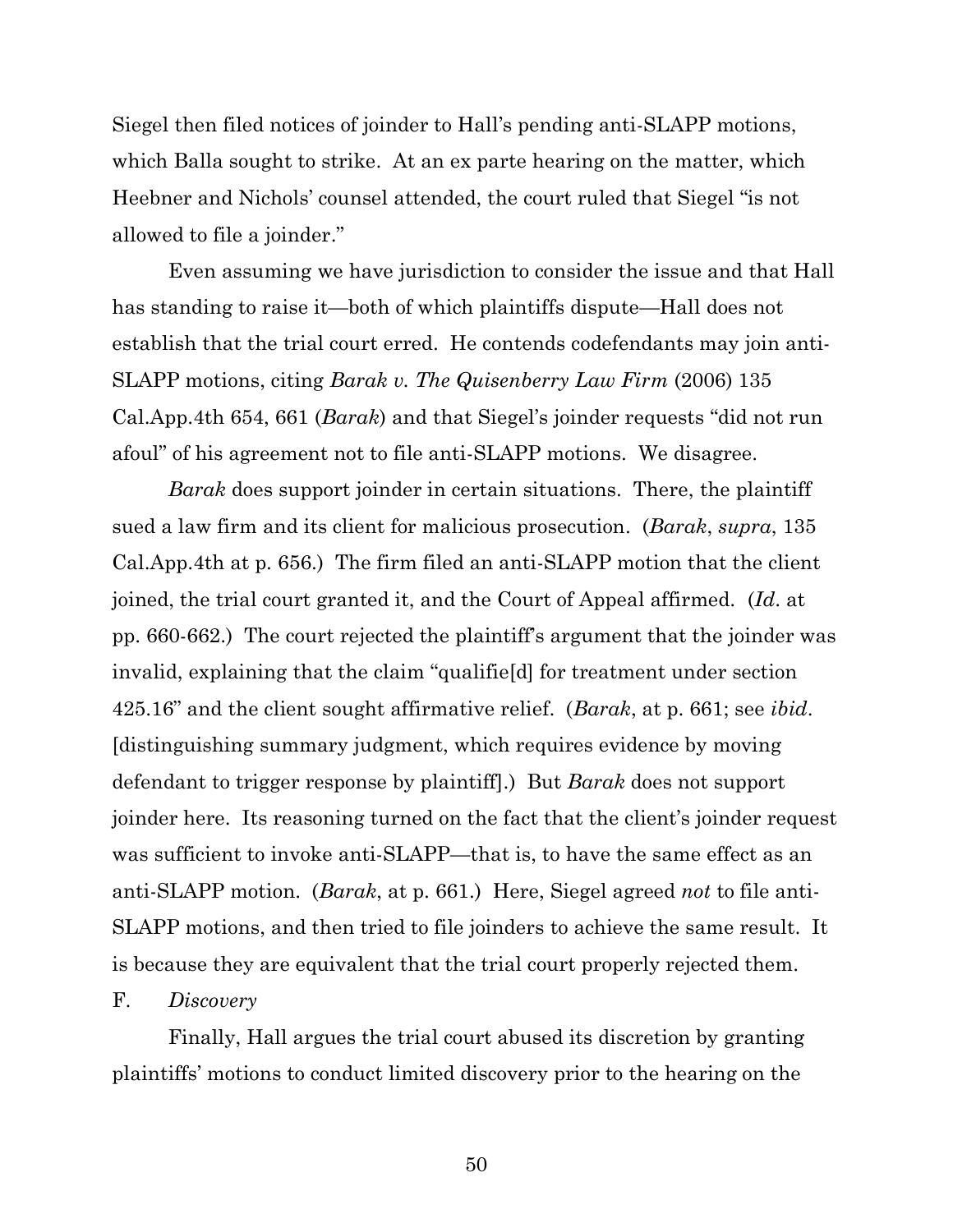anti-SLAPP motion. We again begin with some additional facts. Following the filing of Hall's anti-SLAPP motion, Heebner and Nichols moved to lift the discovery stay, and Balla filed a similar motion. They argued good cause existed for discovery, as they could establish a prima facie case of defamation and the evidence they sought to discover was relevant to actual malice. Hall filed oppositions, disputing the publications were provably false and contending plaintiffs did not establish they could not get the evidence elsewhere. The trial judge granted Heebner and Nichols's motion, stating at the hearing, "I think when there's malice, some discovery needs to be done." She added that "plaintiff's discovery in a defamation suit is of prime importance and . . . the defendant will generally be the principal . . . source of evidence," subsequently observing, "[d]on't you think that there has to be some discovery as to who Andrew Jones was[?]" The order found that plaintiffs "demonstrated 'good cause' to conduct the subject discovery, including that this discovery goes to the element of malice." Hall filed a petition for writ of mandate with this court, arguing the trial court did not properly apply the good cause standard. We denied the petition, and the trial court granted Balla's similar motion the following month. The order found that Balla demonstrated good cause, noting that he "submitted sufficient evidence that the subject communications are provably false and that the information is not readily available from other sources."

As a general rule, discovery is stayed upon the filing of an anti-SLAPP motion. (§ 425.16, subd. (g).) But the trial court may still "for good cause shown, . . . order that specified discovery be conducted." (*Ibid*.; *Mattel, Inc. v. Luce, Forward, Hamilton & Scripps* (2002) 99 Cal.App.4th 1179, 1189-1190.) In the anti-SLAPP context, "good cause" requires "a showing that the specified discovery is necessary for the plaintiff to oppose the [anti-SLAPP]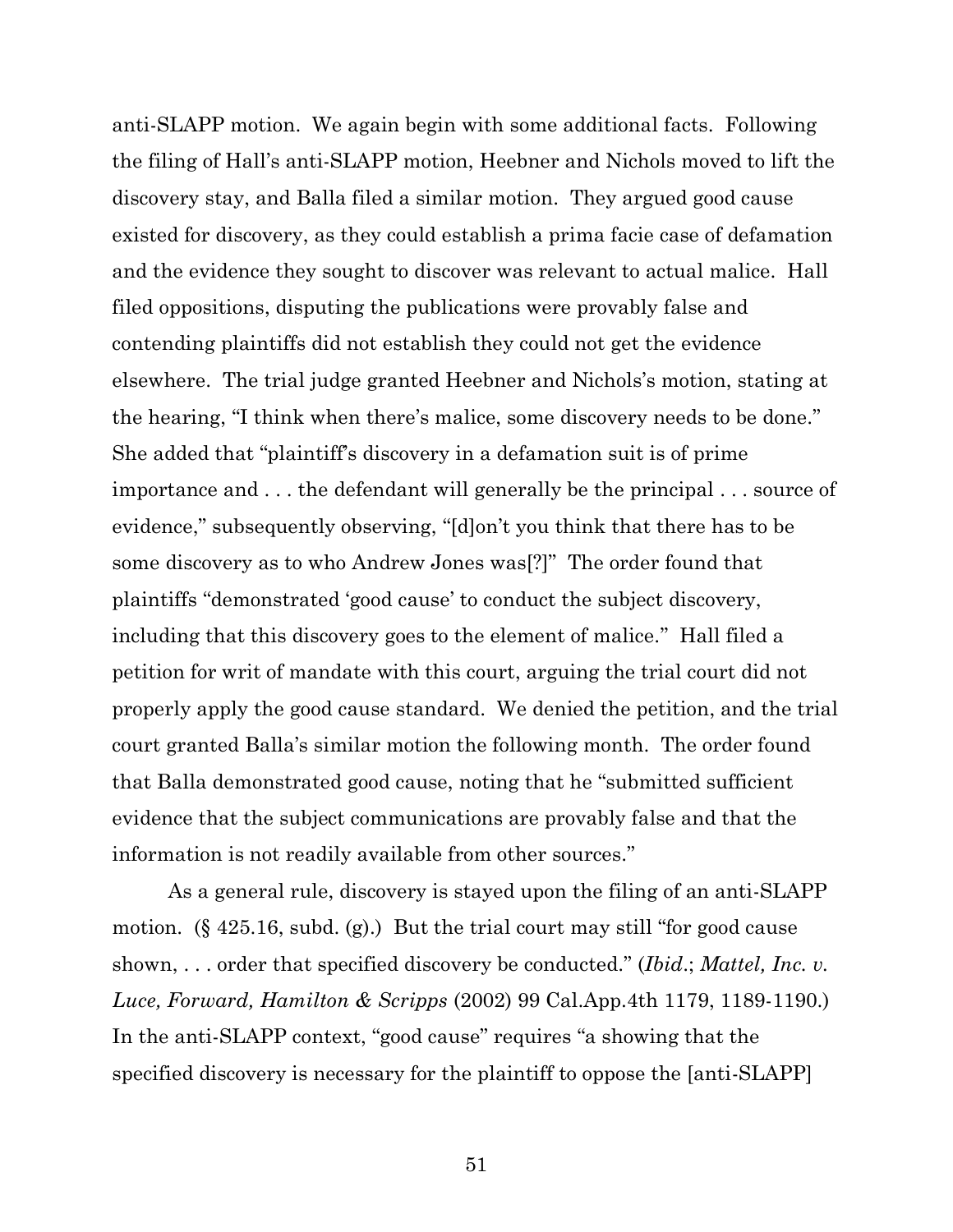motion and is tailored to that end." (*Britts v. Superior Court* (2006) 145 Cal.App.4th 1112, 1125.) We review discovery rulings for abuse of discretion. (*Schroeder v. Irvine City Council* (2002) 97 Cal.App.4th 174, 191 [in anti-SLAPP context, reviewing court "may not disturb the trial court's ruling" on request for specified discovery "absent an abuse of discretion"].)

Plaintiffs contend the issue is moot because discovery is over, while Hall argues we can strike the evidence and should consider the issue even if moot. The cases cited by Hall involve *successful* writ petitions challenging anti-SLAPP discovery. (See *Paterno v. Superior Court* (2008) 163 Cal.App.4th 1342 and *Garment Workers Ctr. v. Sup. Ct.* (2004) 117 Cal.App.4th 1156 (*Garment Workers*).) He cites no authority to support striking anti-SLAPP evidence after the motion is granted. (*Cf. Garment Workers*, at p. 1163 [court could consider limited discovery, if and when it determined plaintiff could prevail on elements besides actual malice].)

Assuming the issue were not moot, we would find no abuse of discretion. Plaintiffs sought discovery on actual malice, which they must show to prove defamation as public figures. They also narrowly tailored their requests by seeking the depositions of Hall, Siegel, and a handful of others. The trial court reasonably found good cause for discovery, noting its importance in showing actual malice and that the defendant is generally a primary source of evidence. (See *Lafayette Morehouse, Inc. v. Chronicle Publishing Co.* (1995) 37 Cal.App.4th 855, 868 [libel defendant "will generally be the principal, if not the only, source of evidence" as to whether he "knew the statement published was false," or published it "in reckless disregard of whether the matter was false and defamatory"].)

Hall disagrees, contending the trial court erred by allowing discovery before determining whether plaintiffs had established a prima face case of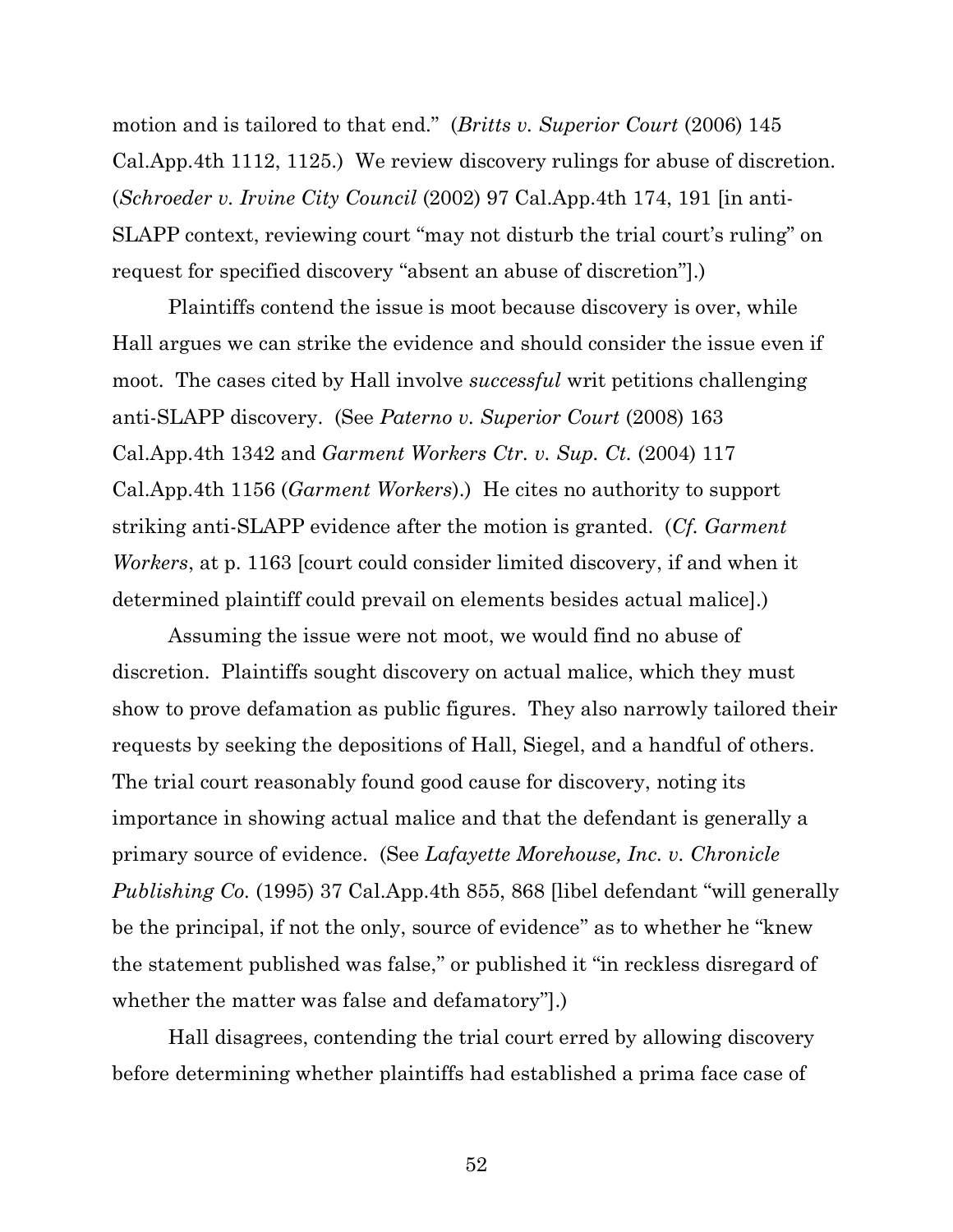falsity or if they could obtain the information elsewhere, citing *Paterno* and *Garment Workers*. But the court expressly or impliedly found that plaintiffs made this showing, as reflected in its hearing comments and orders. Moreover, the finding was sound. As we have already discussed, plaintiffs introduced sufficient evidence to prove falsity. And with regard to the additional requirement of actual malice, the discovery that the trial court permitted yielded evidence only defendants could have provided, such as the text messages and Hall's testimony about Andrew Jones.18

<sup>18</sup> The cases Hall cites are distinguishable. (See *Garment Workers*, *supra*, 117 Cal.App.4th at p. 1162 [defamation lawsuit by corporation against nonprofit groups; trial court abused discretion by permitting discovery where, among other things, there were "serious questions" about falsity]; *Paterno*, *supra*, 163 Cal.App.4th at p. 1351 & fn. 4 [publisher suing reporter did not establish prima facie case of falsity or show information was unavailable from other sources, such as the reporter's assistant].)